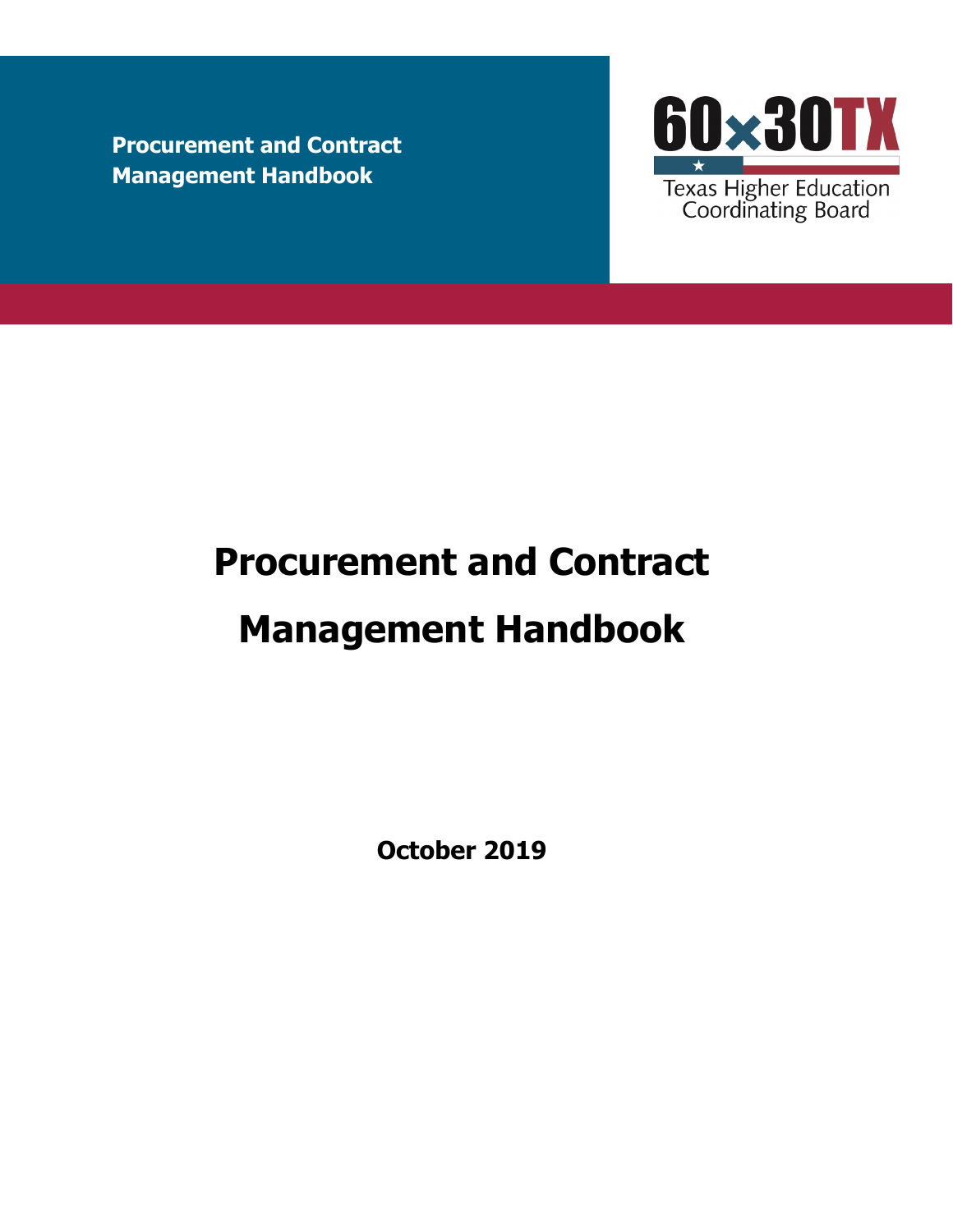# **Table of Contents**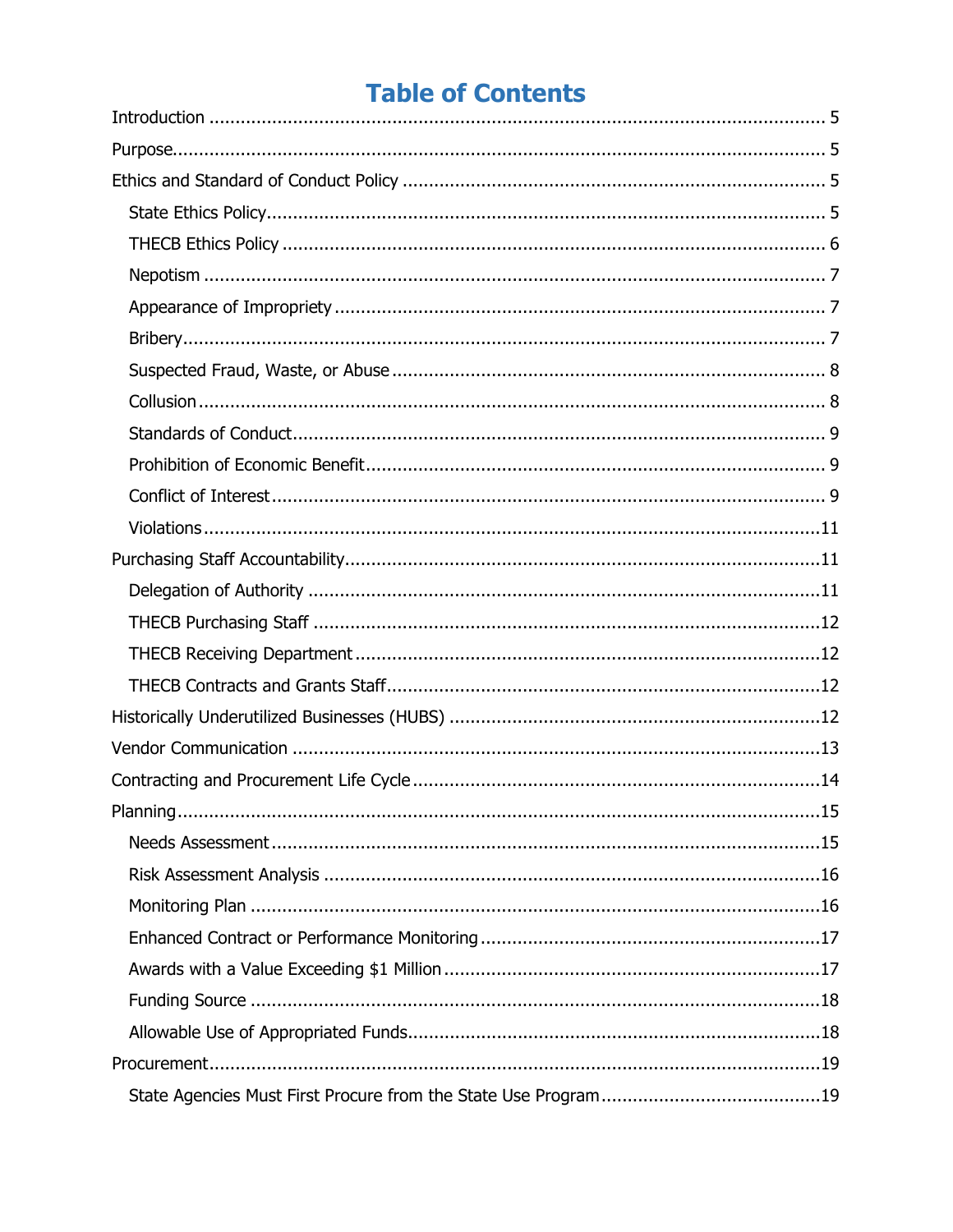| Appendix H: Grants and Contracts with a Value Exceeding \$1 Million Form 59 |  |
|-----------------------------------------------------------------------------|--|
|                                                                             |  |
|                                                                             |  |
|                                                                             |  |
|                                                                             |  |
|                                                                             |  |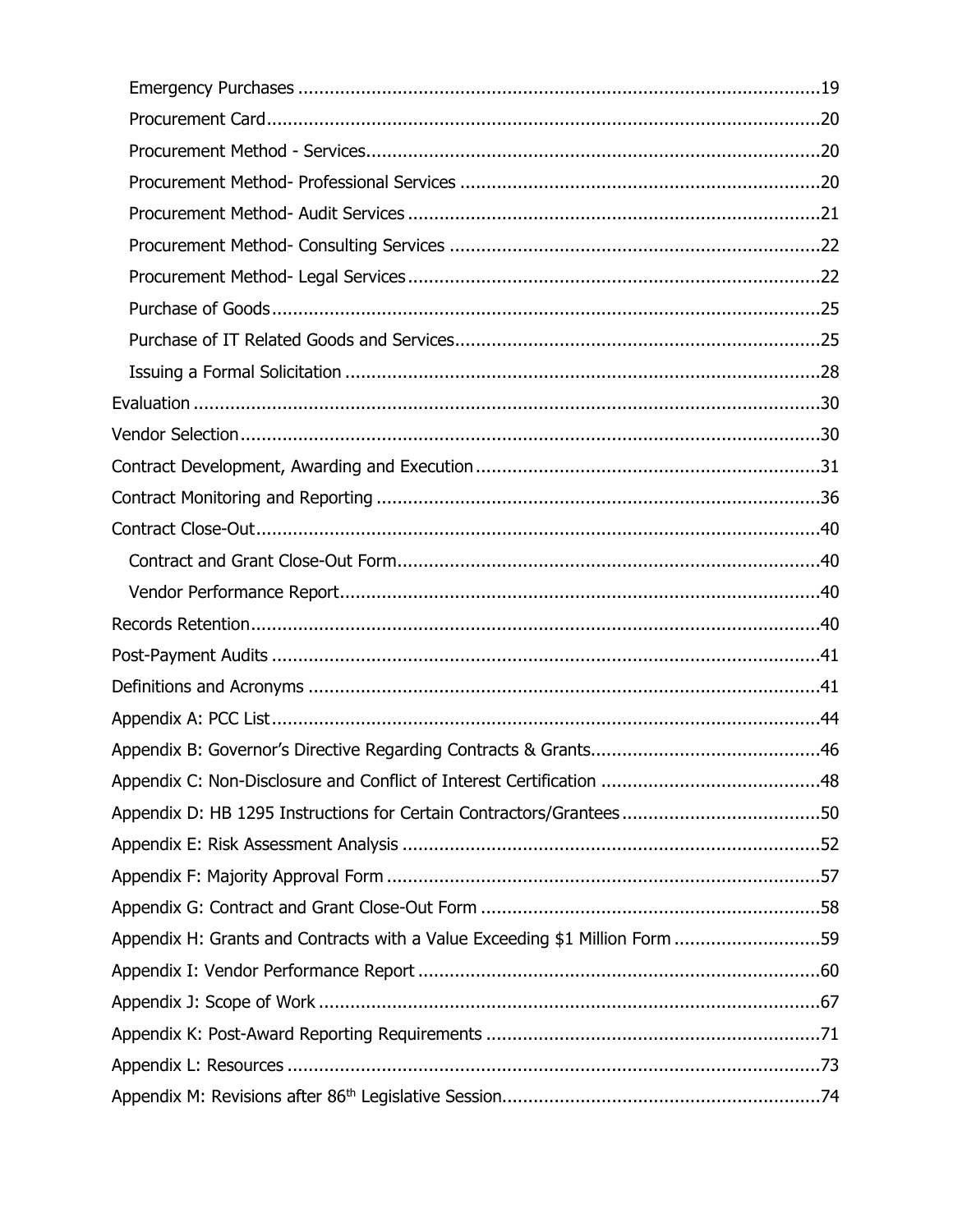|--|--|--|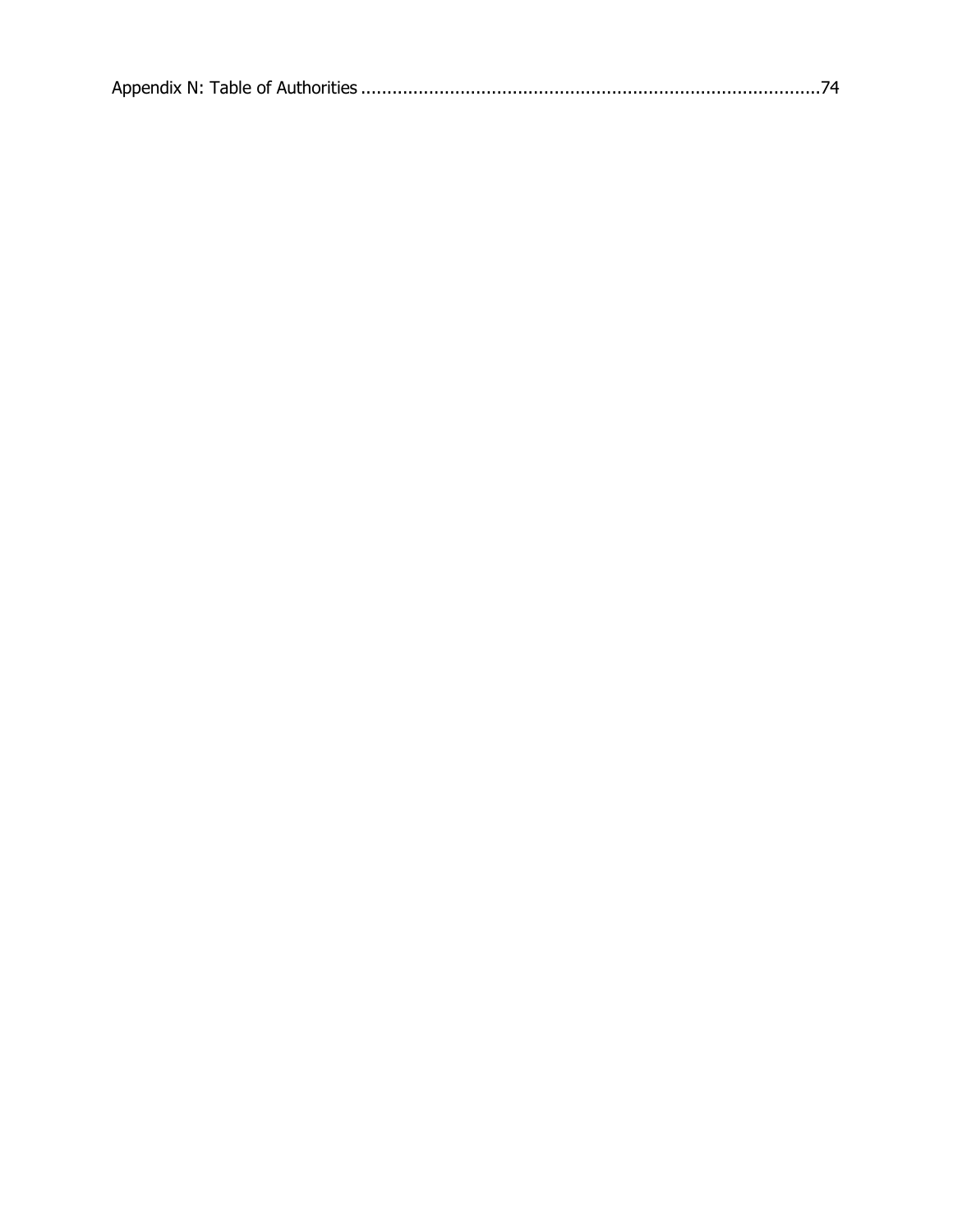# **Introduction**

<span id="page-4-0"></span>The Texas Higher Education Coordinating Board (THECB), in compliance with Texas Government Code § 2261.256(b), developed the THECB Procurement and Contract Management Handbook (PCMH) to assist staff in the areas of ethics, procurement of goods and services, and the contract management process.

The Texas Comptroller of Public Accounts' Statewide Procurement Division (SPD) is the central authority for state agency procurement guidance, education, and statewide contract development services. SPD is the successor to TPASS. Consequently, any reference to the TPASS division in forms, templates, or other publications held by an agency is now a reference to SPD.

<span id="page-4-1"></span>Further guidance, in addition to the Handbook, is available in the [Comptroller's State of Texas](https://comptroller.texas.gov/purchasing/docs/96-1809.pdf)  [Procurement and Contract Management Manual.](https://comptroller.texas.gov/purchasing/docs/96-1809.pdf)

## **Purpose**

The purpose of this Procurement and Contract Management Handbook (PCMH) is to offer THECB Contract Managers assistance on improving existing contract management processes and practices and to assist staff in the procurement of goods and services. The PCMH is not designed to relieve the staff and contractors of their obligation or responsibility to ensure compliance with laws, rules, and regulations related to their specific programs and funding sources.

This PCMH will be a guide for the THCECB staff involved in the development and management of contracts that commit the agency. It does not attempt to address all issues that may need to be considered in a particular circumstance. For complex or unusual contracts, staff should seek specific legal assistance as early as possible in the contracting process.

# **Ethics and Standard of Conduct Policy**

<span id="page-4-2"></span>**A significant responsibility is imposed on everyone who is entrusted with the awarding and expenditure of state funds. As a state employee and staff member of the THECB, you should avoid any appearance of impropriety when interacting with contractors, potential contractors, grantees, and students. All THECB employees must act in an ethical, transparent, and professional manner at all times.**

## <span id="page-4-3"></span>**State Ethics Policy**

Authority: TGC §§ 572.001 (a), and 572.051 (c).

It is the policy of the State of Texas that a state officer or state employee may not have a direct or indirect interest, including financial and other interests, or engage in a business transaction or professional activity, or incur any obligation of any nature that is in substantial conflict with the proper discharge of the officer's or employee's duties in the public interest.

State officials and employees are responsible for protecting the safety and welfare of the public's money. All state officials and employees should endeavor to pursue a course of conduct that does not raise suspicion among the public. Therefore, they shall avoid acts which are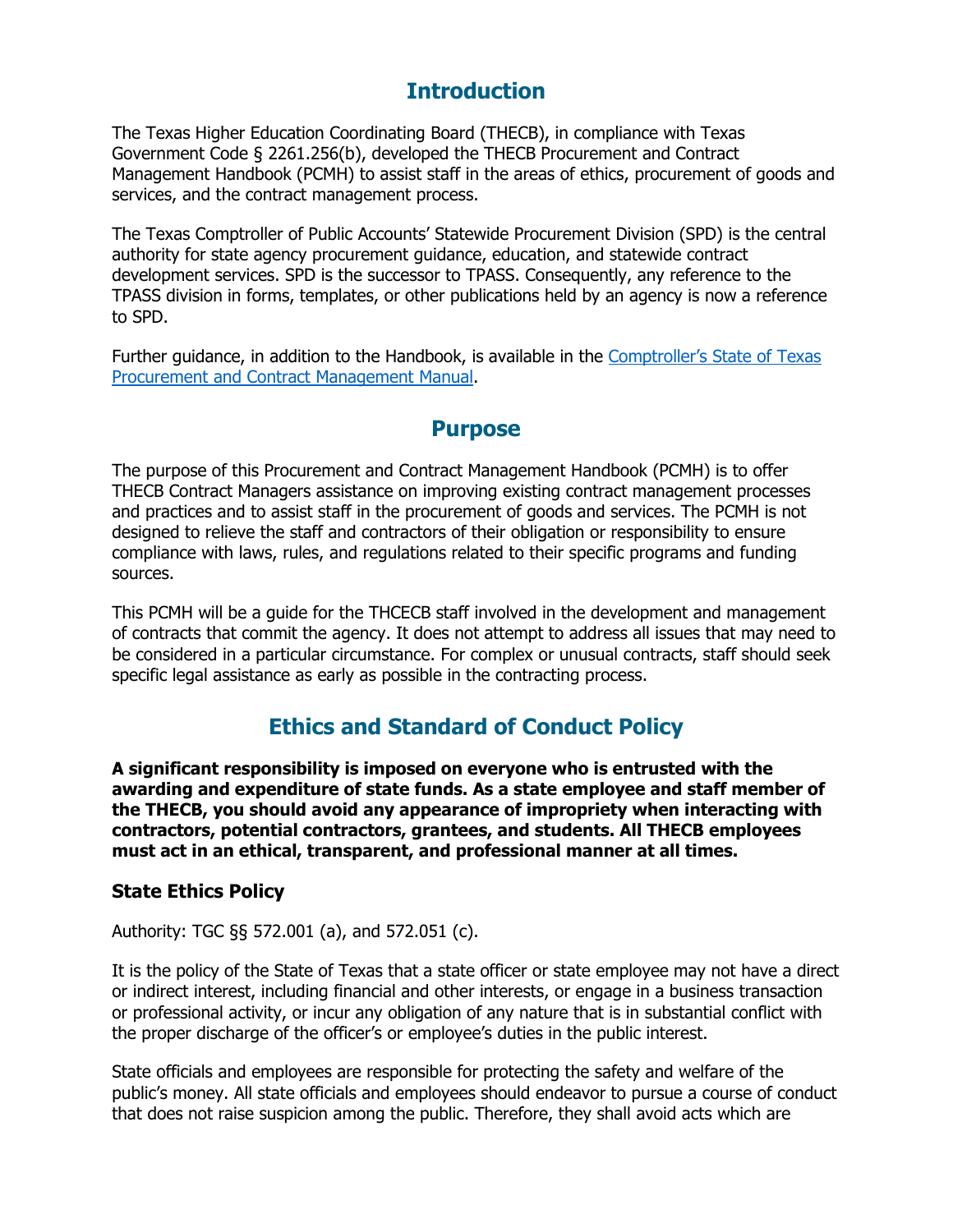improper or give the appearance of impropriety. This conduct is particularly important for state purchasing personnel and contract management personnel who are charged with the prudent expenditure of state funds.

State purchasing personnel must adhere to the highest level of professionalism in discharging their official duties. The nature of purchasing functions makes it critical that everyone in the purchasing process remain independent and free from the perception of impropriety. Any erosion of public trust or any shadow of impropriety is detrimental to the integrity of the purchasing process. Consequently, the credibility of a purchasing program requires that a clear set of guidelines and rules be established. Such guidelines are designed to prevent actual and potential vendors from improperly influencing state officers or employees in discharging their official duties. Furthermore, these guidelines will help prevent state officials' and employees' independent judgment from being compromised.

Therefore, with these principles in mind and in accordance with state law, the following policies and procedures should be adhered to by all state agency employees, contractors and potential contractors. Also, see the section below on **[Conflicts of Interest](#page-8-2)** for the policy at THECB for maintaining high ethical standards as listed on the website.

## <span id="page-5-0"></span>**THECB Ethics Policy**

Authority: TGC §§ 572.051 (a), 572.051 (c), and Tex. Penal Code §§ 39.06, and 39.02 (a)(2).

The THECB's policy and procedures manual details nine standards of conduct. The policy states that an employee will not:

- 1. Accept or solicit any gift, favor, or service that might reasonably tend to influence the employee in the discharge of official duties, or that the employee knows or should know is being offered with the intent to influence the employee's official conduct;
- 2. Intentionally or knowingly solicit, accept or agree to any benefit for having exercised official power or in the performance of official duties in favor of another;
- 3. Disclose confidential information;
- 4. Accept other employment, including self-employment, or compensation or engage in a business, charity, nonprofit organization, or professional activity that could reasonably be expected to impair judgement in performance of official duties;
- 5. Make personal investments, or have a personal or financial interest that could reasonably be expected to create a substantial conflict between private and public interest;
- 6. Utilize state time, property, facilities or equipment for any purpose other than official state business, unless such use is reasonable and incidental;
- 7. Utilize an official position or state issued items, such as a badge, indicating such position for financial gain, obtaining privileges, or avoiding consequences of illegal act;
- 8. Knowingly make misleading statements, either oral or written, or provide false information in the course of official state business; or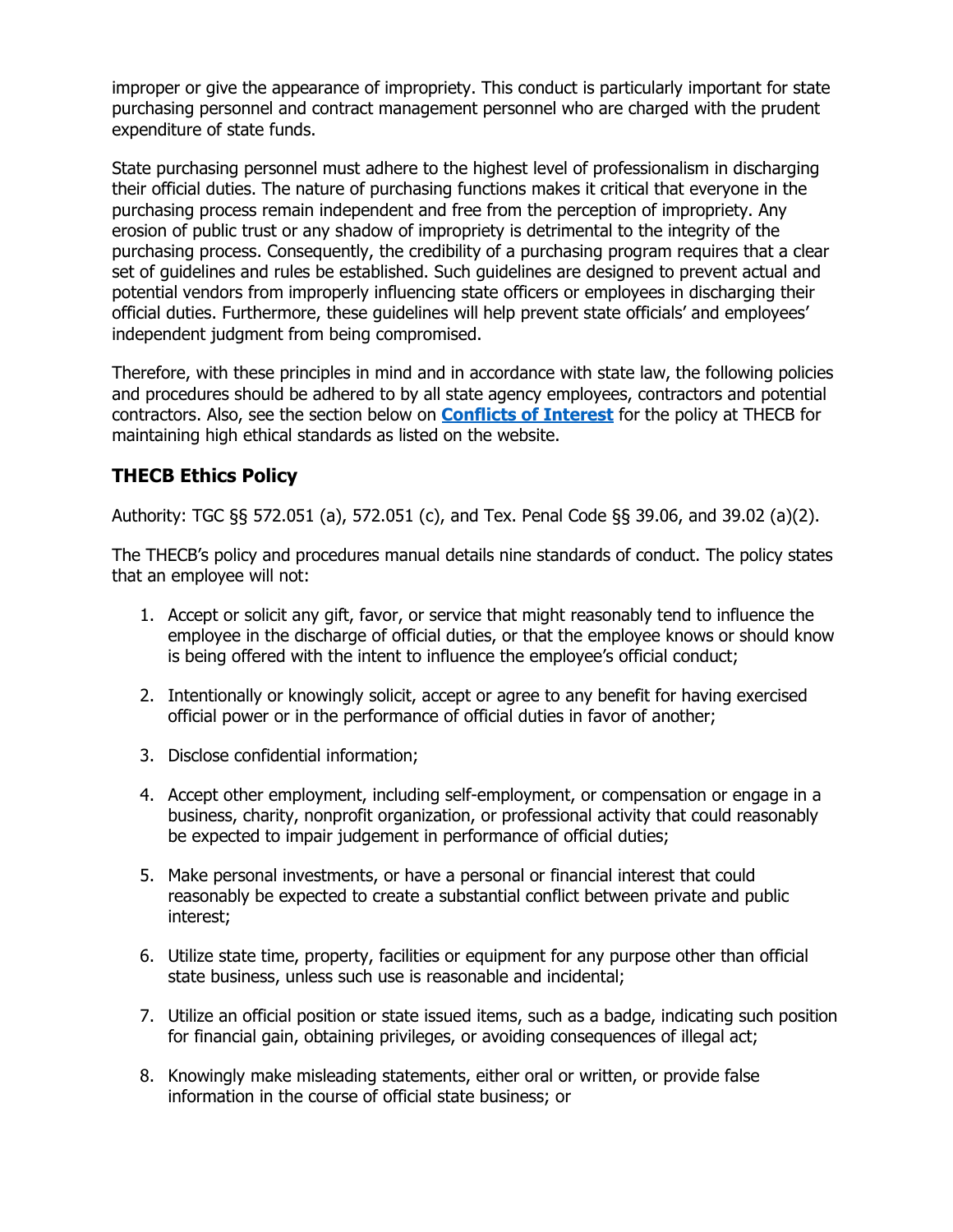9. Engage in any political activity while on state time or utilize state resources for any political activity.

## <span id="page-6-0"></span>**Nepotism**

Authority: TGC §§ 573, and 573.041.

Nepotism is a form of conflict of interest that involves an explicit act of using one's position to favor a relative. Relationships between family members are classified by consanguinity or affinity.

- A relationship by consanguinity is one established through bloodlines. The consanguinity relationship may be either lineal (persons in a direct line of descent) or collateral (persons not in a common line of descent but with a common ancestor).
- Relationship by affinity arises by virtue of marriage. A relationship by affinity exists between an individual and either the blood relatives of the individual's spouse or the spouses of the individual's blood relatives. Stated simply, if at least two marriages are required to establish a link between two persons, they are not related by affinity.

For information on if specific relationships could violate nepotism provisions, please see Chapter 573 of the Texas Government Code.

## <span id="page-6-1"></span>**Appearance of Impropriety**

Authority: TGC § 572.

The root of ethical behavior in public procurement is the commitment of public procurement professionals to ensure they neither gain personally from, nor unduly favor anyone, in the execution of their official duties. They are guided by a duty to serve the public for whom they are employed. Accordingly, public procurement professionals must not only comply with the minimum legal standards of ethical conduct established by statutes, agency rules and policies, and professional certifications, but they must also conduct themselves in a manner that avoids even the appearance of impropriety.

A public servant's ethical dilemma may often be resolved by following this simple criterion: if it feels wrong, it probably is wrong.

## <span id="page-6-2"></span>**Bribery**

Authority: Tex. Penal Code § 36.02.

Bribery is a criminal offense. Bribery occurs if a person intentionally or knowingly *offers*, confers, or agrees to confer on another, or solicits, accepts, or agrees to accept any benefit as consideration for a violation of a public servant's legal duty or a public servant's decision, opinion, recommendation, vote, or any other exercise of discretion. A salary is a benefit. A state employee, therefore, is subject to criminal prosecution if the employee accepts; e.g. employment as consideration for an official act.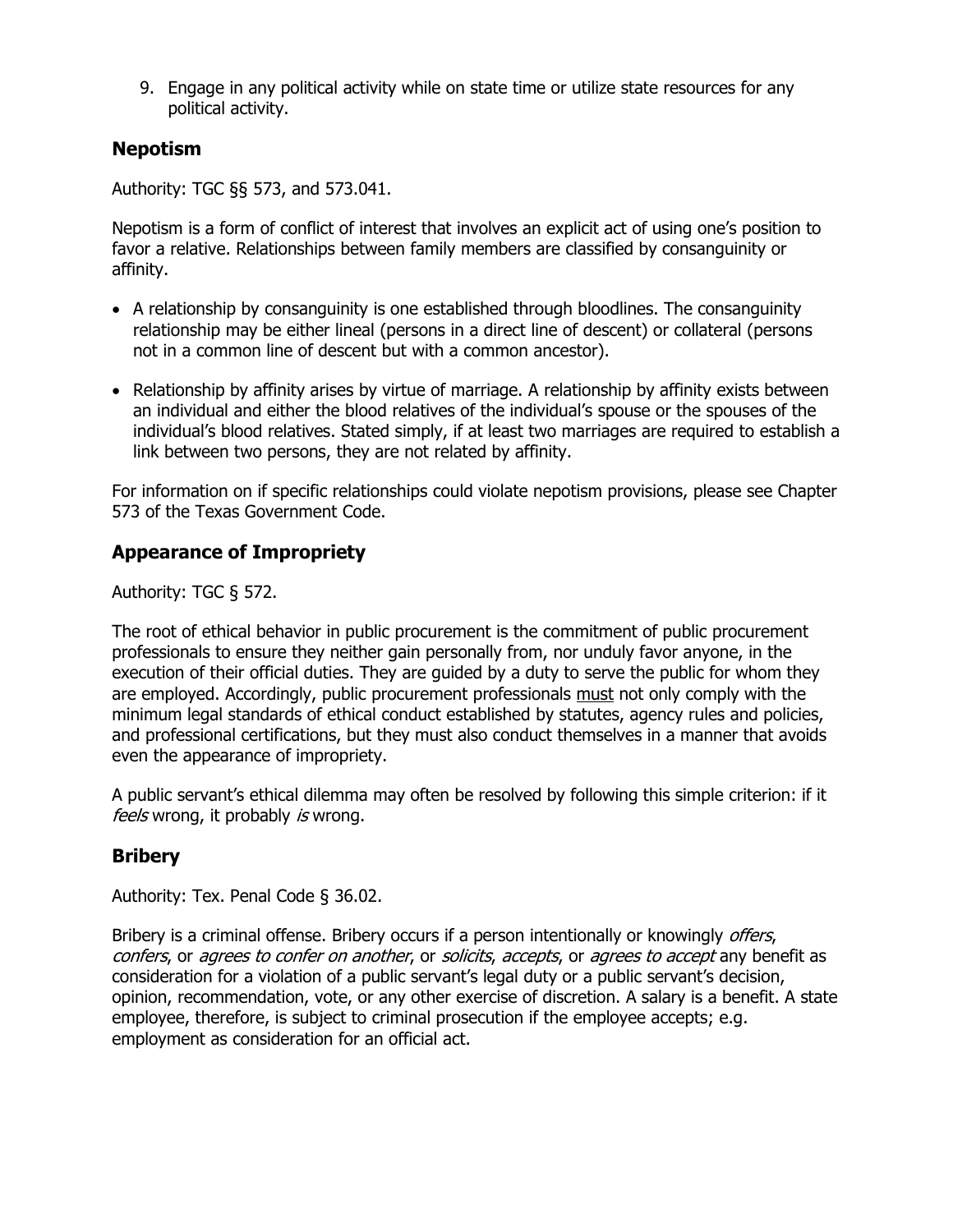## <span id="page-7-0"></span>**Suspected Fraud, Waste, or Abuse**

Authority: TGC §§ 2261.256, 321.013, and 321.022 (a).

Each agency must develop and comply with a purchasing accountability and risk analysis procedure that includes an assessment of the risk of fraud, abuse, or waste in the contracting process, contract provisions, and payment and reimbursement rates and methods for the different types of goods and services for which the agency contracts. The State Auditor's Office (SAO) investigates allegations of fraud, waste, or abuse. Administrative heads of agencies who have reasonable cause to believe that money was lost, misappropriated, or misused, or that other fraudulent or unlawful conduct has occurred are required to report this information to the SAO. A reasonable cause to believe exists when a set of facts would lead a reasonable and prudent person to believe that an offense may have been committed. Employees and vendors who become aware of a situation that involves suspicious activities or fraudulent acts may also report the allegations to SAO.

Criminal offenses investigated by SAO include, but are not limited to, the following:

- theft,
- forgery,
- tampering with a governmental record,
- securing execution of document by deception,
- misapplication of fiduciary property,
- conversion of funds,
- abuse of official capacity,
- gift to a public servant by a person subject to his or her jurisdiction, and
- bribery.

Reports of fraud, waste, or abuse involving state resources may be submitted through the State Auditor's Office (SAO) [website,](https://sao.fraud.texas.gov/) by phone at 1-800-TX-AUDIT (892-8348), or by mail to State Auditor's Office, Attn: IAS, P .O. Box 12067, Austin, TX 78711-2067. Someone who reports fraud may choose to remain anonymous.

#### <span id="page-7-1"></span>**Collusion**

Collusion occurs when two persons or representatives of an entity or organization make an agreement, implicit or explicit to deceive or mislead another. Such agreements are usually secretive and involve fraud or gaining an unfair advantage over a third party, competitors, consumers or others with whom they are negotiating. The collusion, therefore, makes the bargaining process inherently unfair. Collusion can involve promises of future benefits, price or wage fixing, kickbacks, or misrepresenting the independence of the relationship between the colluding parties.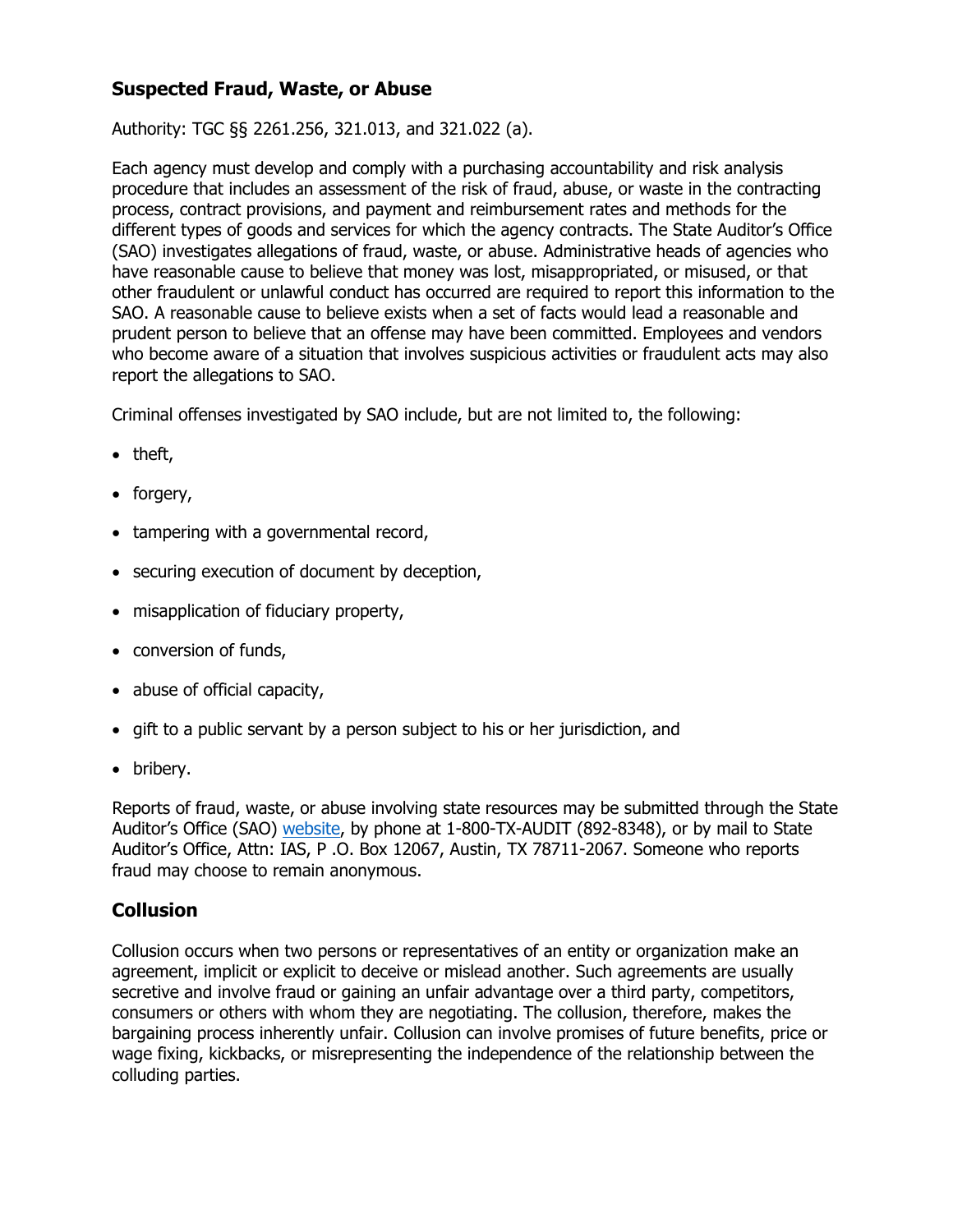## <span id="page-8-0"></span>**Standards of Conduct**

Please see Ethics

["Part I. Standards of Conduct and Conflict of Interest", "The Should Nots"](https://www.ethics.state.tx.us/guides/Go-e.htm)

#### <span id="page-8-1"></span>**Prohibition of Economic Benefit**

Authority: Tex. Penal Code  $\S$  39.06 (a)(1)

In accordance with the Texas Constitution, an officer or employee of the state may not, directly or indirectly, profit by or have a pecuniary interest in the preparation, printing, duplication, or sale of a publication or other printed material issued by a department or agency of the executive branch (such as THECB). A person who violates this section shall be dismissed from state employment.

#### <span id="page-8-2"></span>**Conflict of Interest**

#### **Disclosure of Potential Conflicts of Interest**

THECB employees and officers are considered public servants who owe a responsibility to the people of Texas in the performance of their official duties. THECB employees and officers should act fairly and honestly and avoid even the appearance of impropriety. THECB's Ethics Policy is found in Chapter E - Ethics and Standards of Conduct Policy of the THECB's Agency Policies and Procedures.

#### **Gifts Offered to THECB Employees**

The Texas Ethics Commission's publication A Guide to Ethics Laws for State Officers and [Employees](https://www.ethics.state.tx.us/guides/Go-e.htm). The Texas Ethics Commission's publication "[Can I Take It?](http://www.ethics.state.tx.us/pamphlet/B11cit_e.htm)" provides an overview of gifts or benefits that offered to state employees that may present legal and/or ethical problems. Penal Code prohibition on gifts > \$50.

#### **Employees Involved in Procurement or Contract Management**

Authority: TGC § 2261.252 and 34 TAC § 20.158.

Each state agency employee or official who is involved in procurement or in contract management for a state agency is required to disclose to the agency any potential conflict of interest specified by state law or agency policy that is known by the employee or official with respect to any contract with a private vendor or bid for the purchase of goods or services from a private vendor by the agency.

#### **Financial Interest**

Authority: TGC § 2261.252, and 34 TAC § 20.158.

A state agency may not enter into a contract with a private vendor for the purchase of goods or services solicited through a PO if the amount of the PO exceeds \$25,000 and any of the following agency employees or officers have a financial interest in the vendor:

• a member of a state agency's governing body,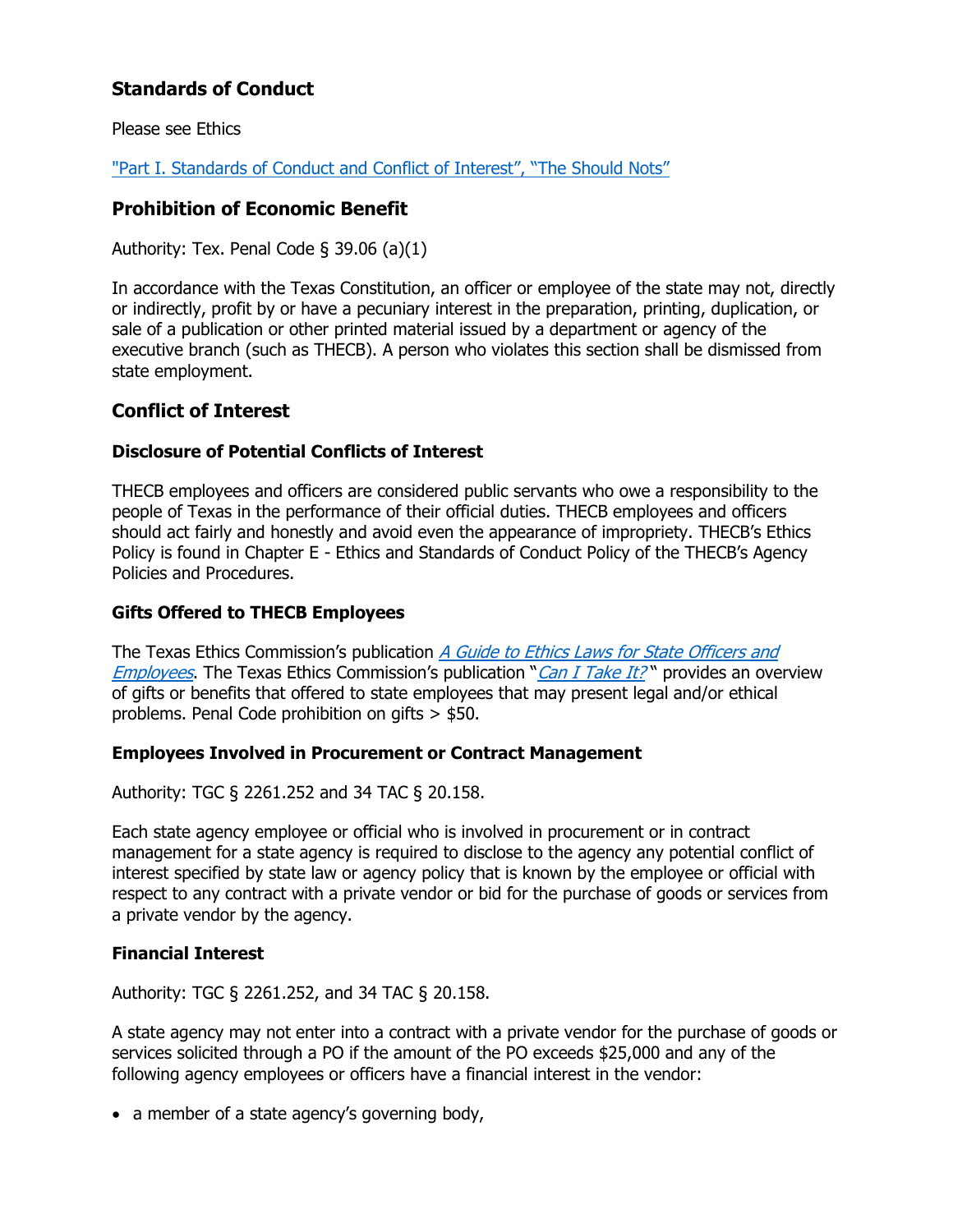- the governing official, executive director, general counsel, chief procurement officer, or procurement director; or
- a family member related to one of the persons described in items (1) or (2) within the second degree of kinship by affinity or consanguinity.

An agency employee or official has a financial interest in a vendor if the employee:

- owns or controls, directly or indirectly, an ownership interest of at least 1 percent in the person, including the right to share in profits, proceeds, or capital gains or
- could reasonably foresee that a contract with the person could result in a financial benefit to the employee or official.

#### **Conflict of Interest Certification**

Authority: TGC §§ 2261.252 (a), and 2261.252 (a-1).

All appropriate staff, i.e., those who are or may be involved in contracting and/or procurement along with heads of departments, must read and sign [Appendix C](#page-46-0) (Conflict of Interest Certification for Contract Developers and Purchasers) and [Appendix B](#page-44-0) (Governor's Directive, Conflict of Interest Certification).

Should you have any questions, please contact the Office of General Counsel.

#### **Restrictions for a Current Employee**

Authority: TGC §§ 572.001 (a), and 572.051 (a).

- Participate in any work on a contract knowing that the employee, or member of that employee's immediate family, has an actual or potential financial interest in the contract, including, but not limited to, prospective employment. The term "participate" includes, but is not limited to, decision making, approval, disapproval, recommendation, giving advice, investigation or similar action.
- Accept or solicit any gift, favor, or service that might reasonably tend to influence the officer or employee in the discharge of official duties or that the officer or employee knows or should know is being offered with the intent to influence the officer's or employee's official conduct;
- accept other employment or engage in a business or professional activity that the officer or employee might reasonably expect would require or induce the officer or employee to disclose confidential information acquired by reason of the official position;
- accept other employment or compensation that could reasonably be expected to impair the officer's or employee's independence of judgment in the performance of the officer's or employee's official duties;
- make personal investments that could reasonably be expected to create a substantial conflict between the officer's or employee's private interest and the public interest; or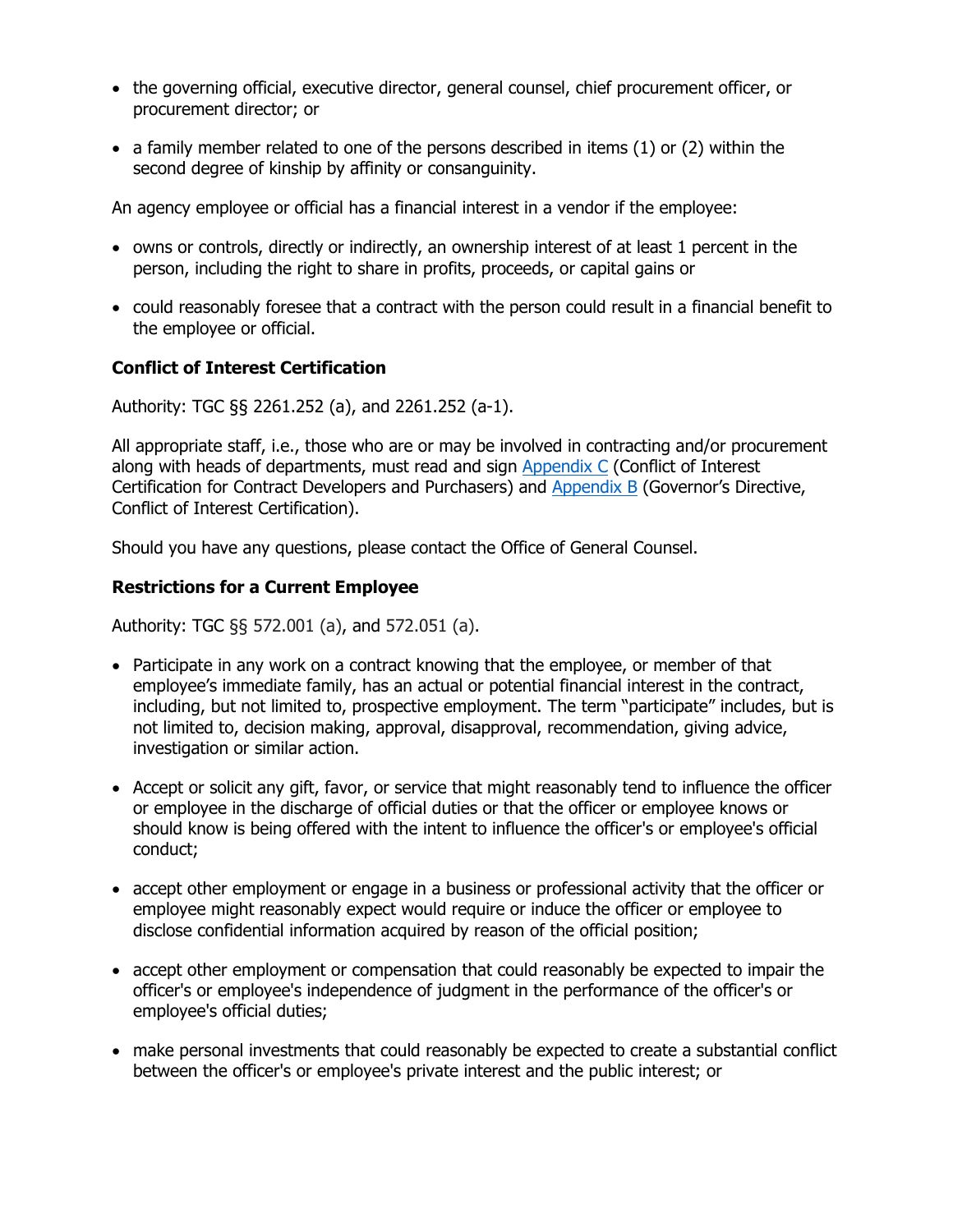• intentionally or knowingly solicit, accept, or agree to accept any benefit for having exercised the officer's or employee's official powers or performed the officer's or employee's official duties in favor of another.

#### **Restrictions for a former employee**

Authority: TGC §§ 2252.901, 2254, and 34 TAC § 20.156.

Agencies may not enter into employment contracts, professional services contracts, or consulting services contracts with former or retired employees before the first anniversary of the last date on which the individual was employed by the agency, if appropriated funds are used to make payments under the contract.

A former state officer or employee of a state agency, who during the period of state service or employment, participated on behalf of a state agency in a procurement or contract negotiation involving a person may not accept employment from that person before the second anniversary of the date the officer's or employee's service or employment with the state agency ceased.

## <span id="page-10-0"></span>**Violations**

When an actual or potential violation of any of these standards is discovered, the person involved shall promptly file a written statement concerning the matter with an appropriate supervisor. The person may also request written instructions for disposition of the matter.

If an actual violation occurs or is not disclosed and remedied, the employee involved may be reprimanded, suspended, or dismissed. The vendor or potential vendor may be barred from receiving future contracts and/or have an existing contract canceled.

If you wish to learn whether a specific action violates the ethics rules, please contact the Office of the General Counsel.

## **Purchasing Staff Accountability**

<span id="page-10-1"></span>Authority: TGC § 2261.256 (a)(3), and 19 TAC § 1.16.

#### <span id="page-10-2"></span>**Delegation of Authority**

The Statewide Procurement Division (SPD) is authorized to delegate its purchasing functions to agencies. A delegation of authority may be:

- 1. Provided by SPD rule for a pre-approved class of procurements, such as a particular procurement type (e.g., emergency purchases) or contract value (e.g., one-time purchases of goods that do not exceed \$50,000), or
- 2. Obtained on a case-by-case basis by the agency through the SPD Review and Delegation Process.

A delegation of authority may be provided for a pre-approved class of procurements, such as particular procurement type or contract value, or obtained on a case-by-case basis upon request by the agency.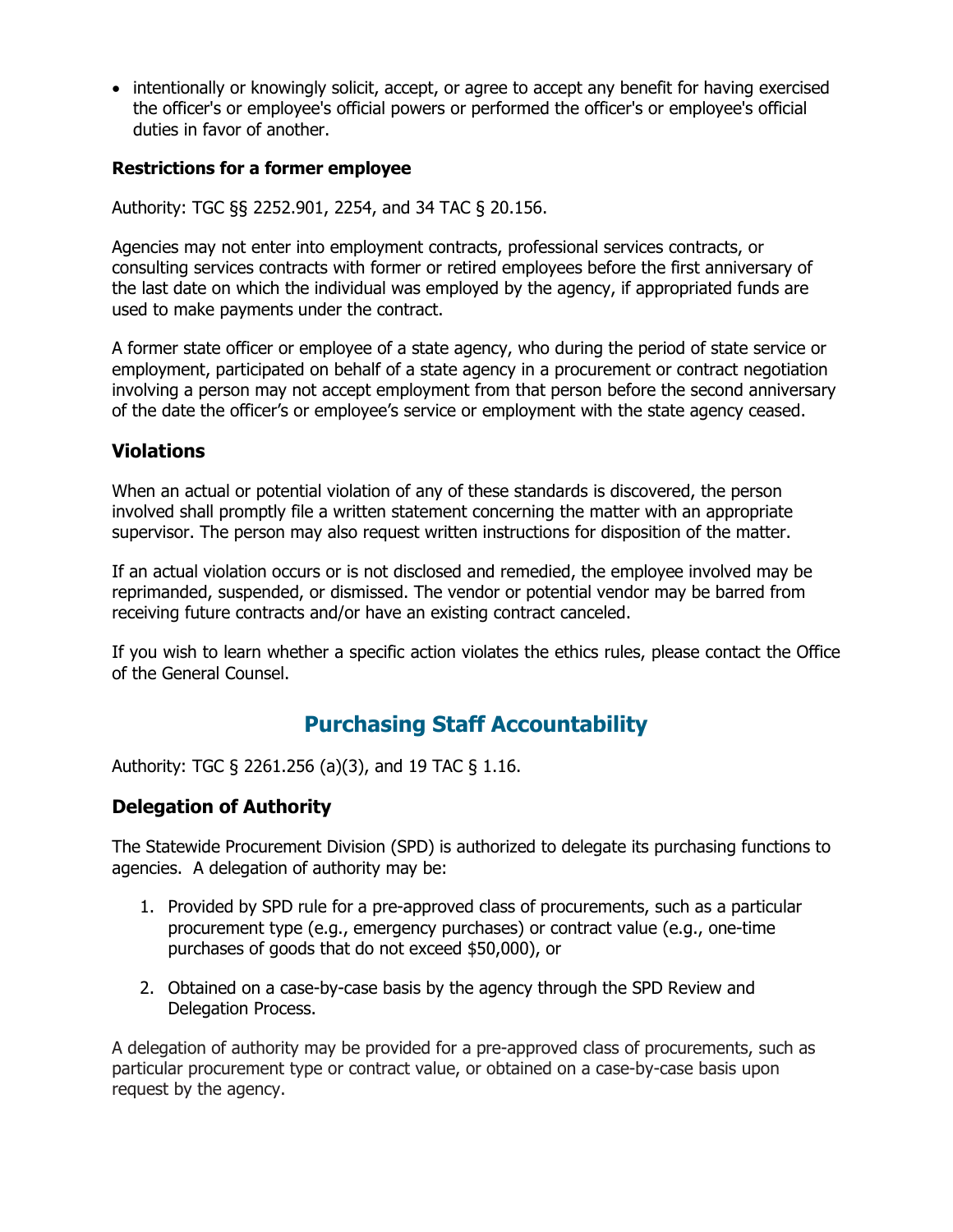See [Procurement](#page-18-0) section to determine delegation of authority.

## <span id="page-11-0"></span>**THECB Purchasing Staff**

Purchase Orders: Goods, Commodities, Services, and IT-related goods or services.

A state agency purchaser must be certified as a Certified Texas Contract Developer (Formerly Certified Texas Procurement Manager).

Purchasing staff responsibilities include:

- the receipt and processing of requisitions;
- development of specifications;
- development of statement of work;
- the issuance of purchase orders;
- the issuance of purchase orders against existing statewide contracts; and cooperative or agency contracts.

#### **Purchasing authority:**

SPD offers two levels of certification: Certified Texas Contract Developer (CTCD) and Certified Texas Contract Manager (CTCM). Contract Developers and Contract Managers working in Texas state government must attend mandatory courses and pass an exam to become certified as either CTCD or CTCM.

#### <span id="page-11-1"></span>**THECB Receiving Department**

The THECB's Receiving Department and/or Ordering Department ensures verification of the inspection of merchandise or receipt of services by the agency.

#### <span id="page-11-2"></span>**THECB Contracts and Grants Staff**

The Contracts and Grants Team reviews all contracts and grants for federal, state, and agency compliance prior to the execution of an award. The team is also responsible for the post-award reporting of all contracts and grants. Within the first year of hire, Contracts and Grants team members shall be CTCM and CTCD certified.

## **Historically Underutilized Businesses (HUBS)**

<span id="page-11-3"></span>Authority: TGC § 2161.122, and 34 TAC § 20.284 (b).

The THECB actively supports the Historically Underutilized Business (HUB) Program by procuring goods and services from HUB vendors to support THECB operations. The THECB's Historically Underutilized Business (HUB) Program promotes full and equal business opportunities in an effort to remedy historical disparities in state procurement and contracting.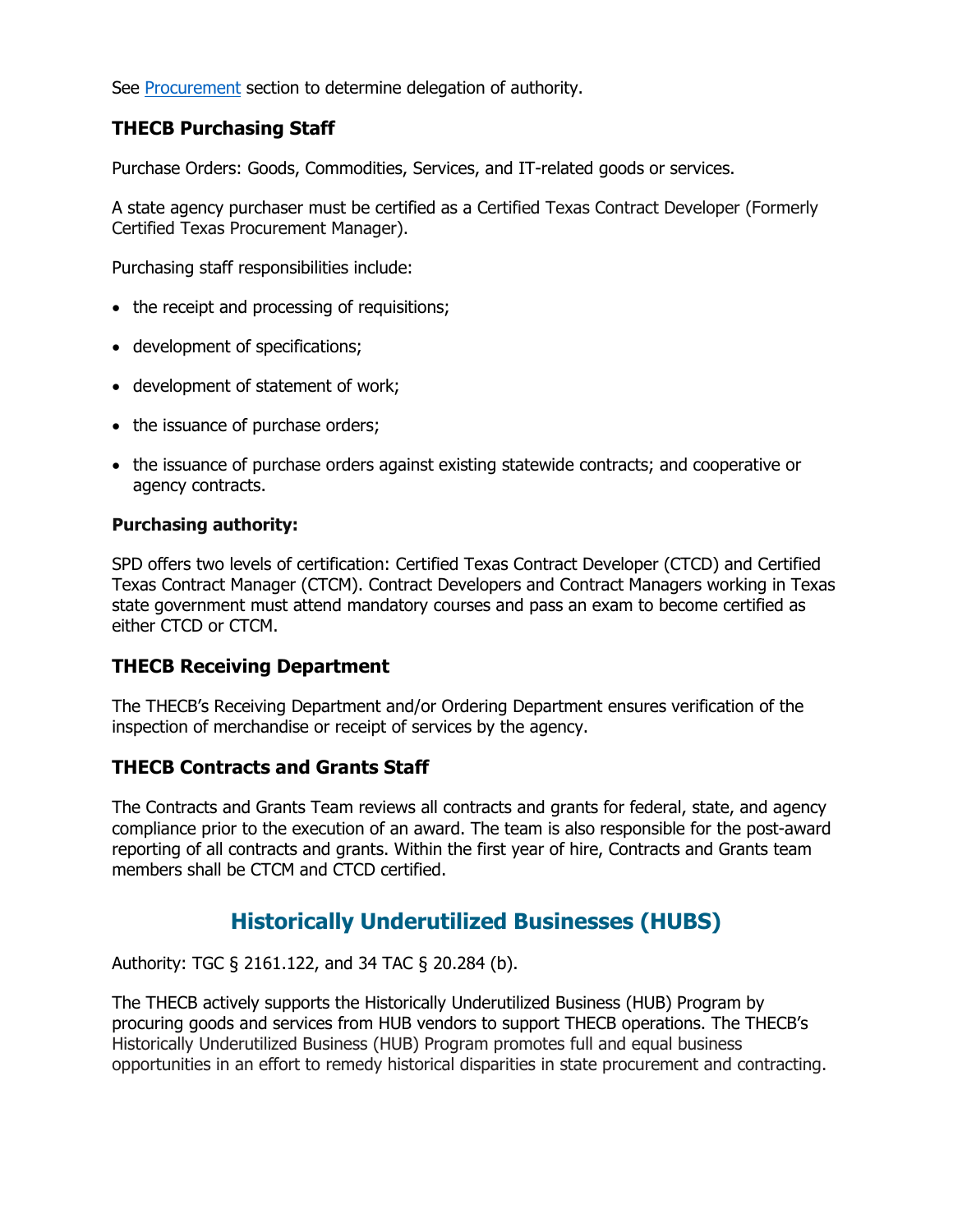The THECB must maintain, and compile monthly, information relating to the agency's and each of its operating divisions' use of Historically Underutilized Businesses (HUBs), including information regarding subcontractors and suppliers. On a monthly basis, each agency must require its prime contractors to report to the agency the identity and amount paid to each HUB and non-HUB subcontractor to whom the prime contractor has awarded a subcontract for the purchase of supplies, materials and equipment. Prime contractors must report to the applicable agency the progress payments made to subcontractors and suppliers each month in which such payment is made.

Agencies are required to make a good faith effort to assist Historically Underutilized Businesses (HUBs) to receive a portion of the total contract value that the agency expects to award in a fiscal year in accordance with the following THECB-pertinent statewide goals:

- 23.7 percent for professional services contracts;
- 26.0 percent for all other services contracts; and
- 21.1 percent for commodities contracts.

These goals can be achieved through contracting directly with HUBs or indirectly through subcontracting.

## **Vendor Communication**

<span id="page-12-0"></span>Communication between public procurement professionals and vendors is imperative and encouraged. However, steps must be taken to maintain a fair opportunity to compete for all vendors and avoid any appearance of favoritism. Agency personnel must be mindful that oneon-one communications with vendors occurring prior to contract award are subject to enhanced scrutiny due to the importance of maintaining a "level playing field" among all eligible vendors during competitive procurements. If there is any doubt about appropriate communications with vendors, consult with The Office of General Counsel.

#### **Dispute Resolution**

Authority: TGC § 2260.004.

Disputes with vendors related to the purchase of goods or services are documented by notating the Business Management System (BMS) record, along with providing supporting documentation. Incorrect vendor invoices are primarily resolved through email correspondence. If there is a dispute, the THECB shall notify the vendor and request a corrected invoice.

Each agency that enters into a contract must include as a term of the contract a provision stating that, if necessary, the formal dispute resolution process provided for in Chapter 2260 of the Texas Government Code must be used to attempt to resolve any dispute arising under the contract. The objective of any dispute resolution process is to resolve problems before they escalate. To avoid escalation of problems to the next level and ensure the agency has not exacerbated potential problems, it is imperative that agency personnel respond promptly to all contractor inquiries.

Initial steps to be taken are: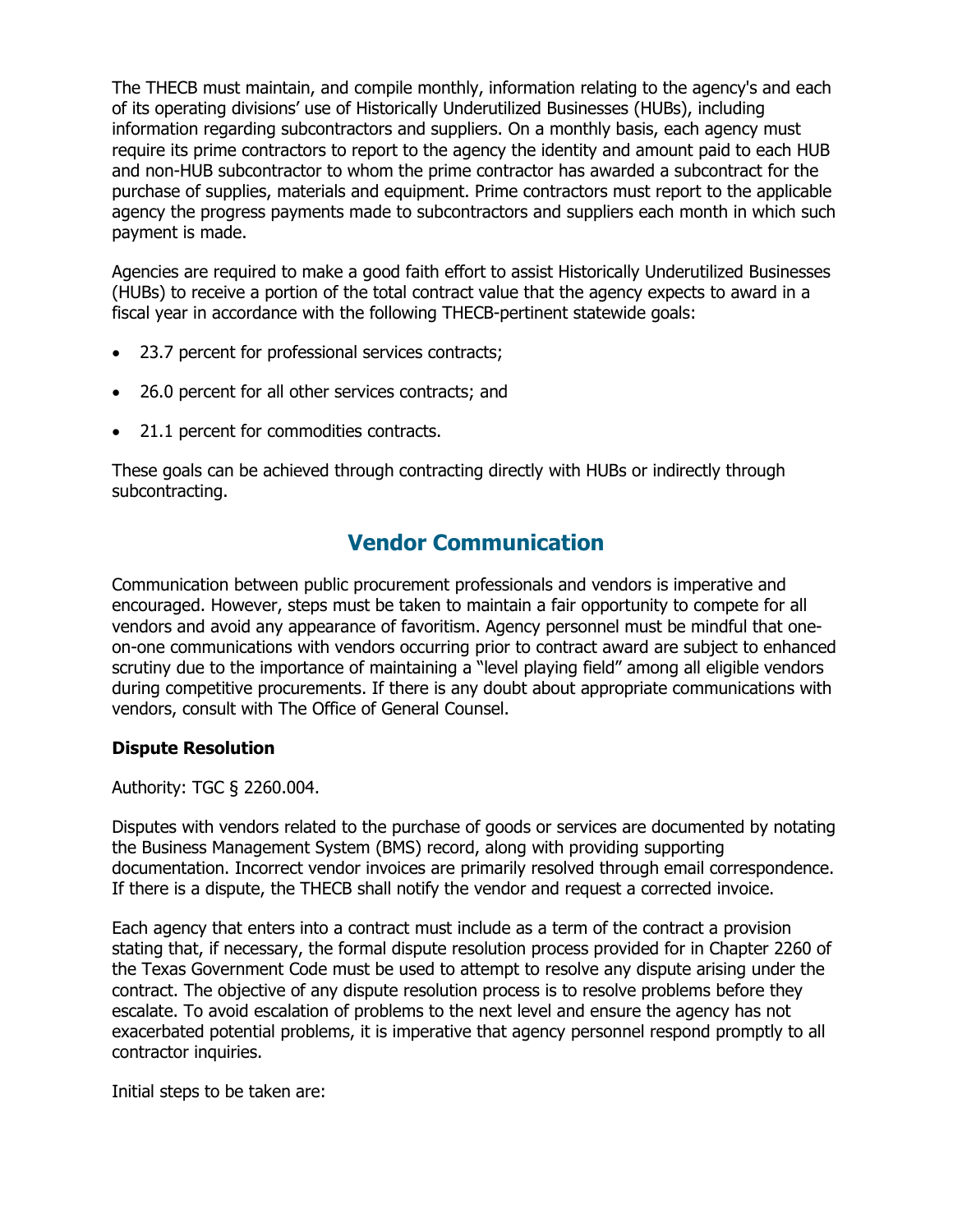- Identify the problem many times what may appear to be a problem can be resolved by providing the contractor with information or clarification. The agency must follow internal escalation points and the Office of General Counsel must be included if a legal dispute arises.
- Research facts the agency must obtain all the information regarding the potential problem from all relevant sources, including the project manager and the contractor.
- Evaluation the agency must review all of the facts in conjunction with the requirements and terms and conditions of the contract. The agency must then determine the appropriate course of action.

# **Contracting and Procurement Life Cycle**

<span id="page-13-0"></span>Major Stages in the Lifespan of a Contract:

- Planning Procurement
- Vendor Selection
- Contract Development and Awarding
- Monitoring and Reporting
- Contract Close-out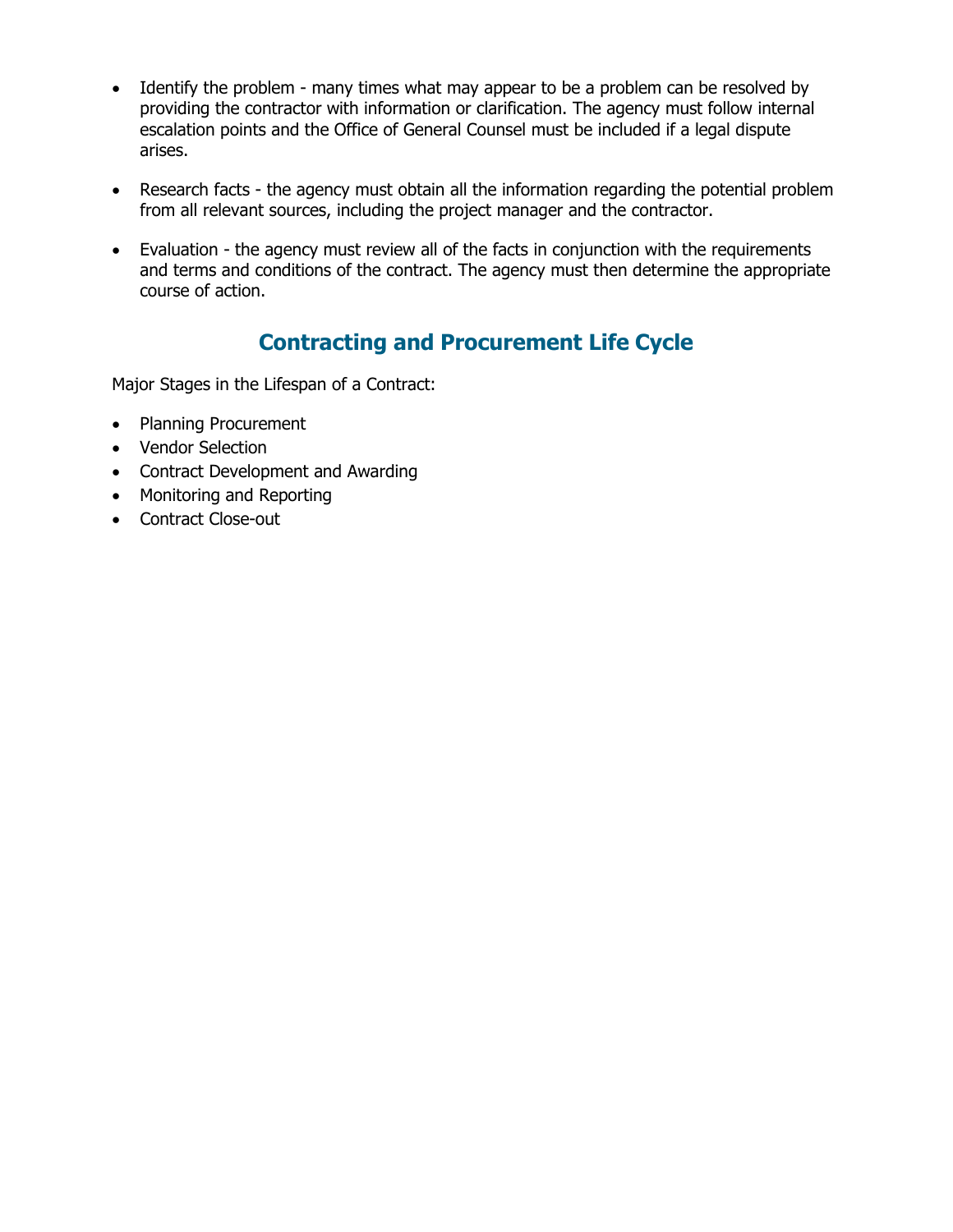# **Planning**

#### <span id="page-14-0"></span>**Contract managers should, at a minimum, ask the following questions:**

- What should the contract cover?
- What does the contract require?
- Does the contract have clear goals and objectives?
- What are the requirements for THECB to supply to the vendor?
- Who has "ownership" for the contract? Explain "ownership," who owns it?
- Who is accountable to THECB Executive Management to provide contract updates?
- Does the Program have a THECB Contract Team assembled?
- Has sufficient time been factored into contract development?
- Have milestones been identified? Are they included in the contract?

## **Questions to ask prior to procuring goods or services:**

- Why do I/we need these goods/services?
- What is the intent of the service?
- Do these goods or services exist via a state operation?
- What deliverables are expected from grant recipients?
- What is the timeframe for procuring services?
- How will the contract be monitored?
- Reporting requirements and timeline.

## <span id="page-14-1"></span>**Needs Assessment**

#### Authority: TGC § 2155

The success of the procurement is often dependent upon how well the business requirements are documented during the Procurement Planning phase. The needs assessment, therefore, must contain sufficient detail to identify the key business requirements. As part of the needs assessment, the agency may conduct market research, study historical spending, use benchmarking, and issue a Request for Information (RFI) to the vendor community.

When conducting the needs assessment, public procurement professionals must be mindful that an agency may not accept a response or award a contract to a vendor that received compensation from the agency to participate in the preparation of the specifications or solicitation on which the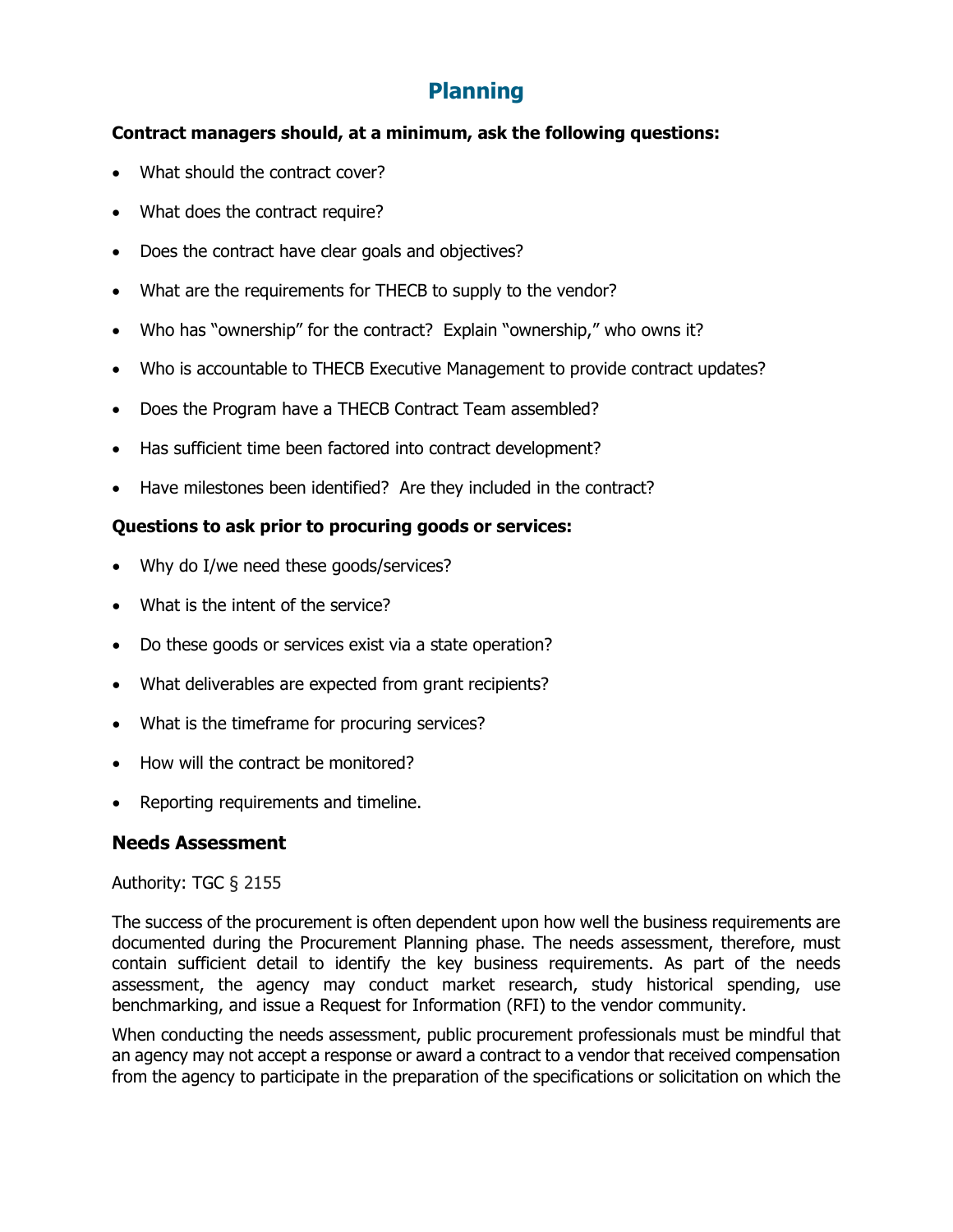proposal or contract is based. A respondent or contract participant, however, may provide free technical assistance to an agency in the preparation of the specifications.

## <span id="page-15-0"></span>**Risk Assessment Analysis**

Authority: TGC § 2261.256.

THECB has developed a risk analysis procedure that:

- 1. Assesses the risk of fraud, abuse, or waste in the contractor selection process, contract provisions, and payment and reimbursement rates and methods for the different types of goods and services for which the agency contracts;
- 2. Identifies contracts that require enhanced contract or performance monitoring or the immediate attention of contract management staff; and
- 3. Establishes clear levels of purchasing accountability and staff responsibilities related to purchasing.

The Risk Assessment Analysis is required for all contracts, grants, and solicitations.

#### See [Appendix E.](#page-50-0)

## **Risk Mitigation Measures**

For high-risk or high dollar procurements, it is best practice to require each respondent to provide evidence of financial capability to perform all the services required by the solicitation as well as all services offered in the response. For capital-intensive projects, the solicitation should also require disclosure of the source of any outside financial resources the respondent will utilize to enable it to perform under the awarded contact.

The agency may require submission of the following information in the response to assess the financial viability of a respondent:

- A copy of the most recent audited financial statements, including financial statements with all sub-schedules and footnotes, to include balance sheets, profit and loss statements, change in financial position and management letters, with findings and responses to findings; or
- If audited financial statements are unavailable, unaudited financial statements compiled, reviewed and attested by an independent certified public accountant or certified public accounting firm

## <span id="page-15-1"></span>**Monitoring Plan**

Contract managers should develop a monitoring plan to ensure the contractor is adhering to the Terms and Conditions and meeting the deliverables specified in the contract.

When developing the scope of work, staff should consider the strategy they will utilize to monitor the quality of the contractor's performance. The methods used to monitor contractor performance should be clearly stated in the solicitation. Requiring a contractor, without prior notice, to produce time-consuming reports or maintain stringent testing standards outside normal industry parameters is grounds for legal challenge.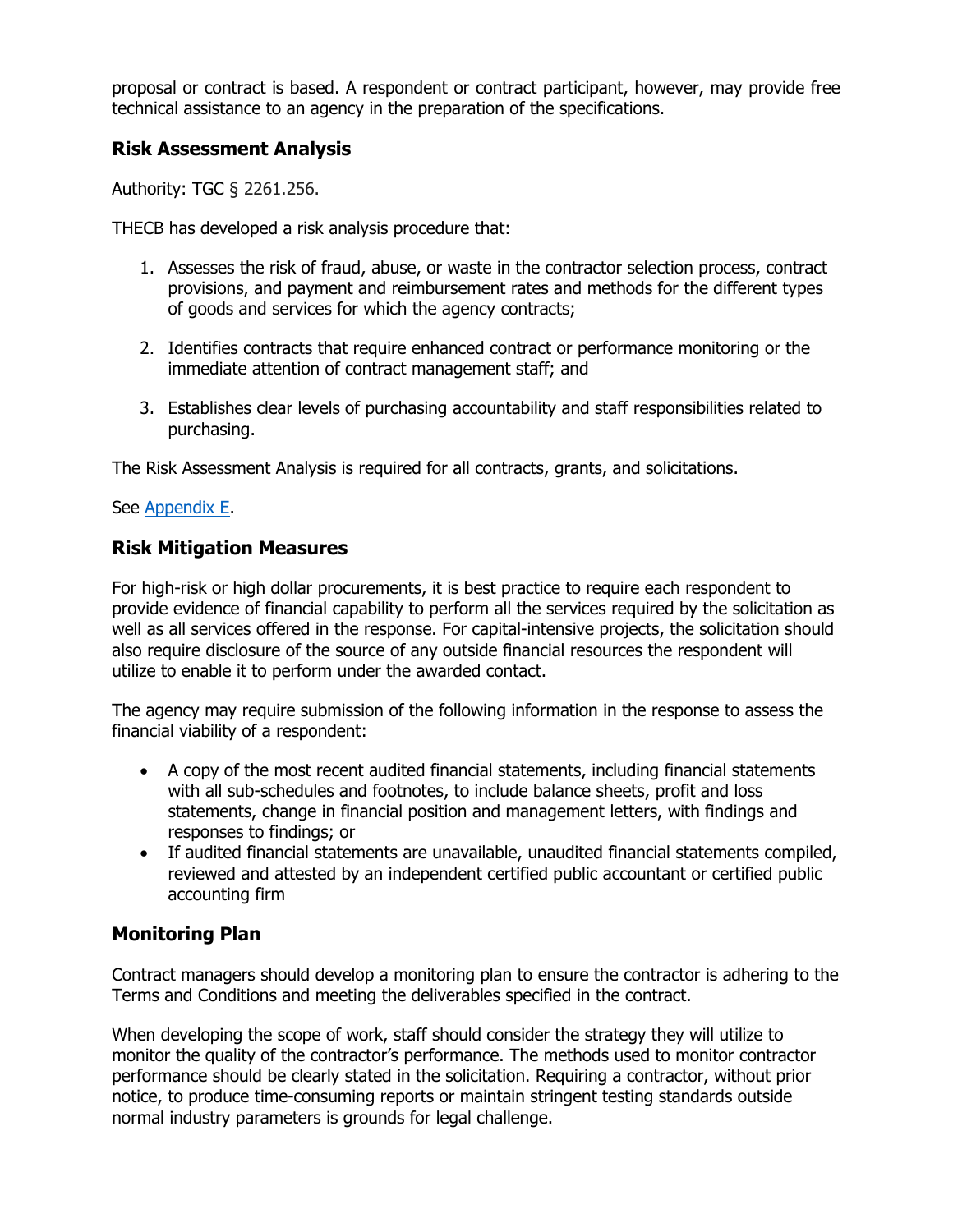The monitoring activities chosen by the agency should be balanced in type, scope, and frequency to achieve the desired result for the particular procurement. Overly restrictive oversight may interfere with the contractor's ability to accomplish the work and may unnecessarily and inadvertently increase costs. Examples of monitoring activities which may be included in the scope of work include an established timeline for completion of major tasks, scheduled meetings, and submission of status reports. To the extent that particular vendor performance monitoring activities are mandated by an applicable funding source, such as federal funds, these must be specified in the scope of work.

## <span id="page-16-0"></span>**Enhanced Contract or Performance Monitoring**

All purchases for goods and services are approved under 19 TAC § 1.16 and reviewed by the Office of General Counsel prior to awarding. Each contract, purchase order, and grant is required to have a risk assessment completed at the time of routing. A copy of a risk assessment form can be found in [Appendix E.](#page-50-0)

Agency staff shall utilize THECB's Procurement and Contract Management guidelines and the THECB's Risk Assessment tool to determine which contracts require enhanced contract or performance monitoring. The risk analysis is based on a risk factor assessment score. Cost, impact to public or agency, access to confidential data, time constraints, and contractor experience are scored. Any current or prior issues related to the contractor or grantee will also factor into the analysis.

Contracts considered high risk to the agency are identified as needing enhanced contract or performance monitoring. A list of high risk contracts can be found on the [THECB Contracts](http://www.thecb.state.tx.us/apps/stategrants/nobidcontracts.cfm)  [Report](http://www.thecb.state.tx.us/apps/stategrants/nobidcontracts.cfm) on the THECB main website. Those with an asterisk by their description of work have been identified as needing enhanced contract or performance monitoring.

Enhanced contract or performance monitoring can include additional site visits, additional reporting requirements, contractor meetings with contract managers with leadership involvement, and meaningful access to the progress towards the identified goals and outcomes.

Those contracts identified as needing enhanced contract or performance monitoring shall be identified on the quarterly board reports to the Board.

## <span id="page-16-1"></span>**Awards with a Value Exceeding \$1 Million**

Authority: TGC § 2261.254.

In accordance with to TGC §2261.254 a state agency shall develop and implement contract reporting requirements that provide information on;

- 1. Compliance with financial provisions and delivery schedules under the contract
- 2. Corrective action plans required under the contract and the status of any active correction action plan; and
- 3. Any liquidated damages assessed or collected under the contract

TGC §2261.254 also requires that each state agency verify: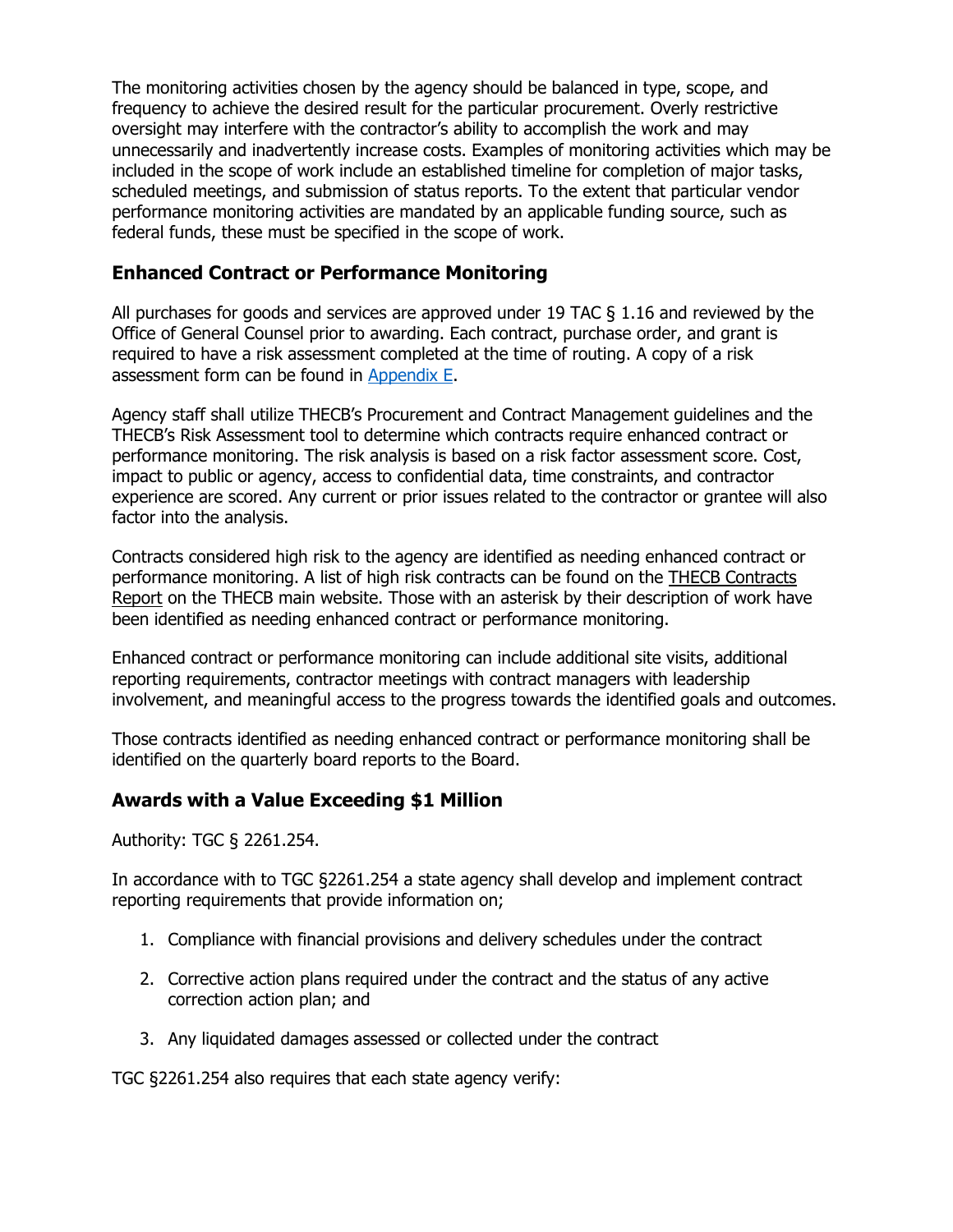- 1. The accuracy of any information reported under Subsection (a) that is based on information provided by a contractor; and
- 2. The delivery time of goods or services scheduled for delivery under the contract.

34 TAC §20.511: Contracts exceeding \$1 million must also be approved by the governing officer or governing board, if applicable, and signed by the governing officer or board chair, if applicable, unless this signature authority has been

The Grants and Contracts with a Value Exceeding \$1 Million Form is required to be completed for all contracts, grants, amendments, and PRQs exceeding \$1 million.

See [Appendix H.](#page-58-0)

#### <span id="page-17-0"></span>**Funding Source**

As part of the procurement planning activities, the agency should determine the funding source that will be used to pay the vendor. Sources of funding include: General Revenue, General Revenue-Dedicated accounts, Federal Funds, and Other Funds. The agency must ensure that the procurement complies with any laws, special regulations, restrictions or limitations applicable to the source of funding. Information regarding funds and accounts may be found in the [Texas Comptroller Manual of Accounts](https://comptroller.texas.gov/) and [THECB's Comptroller Manual of](https://fmcpa.cpa.state.tx.us/fiscalmoa/agency.jsp?num=781) Accounts posted on the CPA website.

#### <span id="page-17-1"></span>**Allowable Use of Appropriated Funds**

Authority: TGC §§ 2113.001 (2), 2113.101, 2113.102, 2113.104, 2113.105, 2113.106, and 2113.107 (b).

The agency must ensure that the procurement is not prohibited by law, including the General Appropriations Act. For example, agencies are prohibited from using appropriated funds for certain goods and services unless the procurement falls within a statutorily authorized exemption. This list contains the most common prohibitions, but it is not exhaustive. If you have specific questions or concerns, please consult with Financial Services and/or the Office of General Counsel.

- food
- alcoholic beverages;
- tips;
- live or artificial indoor plants;
- an audit of the financial records or accounts of the agency, without delegation and approval from the State Auditor;
- postage stamps or a post office box from an entity other than the U.S. postal service;
- membership in or dues for professional organizations; unless the membership is for a public purpose and approved by Commissioner or Commissioner's designee.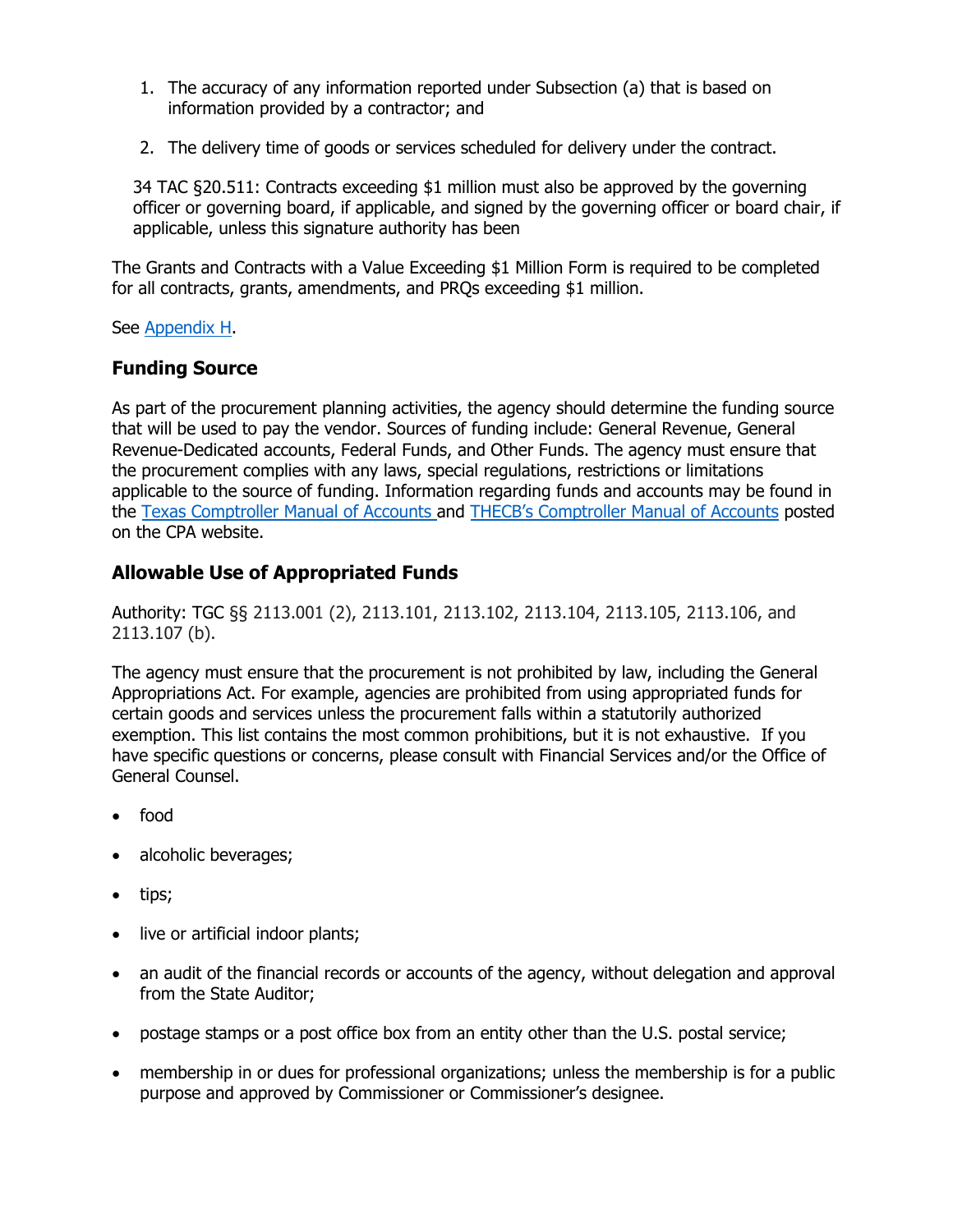- private facilities for meetings, conferences or exams; and
- generally informational, promotional, or educational periodicals and publications issued by the agency intended for use by the general public and not essential for achievement of a statutory objective of the agency.

NOTE: In certain cases, some expenditures for food or meetings may be allowable when conference funds are used. The use of appropriated funds for employee travel is ordinarily outside the purview of the procurement and contracting process. Please consult with your management team, who may need to consult with Financial Services and/or the Office of General Counsel.

## **Procurement**

#### <span id="page-18-1"></span><span id="page-18-0"></span>**State Agencies Must First Procure from the State Use Program**

Authority: TGC §§ 2155-2161, 34 TAC Chapter 20, and Texas Educ. Code §61.051.

- [WorkQuest](#page-42-0) (Formerly TIBH)
- [Texas Correctional Industries \(TCI\)](#page-42-1)
- [Department of Information Resources \(DIR\)](#page-41-0)
- Term Contracts on [TxSmartBuy online system](#page-42-2)

#### <span id="page-18-2"></span>**Emergency Purchases**

Authority: TGC § 2155; 34 TAC § 20.210

For purposes of an emergency purchase under SPD's delegated authority, an emergency purchase occurs when the agency must make the procurement quickly to prevent a hazard to life, health, safety, welfare, or property or to avoid undue additional cost to the state. Proper procurement planning for anticipated business need is expected. Pending expiration of funds does not constitute an emergency. Emergencies occur as the result of unforeseeable circumstances and may require an immediate response to avert an actual or potential public threat or to avoid undue additional cost to the state.

Note: Emergency purchases discussed in this section are different from agency purchases conducted under a Declaration of Disaster by the Governor. SPD authority does not extend to purchases made under the Texas Disaster Act of 1975. Refer to Procurement Method – Texas Disaster Act of 1975.

Notwithstanding the immediate nature of an emergency, all procurements conducted as emergencies should be made as competitive as possible under the circumstances. The agency should make a reasonable attempt to obtain at least three informal bids. Emergency procurements over \$25,000 must be posted to the ESBD; however, the minimum time for posting of the solicitation does not apply to the extent necessary to address the emergency.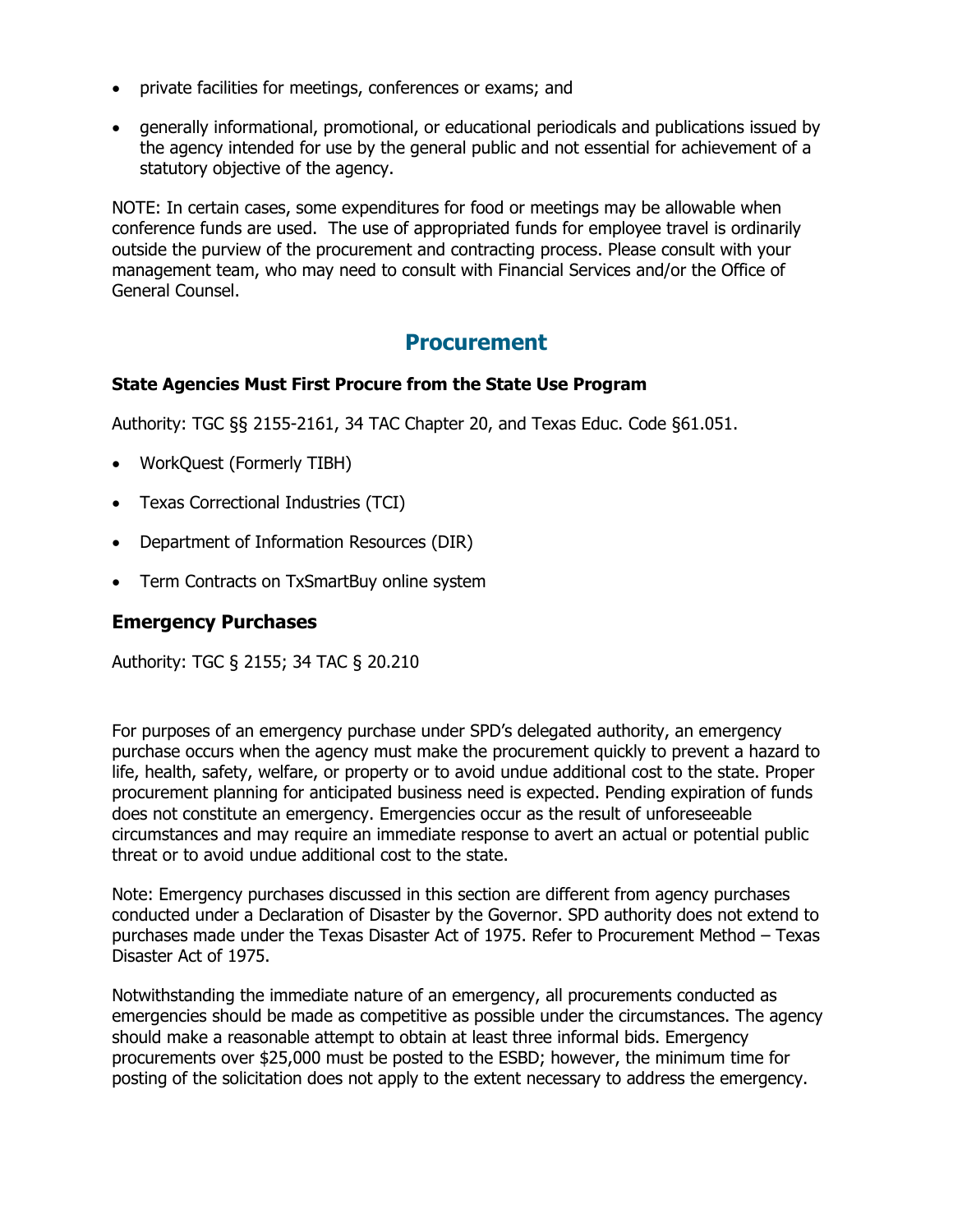**Emergency Procurement:** If a purchase does not fall within the parameters of a Governordeclared disaster, agencies should check whether the purchase qualifies as an emergency purchase under the applicable procurement method.

## <span id="page-19-0"></span>**Procurement Card**

If the vendor is providing services regularly during any time within the fiscal year and (estimated) costs will exceed \$5,000, the above requirements still apply.

#### **Allowable Purchases:**

- Small dollar items that are not available via DIR and Smart Buy Term **Contracts**
- Registrations
- Memberships
- Software under \$1K that has been approved by ISS for compatibility

\*See [Appendix A](#page-42-3) for list of [PCC Codes](#page-42-3)

## <span id="page-19-1"></span>**Procurement Method - Services**

Authority: TGC § 2155.132 (e).

\$5,000 or less- does not require a competitive process. Follow THECB's internal procedures and policies for procuring services in an amount of \$5,000 or less. Time permitting, we will solicit to more than one vendor to include HUBs.

\$5,000.01 to \$25,000- agencies are required to obtain three informal bids with a minimum of two (2) bids from HUBs. Allow 5 business days for responsive bids. Purchasing staff will decide whom to award based on best value for the state.

\$25,000.01 or above- agencies are required to issue a [formal solicitation.](#page-27-0) Estimate between 2 to 6 months to complete the formal solicitation process. A list of formal solicitation types can be found on Table 2, Formal Solicitation Methods.

• In addition to the requirements above \$25,000:

\$100,000.01 or above- the agency must submit its delegation request and its solicitation through the Procurement Oversight & Delegation portal if required. If the delegation request is denied, The Comptroller's Statewide Procurement Division (SPD) will procure the services on behalf of the agency.

• In addition to the requirements above \$25,000 and \$100,000.01:

\$5,000,000 or above- the Contract Advisory Team (CAT) reviews and makes recommendations on the solicitation documents.

#### <span id="page-19-2"></span>**Procurement Method- Professional Services**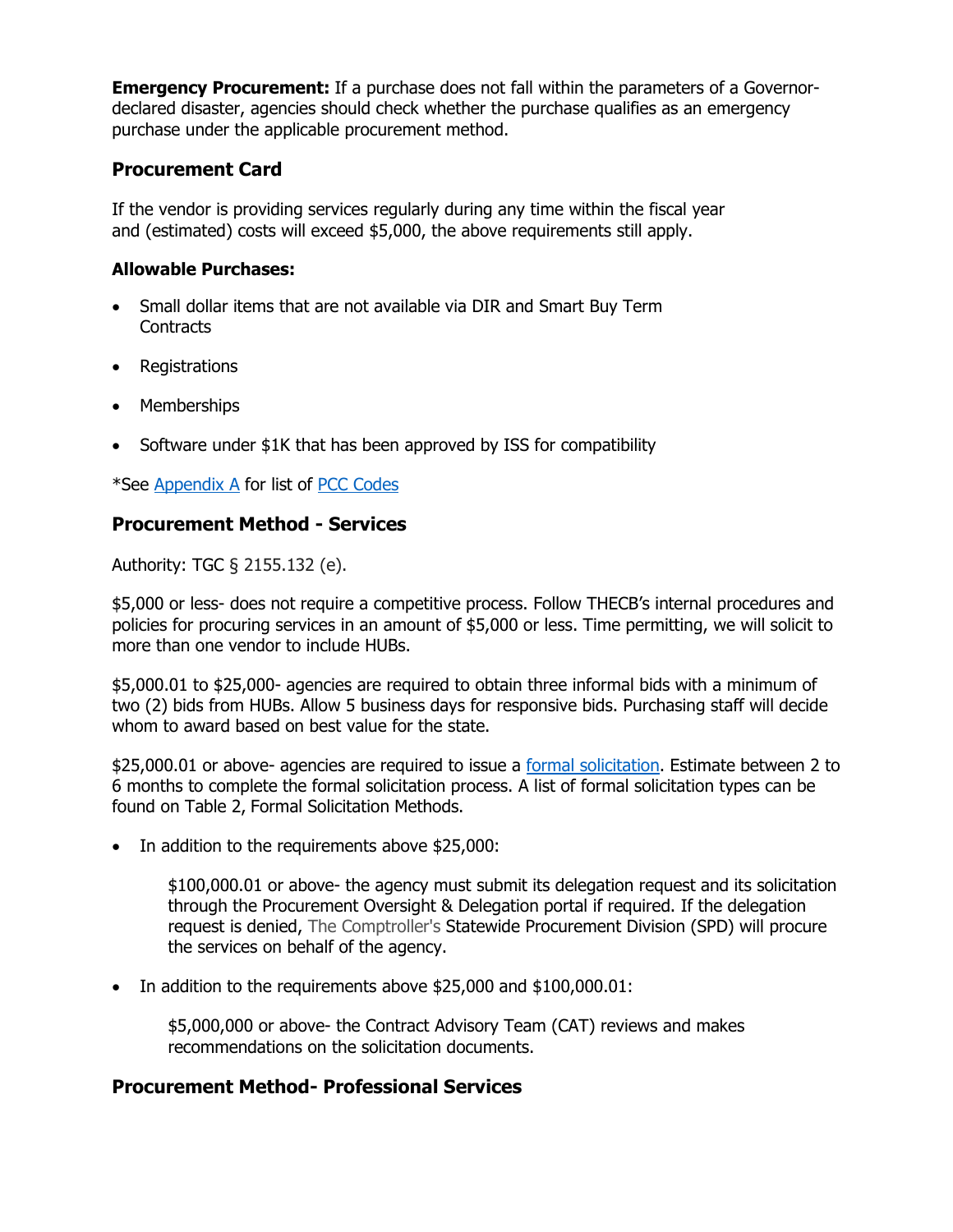#### Authority: TGC § 2254

Professional services refer to services that are either

- 1. within the scope of the practice, as defined by state law, of accounting, architecture, landscape architecture, land surveying, medicine, optometry, professional engineering, real estate appraising, or professional nursing; or
- 2. provided in connection with the professional employment or practice of a person who is licensed or registered as one of the following: a certified public accountant, an architect, a landscape architect, a land surveyor, a physician, including a surgeon, an optometrist, a professional engineer, a state certified or state licensed real estate appraiser, or a registered nurse; or
- 3. provided by a person lawfully engaged in interior design, regardless of whether the person is registered as an interior designer under Chapter 1053 of the Occupations Code. 223.

Agencies are authorized to procure professional services under Chapter 2254, Subchapter A, of the Texas Government Code. Acquisition of professional services is delegated to agencies by statute and does not require a delegation of authority from SPD.

#### <span id="page-20-0"></span>**Procurement Method- Audit Services**

Authority: TGC § 321.020

Section 321.020 of the Texas Government Code specifies that a state agency or corporation that is dedicated to the benefit of a state agency may enter into a contract for audit services only if

- 1. the agency or corporation is authorized to contract with a private auditor through a delegation of authority from SAO;
- 2. the scope of the proposed audit has been submitted to SAO for review and comment; and
- 3. the services of the private auditor are procured through a competitive selection process in a manner allowed by law.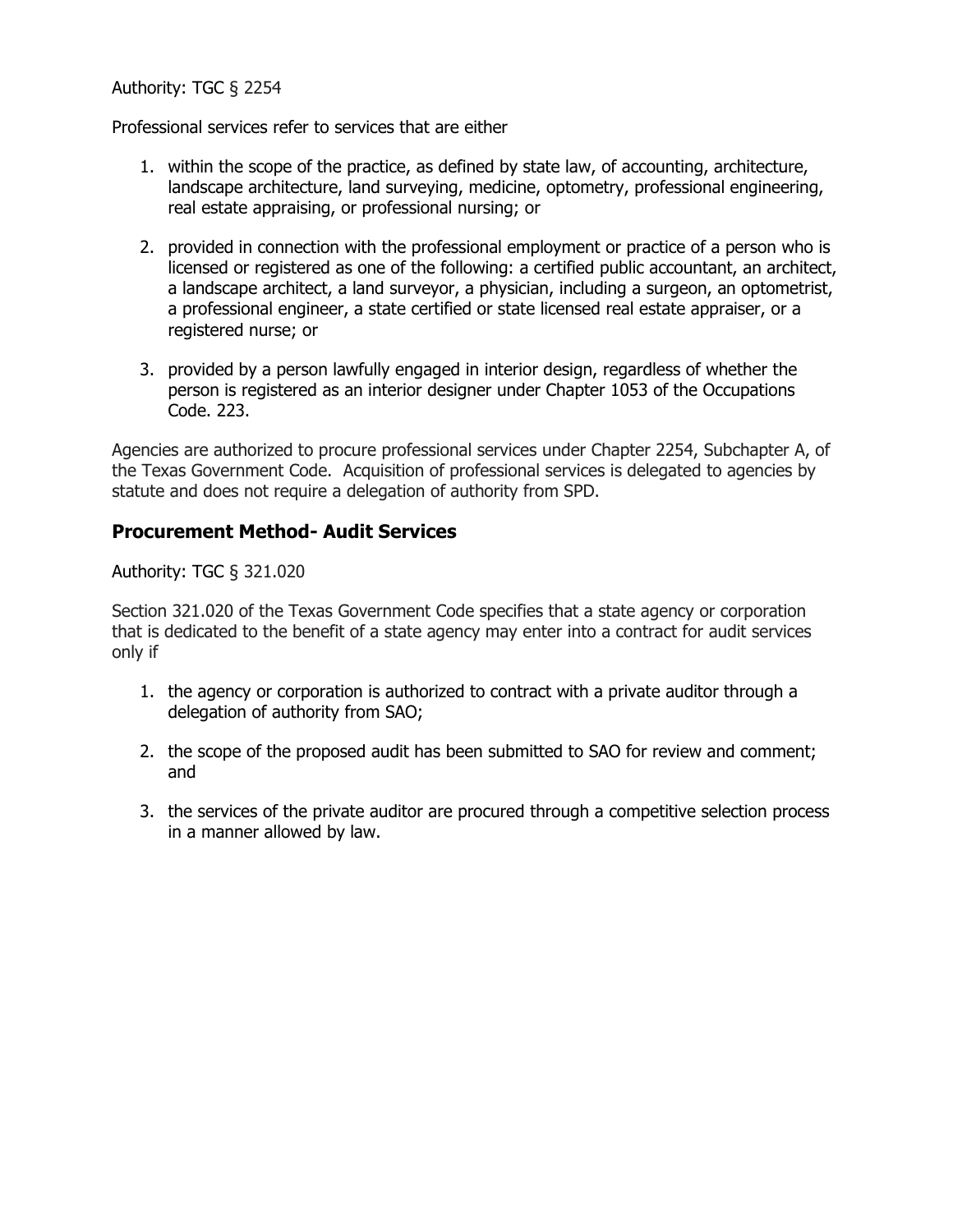## <span id="page-21-0"></span>**Procurement Method- Consulting Services**

#### Authority: TGC § 2254

Consulting service refers to the service of studying or advising an agency under a contract that does not involve the traditional relationship of employer and employee. An agency may contract with a consultant only if there is a substantial need for the consulting services and the agency cannot adequately perform the services with its own personnel or obtain the consulting services through a contract with a state governmental entity. Consulting services procurements are usually advertised as an RFP.

Agencies are authorized to procure consulting services pursuant to Chapter 2254, Subchapter B, of the Texas Government Code Acquisition of consulting services is delegated to agencies by statute and do not require a delegation of authority from SPD The procurement of consulting services is subject to ESBD posting requirements as well as requirements applicable to CAT reviews

Particular care must be taken to closely follow all statutory requirements for procuring consulting services. A consulting services contract, or renewal, amendment, or extension, is void under the following circumstances:

the contract is entered into without complying with the ESBD posting requirements and notification requirements to the LBB and Governor's Budget and Planning Office. (Refer to the "Pre-Award Notification and Publication Requirements for Major Consulting Services Contracts," "Post-Award Notification and Publication Requirements for Consulting Services Contracts," and "Notification and Publication Requirements for Renewals, Amendments, and Extensions to Consulting Services Contracts" described in this Section of the Guide); and the contract is entered into with a private consultant who has been employed by that agency or by another agency at any time during the two years preceding the making of the offer and failed to disclose in the offer:

- a. the nature of the previous employment with the agency or the other agency;
- b. the date the employment was terminated; and
- c. the annual rate of compensation for the employment at the time of its termination.

If the contract is void, CPA may not draw a warrant or transmit money to satisfy an obligation under the contract and an agency may not make any payment under the contract with state or federal money or money held in or outside the state treasury.

Agencies are authorized to procure consulting services pursuant to Chapter 2254, Subchapter B, of the Texas Government Code. Acquisition of consulting services is delegated to agencies by statute and does not require a delegation of authority from SPD. The procurement of consulting services is subject to ESBD posting requirements as well as requirements applicable to CAT reviews.

#### <span id="page-21-1"></span>**Procurement Method- Legal Services**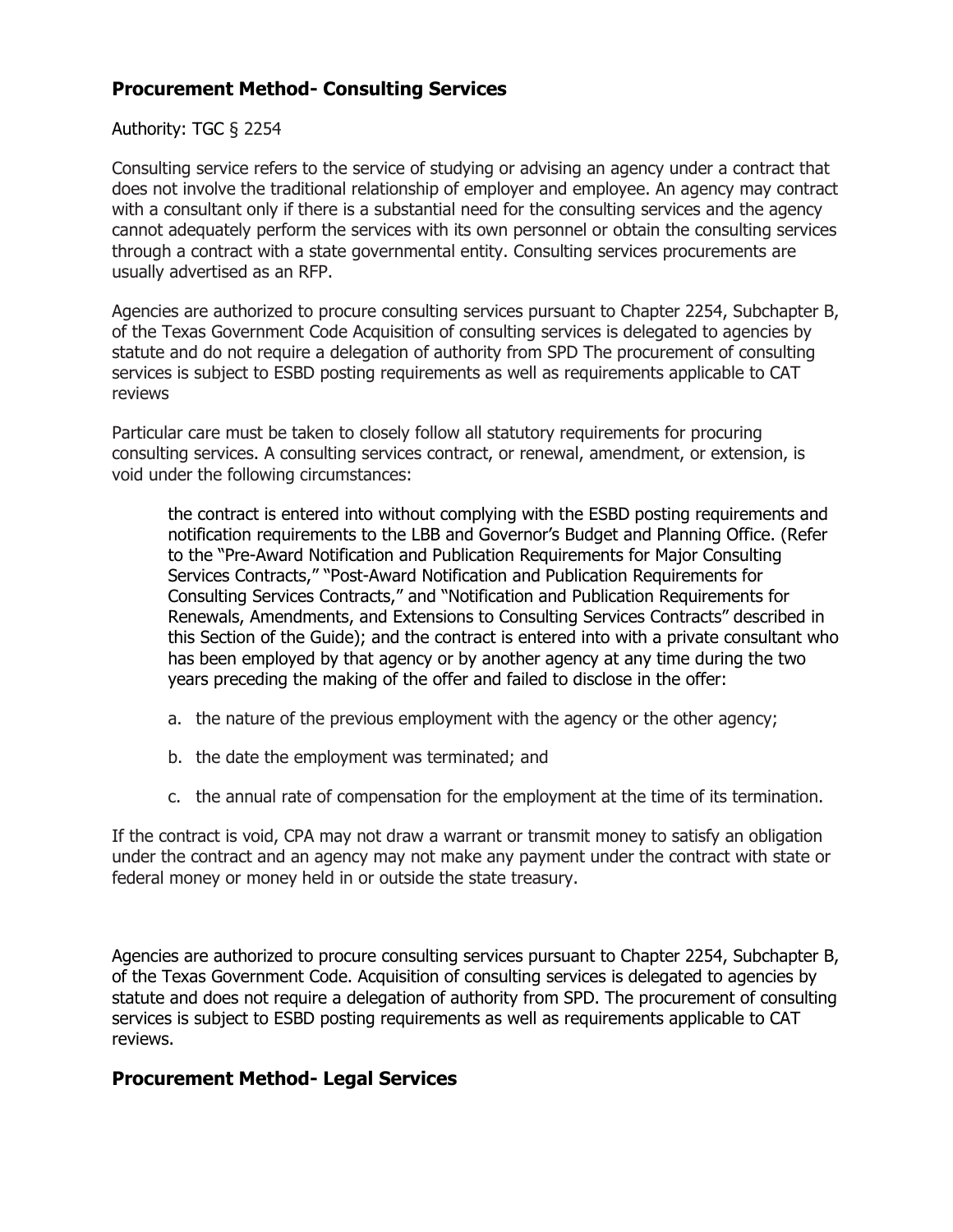The OAG provides legal services to state agencies. The OAG may require agencies to obtain outside legal services through a competitive procurement process, under conditions prescribed by the OAG. Unless an exemption is obtained from the OAG, an agency is required to publish a Request for Qualifications (RFQ) on the ESBD for a minimum of 30 calendar days before selecting outside counsel, regardless of the anticipated maximum liability of the anticipated Outside Counsel Contract (OCC).

## **Procurement Method- Interagency Contracts (IACs)**

Authority: TGC § 771

An interagency contract is a written understanding between two or more agencies as authorized by Chapter 771 of the Texas Government Code. An agency may agree or contract with another agency for the provision of necessary and authorized services (including technical services) and materials and equipment. Competitive bidding requirements do not apply to Interagency Contracts.

#### **Procurement Method – Interlocal Contracts**

Authority: TGC § 791

An interlocal contract is a written understanding authorized by the Interlocal Cooperation Act, Chapter 791 of the Texas Government Code. The purpose of the Interlocal Cooperation Act is to increase the efficiency and effectiveness of local governments by authorizing them to contract, to the greatest possible extent, with one another and with agencies of the State.

#### **Procurement Method – Texas Disaster Act of 1975**

Authority: TGC § 418

Under Chapter 418 of the Texas Government Code, the Governor may, by executive order or proclamation, declare a state of disaster if a disaster has occurred or that the occurrence or threat of disaster is imminent. The Governor may suspend the provisions of any regulatory statute prescribing the procedures for conduct of state business or the orders or rules of an agency if strict compliance with the provisions, orders, or rules would in any way prevent, hinder, or delay necessary action in coping with a disaster. For example, the Governor may suspend enforcement of statutes and administrative rules regarding contracting or procurement that would impede any agency's emergency response that is necessary to protect life or property threatened by a declared disaster. A purchase made under a disaster must clearly relate to the disaster, conform to the directives of the disaster declaration, and occur within the timeframe specified in the disaster declaration. The procurement file, at a minimum, must contain a copy of the disaster declaration, documentation to support the purchase, receipt of goods or services, and approval of the payment.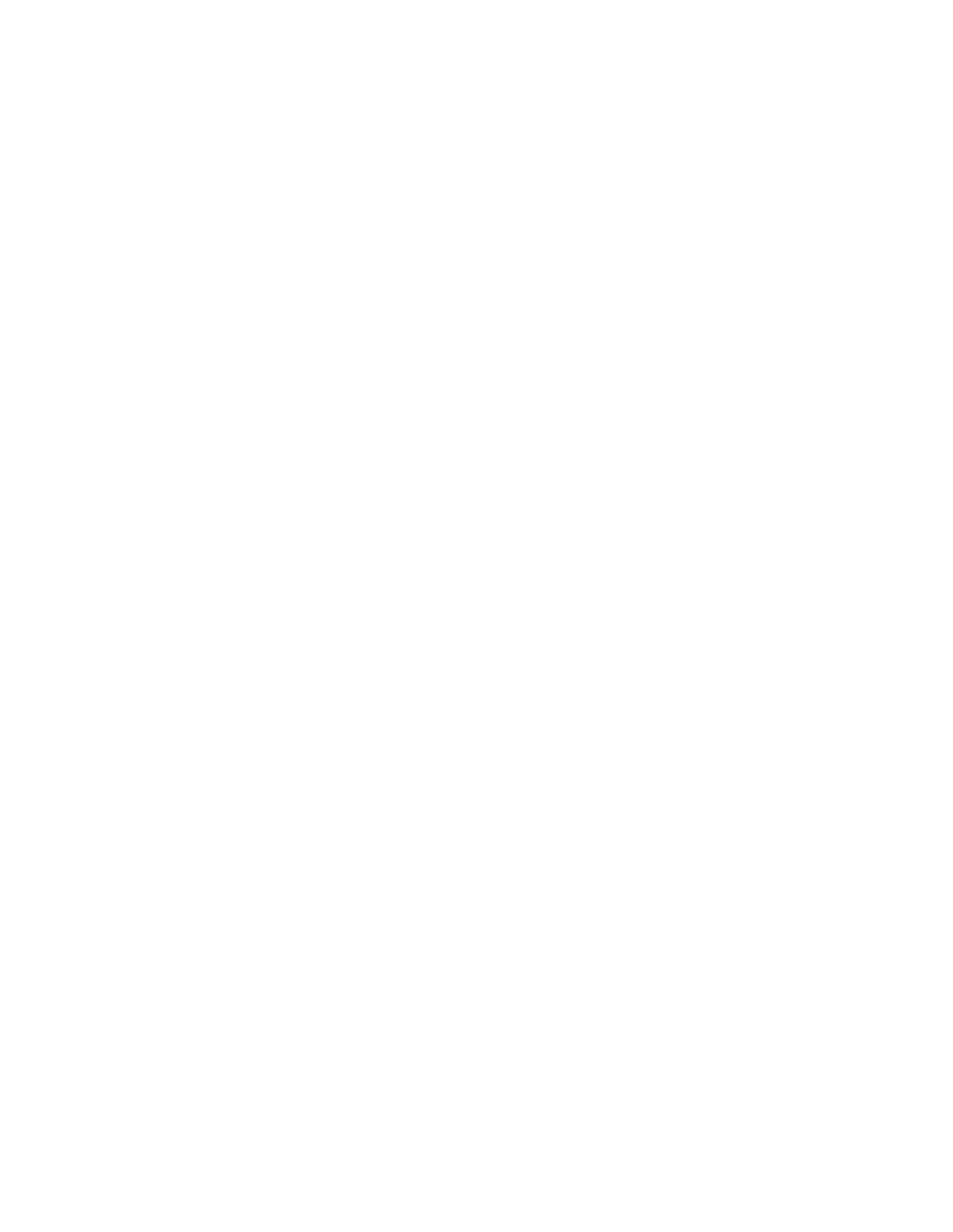## <span id="page-24-0"></span>**Purchase of Goods**

Authority: TGC § 2155.132 (e).

\$5,000 or less- does not require a competitive process. Follow THECB's internal procedures and policies for procuring commodities in an amount of \$5,000 or less. Time permitting, we will solicit to more than one vendor to include HUBs.

\$5,000.01 to \$25,000- agencies are required to obtain three informal bids with a minimum of two (2) bids from HUBs. Allow 5 business days for responsive bids. Purchasing staff will decide whom to award based on best value for the state.

\$25,000.01 to \$50,000- agencies are required to issue a [formal solicitation.](#page-27-0) Estimate between 2 to 6 months to complete the formal solicitation process. A list of formal solicitation types can be found on Table 2, [Formal Solicitation Methods.](#page-27-0)

\$50,000.01 and above- the agency must submit its delegation request as an Open Market Requisition (OMR) to the Statewide Procurement Division. The procuring agency is responsible for downloading the most current [OMR form](https://comptroller.texas.gov/purchasing/forms/) posted on the CPA website. The OMR with all applicable attachments must be submitted to open.market@cpa.texas.gov. If the delegation request is denied, SPD will procure the goods on behalf of the agency.

• In addition to the requirements above \$50,000.01:

\$5,000,000 or above, the Contract Advisory Team (CAT) reviews and makes recommendations on the solicitation documents.

## <span id="page-24-1"></span>**Purchase of IT Related Goods and Services**

Authority: TGC § 2157.068.

Under DIR's statewide procurement authority, DIR establishes and manages the following types of master contracts for use by eligible customers: (1) Cooperative Contracts for IT commodity items, (2) Texas Multiple Award Schedule contracts for IT commodity items, (3) the Texas gov contract, (4) Data Center Services contracts, and (5) Telecommunication Services contracts.

IT commodities include commercial software, hardware, or technology services, other than telecommunication service. Through its Cooperative Contracts Program, DIR offers a streamlined cooperative purchasing program with Master Contracts (MCs) for technology products and services. MCs cover offerings for hardware, software, staffing services, maintenance, and other services – such as managed services and technology training.

Monetary Thresholds for Competitive Action An agency purchasing an IT commodity item under a DIR contract must follow the following procedure:

1. For a contract with a value of no more than \$50,000, the agency may directly award the contract to a vendor included in the category to which the contract relates without submitting a price request to other vendors in the same category;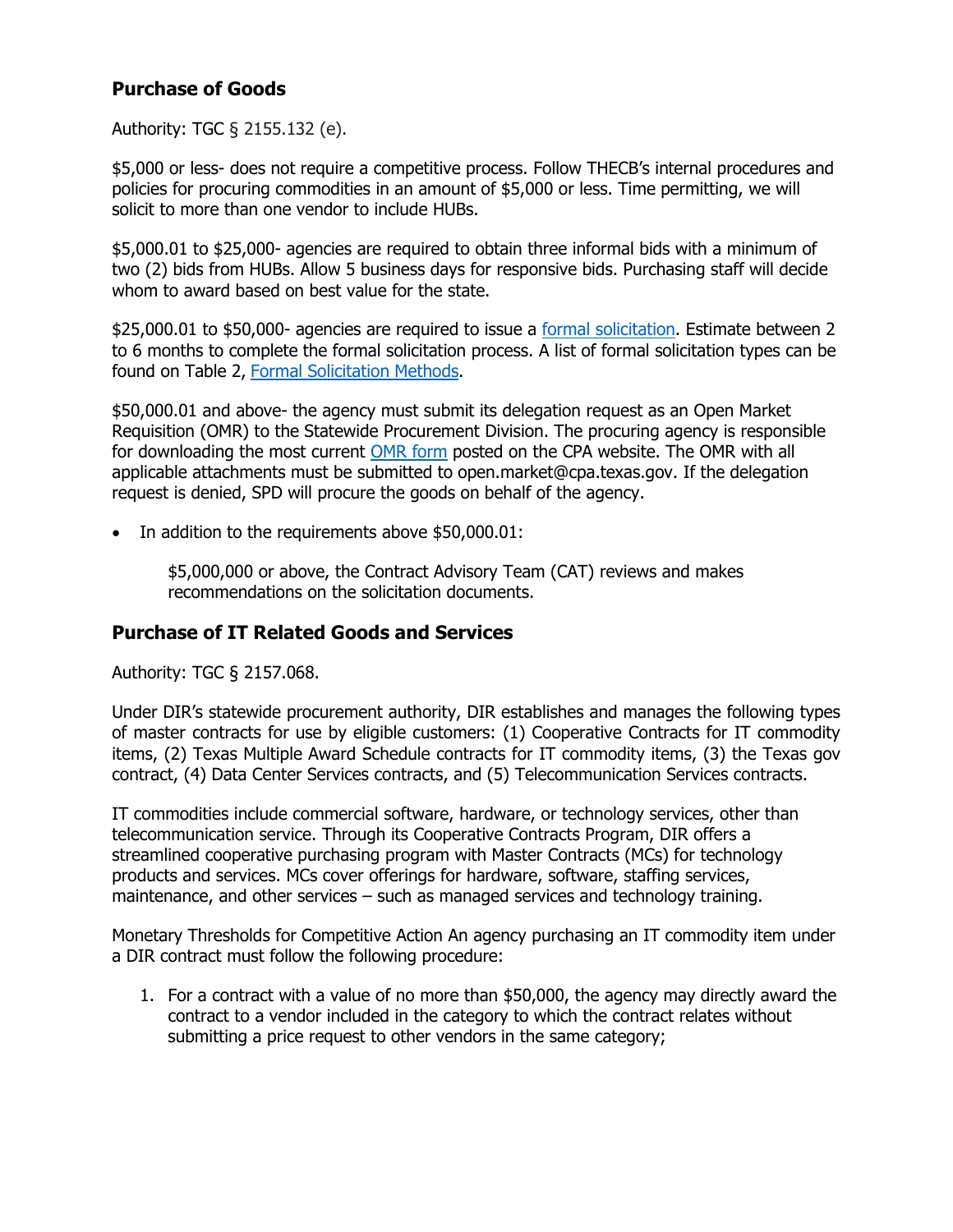- 2. For a contract with a value of more than \$50,000 but not more than \$1 million, the agency must submit a request for pricing to at least three vendors or resellers included in the category to which the contract relates; and
- 3. For a contract with a value of more than \$1 million but not more than \$5 million, the agency must submit a request for pricing to at least six vendors included in the category to which the contract relates or all vendors in the category if the category has fewer than six vendors.

#### **An agency may not enter into a contract to purchase a commodity item through the DIR Cooperative Contracts Program if the value of the contract exceeds \$5 million unless it is a DIR coordinated bulk purchase. Major Information Resources Project**

Defined as an Information Resources project with a value of at least \$10 million. Reviewed by Quality Assurance Team (QAT). The QAT is composed of representatives of the LBB, DIR, and CPA, with SAO participating as an advisor.

Prior to amending a contract related to a major information resources project, an agency must notify the governor, lieutenant governor, speaker of the house of representatives, presiding officer of the standing committee of each house of the legislature with primary jurisdiction over appropriations, and the QAT if:

- 1. the total value of the amended contract exceeds or will exceed the initial contract value by 10 percent or more; or
- 2. the amendment requires the contractor to provide consultative services, technical expertise, or other assistance in defining project scope or deliverables.

An agency will also provide to the QAT a justification for an amendment to a contract related to a major information resources project if:

- 1. the total value of the amended contract exceeds or will exceed the initial contract value by 10 percent or more; or
- 2. the amendment requires the contractor to provide consultative services, technical expertise, or other assistance in defining project scope or deliverables.

## **IT Services Statement of Work (SOW) Development**

Authority: TGC § 2157.0685.

## **Services**

For service procurements with an estimated value more than \$50,000 but less than \$5,000,000, DIR contracts requiring SOWs include, but are not limited to:

- Deliverables-Based Information Technology Services (DBITS),
- Managed Services for Information Technology,
- IT Security Services,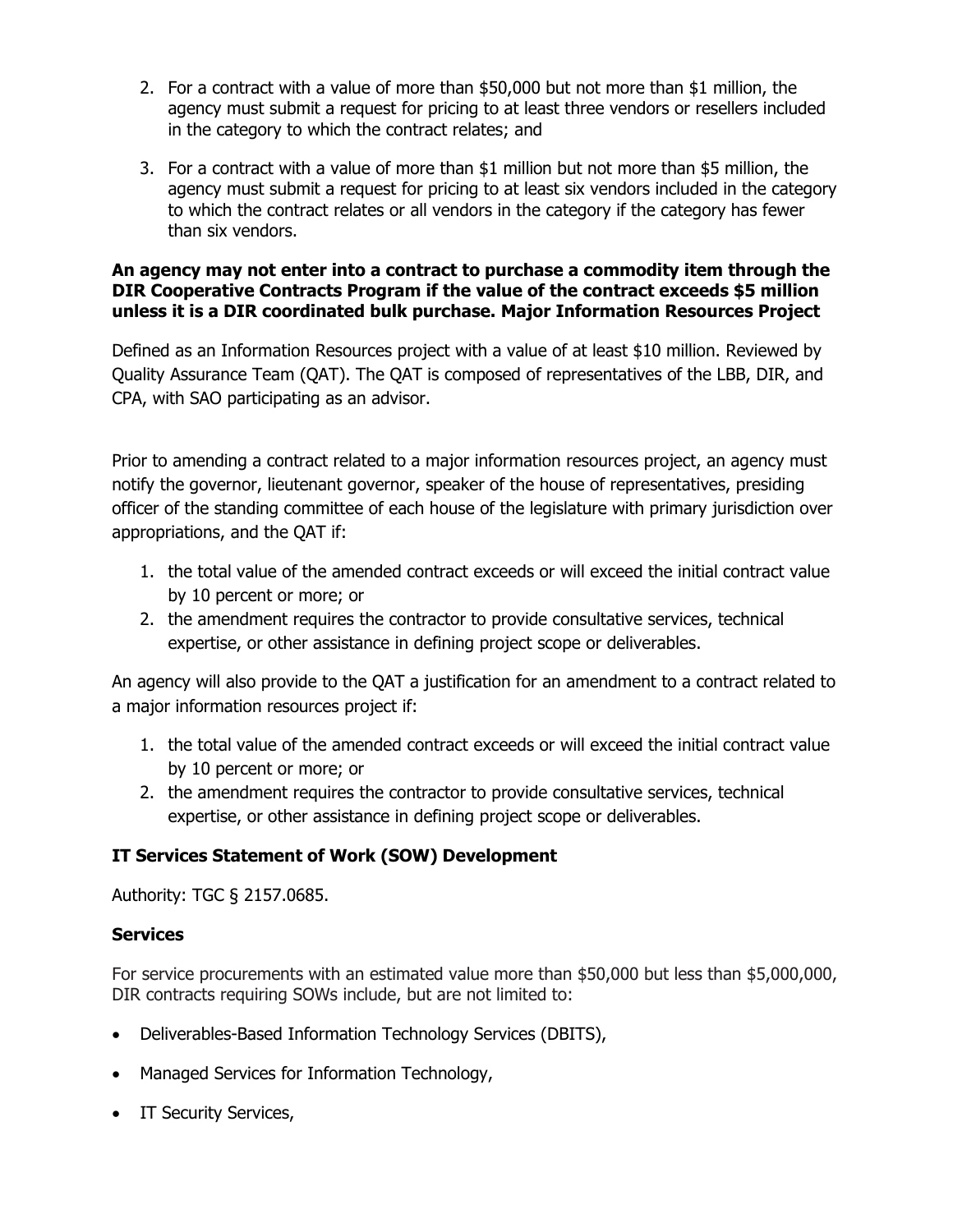- Cloud Services (when an SOW is executed)
- Comprehensive Web Development

A DIR SOW is not applicable to:

- IT staffing services;
- contracts exclusively for hardware or software and not including services; or
- the vendors' standard commercially available support, maintenance, and warranties as documented in the DIR cooperative contract or modified in accordance with the DIR cooperative contract provision addressing modification of contract terms and/or amendments

The THECB must develop a "statement of work" (SOW) to initiate IT services under the contract and must consult with DIR before submitting the SOW to the vendor and posting the SOW on the THECB's website. The agency must submit a completed draft DIR SOW to DIR for review at least 30 business days before anticipated submission of the DIR SOW to vendors The DIR submission must include:

- a. the completed DIR SOW which at a minimum includes: the scope of the project, milestones, deliverables description, schedule, acceptance criteria, and any other items DIR may require; and
- b. a list of DIR cooperative contracts to which the DIR SOW will be advertised.

DIR may accept or reject the submitted DIR SOW. An agency may not submit the DIR SOW to vendors until DIR has issued written approval. If rejected, the agency may resubmit with required modifications DIR will not issue retroactive or backdated reviews.

For this section, a "statement of work" means a document that states the requirements for a contract of more than \$50,000, including deliverables, performance specifications, and other requirements, specific to the vendor under that contract that are not specified in DIR's cooperative contract. A statement of work executed by a state agency under a contract awarded by the department under TGC § 2157.068 is not valid and money may not be paid to the vendor under the terms of the statement of work unless the department first signs the statement of work.

IT commodities include commercial software, hardware, or technology services, other than telecommunication service. Through its Cooperative Contracts Program, DIR offers a streamlined cooperative purchasing program with Master Contracts (MCs) for technology products and services. MCs cover offerings for hardware, software, staffing services, maintenance, and other services – such as managed services and technology training.

There are certain DIR [Blanket Exemptions.](http://dir.texas.gov/View-Contracts-And-Services/Pages/Content.aspx?id=3)

Specific requirements related to [temporary IT staffing](http://dir.texas.gov/View-Contracts-And-Services/Pages/Content.aspx?id=13) are available.

#### **Proprietary Purchases**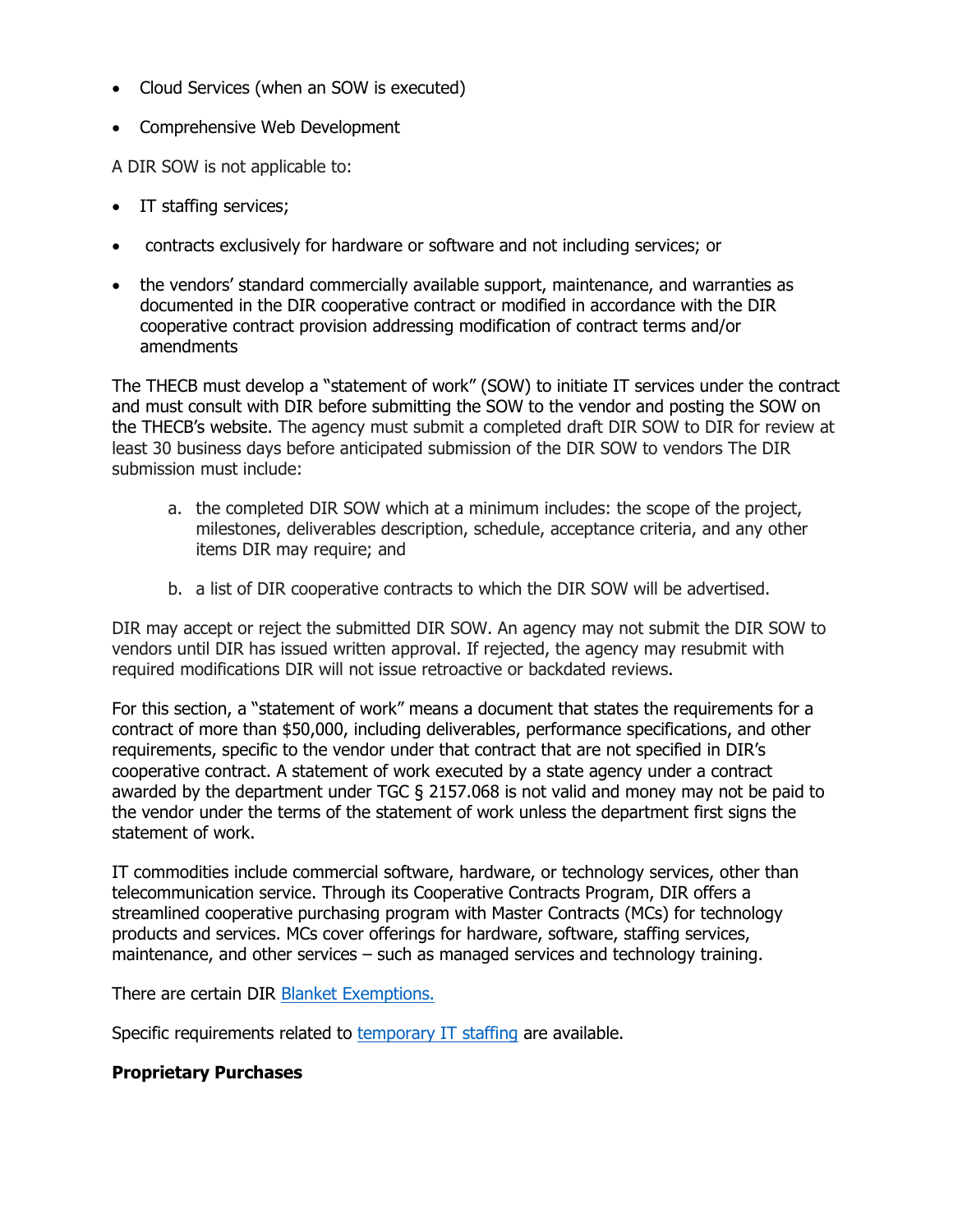Authority: TGC §§ 2155.067 (a), 2155.067 (c), 2155.063, and 34 TAC §§ 20.25 (44), 20.209  $(b)(4)$ .

A proprietary purchase is one where the specifications or conditions of the proposed purchase are proprietary to one vendor and do not permit an equivalent product or service to be supplied. The term "proprietary" refers to a product or service that has a distinctive feature or characteristic which is not shared or provided by competing or similar products or services. Proprietary purchases include products or services manufactured or offered under exclusive rights of ownership, including rights under patent, copyright, or trade secret law.

Proprietary purchases, by definition, preclude competition because an attribute of the purchase limits consideration to only one product or supplier. In today's robust marketplace, it is unusual for only one product or one vendor to be capable of addressing an agency's business need. Because Texas procurement law promotes the use of competitive bidding for purchases, proprietary purchases are subject to enhanced scrutiny.

\*See Office of General Counsel for proprietary determination.

## <span id="page-27-0"></span>**Issuing a Formal Solicitation**

#### **Advertising Formal Solicitation on Electronic State Business Daily (ESBD)**

Authority: TGC § 2155.083 (h)-(i); 34 TAC § 20.214.

Agencies are required to post procurements with a contract value of more than \$25,000 to the ESBD, regardless of the source of funds to be used for the contract. To ensure solicitation is competitive, purchasing staff will post the solicitation on the ESBD. Vendors may browse agency procurement opportunities and find recent awards by searching for solicitations using various criteria including agency name, NIGP Class/Item code, posting date, and solicitation closing date.

#### **Formal Solicitation Posting Requirements:**

Authority: TGC § 2155.083 (h)-(i); 34 TAC § 20.215.

It is best practice to advertise a solicitation for 30 days or longer. A 30-day solicitation period is recommended for RFPs, while RFOs may necessitate a longer posting time. Staff is encouraged to consider the solicitation posting times on a case-by-case basis, keeping the statutorily mandated minimum time periods in consideration. A particularly complex or unusual scope of work may result in many vendor questions, in which case, an extended solicitation period would be recommended. Evaluation of the proposals may take more or less time, depending on the size of the evaluation committee and the complexity of the procurement. Likewise, the number of proposals to be evaluated impacts the evaluation time frame. The evaluation period could also be extended if there are presentations, discussions, or best and final offers.

#### **Canceling a Formal Solicitation**

If the state agency decides not to make the procurement, the state agency must amend the posting to indicate the effective date of the cancellation within two business days of canceling the procurement.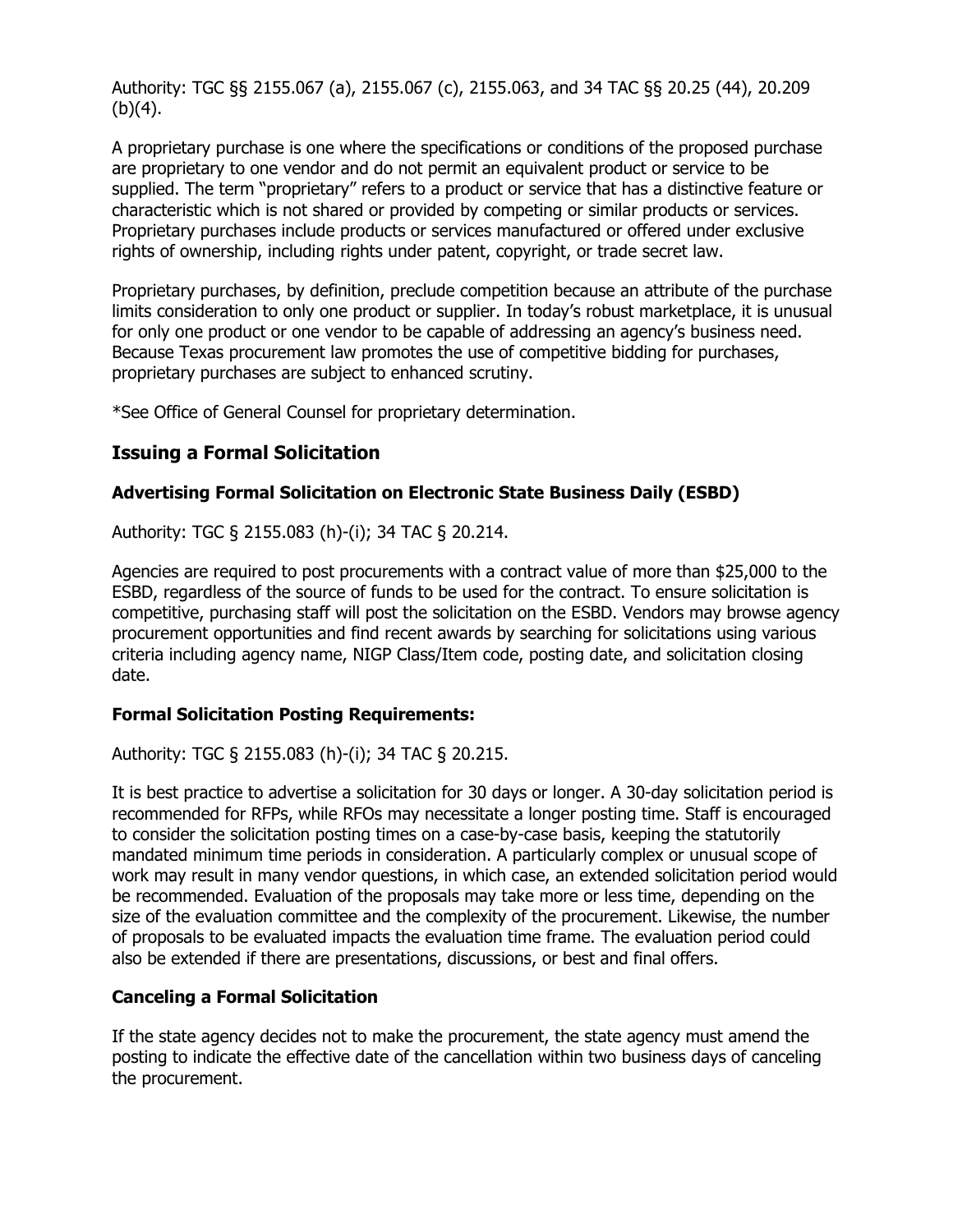## **Formal Solicitations**

|  |  |  |  | <b>Table 2: Formal Solicitation Methods</b> |  |
|--|--|--|--|---------------------------------------------|--|
|--|--|--|--|---------------------------------------------|--|

| <b>Procurement</b><br><b>Method</b>                                                                                                         | <b>Use When</b>                                                                                                                                        | <b>Advantages</b>                                                                                                                                                                                                                                                                                                    | <b>Disadvantages</b>                                                                                           |
|---------------------------------------------------------------------------------------------------------------------------------------------|--------------------------------------------------------------------------------------------------------------------------------------------------------|----------------------------------------------------------------------------------------------------------------------------------------------------------------------------------------------------------------------------------------------------------------------------------------------------------------------|----------------------------------------------------------------------------------------------------------------|
| <b>Competitive Bids</b><br>(IFB)                                                                                                            | Lots of competition<br>exists. The product<br>or service is<br>available from more<br>than one source.                                                 | Award process is simpler.<br>Award is made to the<br>lowest responsive,<br>responsible bidder<br>providing the best value<br>to the State.                                                                                                                                                                           | Defined<br>specifications may<br>be difficult to<br>develop. Does not<br>encourage<br>innovative<br>solutions. |
| Competitive<br>Proposals<br>(RFP's/RFO's)                                                                                                   | When factors other<br>than just price are<br>evaluated. When<br>negotiations are<br>desired. Vendor is<br>expected to provide<br>innovative ideas.     | Allows factors other than<br>price to be considered.<br>Allows for customized<br>proposals suggesting<br>different approaches to<br>the same business need.<br>Allows for negotiations in<br>order to obtain the best<br>value for the state.                                                                        | Lead times for<br>procurement are<br>much greater.<br>Evaluations are<br>more complex and<br>subjective.       |
| Request for<br>Information<br>(RFI)                                                                                                         | There is insufficient<br>information to write<br>specifications for<br>any procurement<br>method.                                                      | Provides information to<br>prepare a complete bid or<br>proposal document.<br>Allows the business<br>community to have input<br>into the agency's<br>solicitation document<br>based on current industry<br>practices and market<br>factors. Informs agency of<br>any potential problems<br>early in the procurement. |                                                                                                                |
| Request for<br>Qualifications<br>(RFQ)<br>[When used, this<br>method is usually<br>required by statute<br>(e.g., Professional<br>Services)] | Selection is made<br>solely on the skills<br>and qualifications of<br>the contractor. Price<br>is not a factor until<br>after a vendor is<br>selected. | Emphasizes the<br>competency of the<br>proposed contractors.                                                                                                                                                                                                                                                         | Contractor is<br>tentatively selected<br>before price is<br>negotiated.                                        |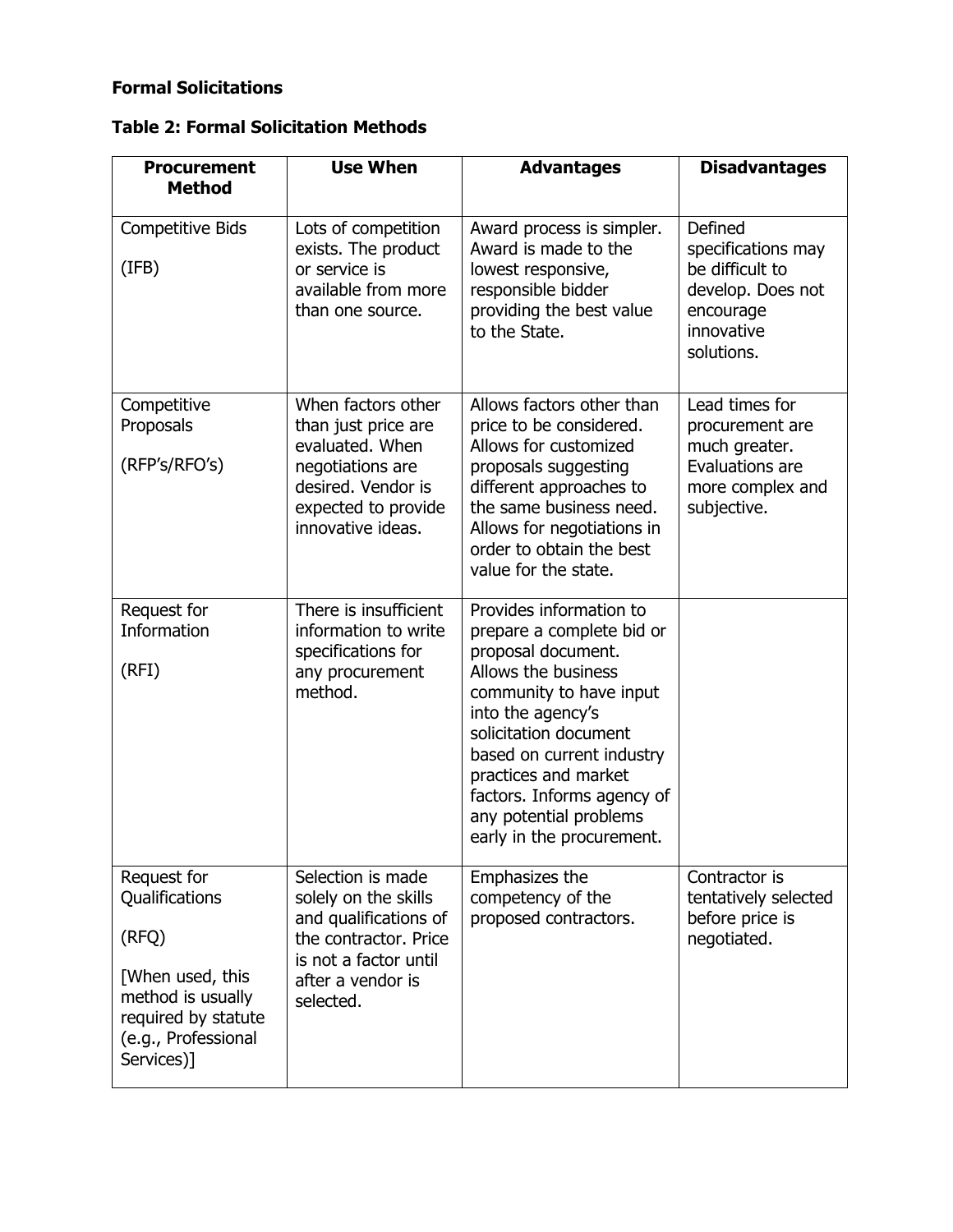# **Evaluation**

#### <span id="page-29-0"></span>**Bid Process**

It is best practice for the bid tabulation to be reviewed by a second Contract Developer prior to finalization to ensure that the evaluation was conducted in conformance with applicable purchasing procedures.

#### **Evaluation Committee**

Evaluation committee selection should occur prior to receipt of the responses. It is common for the evaluation committee members to have been involved in the procurement planning activities. The Contract Developer is usually designated as the committee chair, serving as a non-scoring member of the evaluation committee. The recommended size of an evaluation committee is three to five scoring members. To avoid potential individual bias, it is preferable that the committee not have fewer than three scoring members.

Each committee member will be expected to score each response on how it meets, exceeds or fails to meet the standards established in the solicitation. If the agency plans to use individuals during the evaluation process (e.g., evaluation committee members, technical advisors) who are not agency employees, it is recommended that agency legal counsel be consulted to ensure that appropriate procedures are implemented to protect the interests of the State.

To safeguard the integrity of the evaluation process, individuals serving on an evaluation committee or as technical advisors must sign a non-disclosure agreement prior to receiving the responses or participating in evaluation committee activities. Committee members may not communicate with respondents or anyone else outside the committee regarding the responses received or the evaluation process without prior approval of the Contract Developer or the agency legal counsel, as appropriate.

For procurements with an expected value of \$1 million or more, the SAO Nepotism Disclosure Statement for Purchasing Personnel must also be utilized. Any actual or potential conflicts of interest must be reported promptly to agency legal counsel.

# **Vendor Selection**

<span id="page-29-1"></span>Verification of use of Best Value Standard

Authority: TGC §§ 2155.074, 2156.007, 2157.003, 2254.003, 2254.027, and 34 TAC § 20.217(a).

The best value selection of a contractor is based on a determination of which proposal offers the best trade-off between price and performance, where quality is considered an integral performance factor. The award decision is made based on multiple factors, including total cost of ownership, meaning the cost of acquiring, operating, maintaining, and supporting a product or service over its projected lifetime; the evaluated technical merit of the vendor's proposal; the vendor's past performance; and the evaluated probability of performing the requirements stated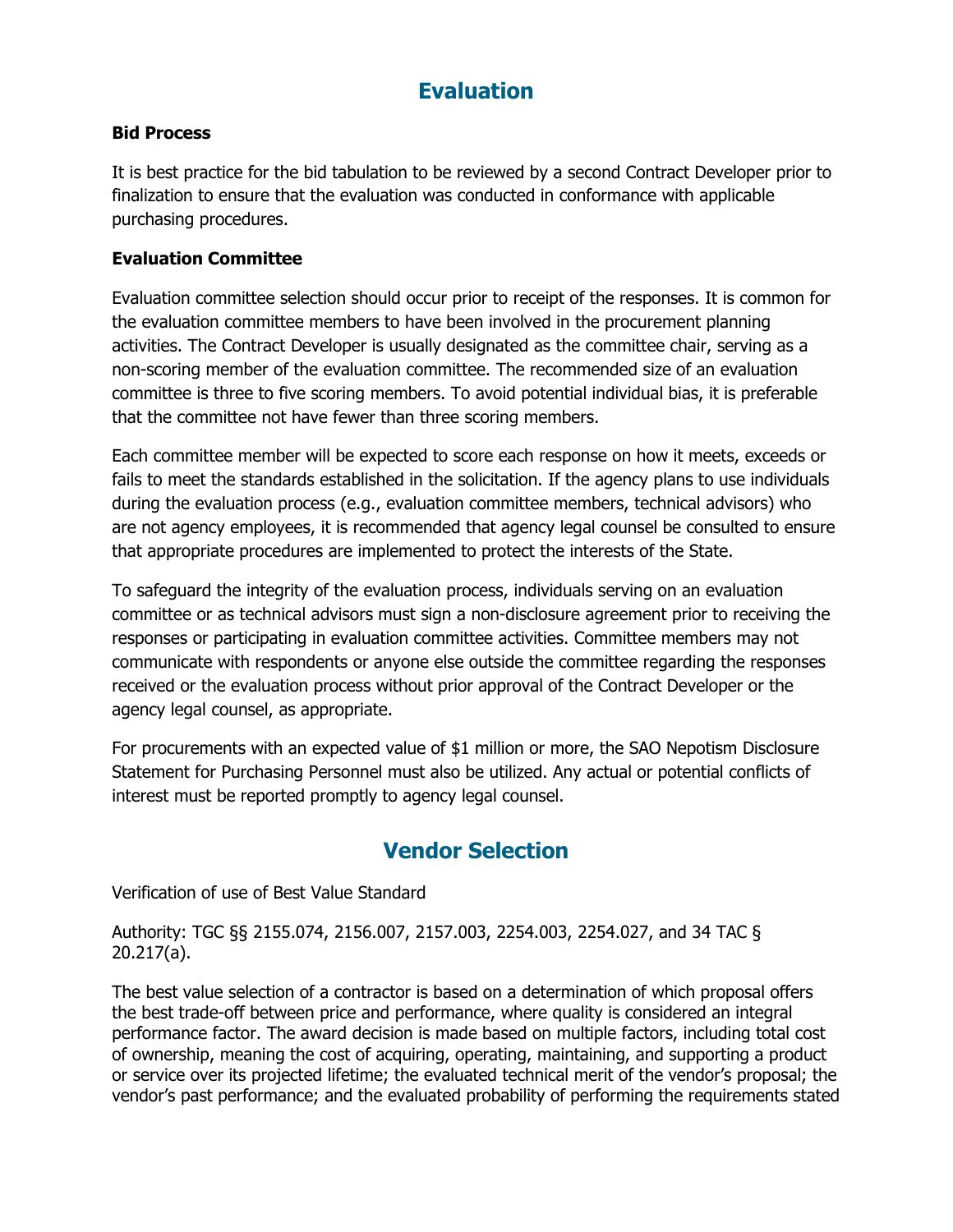in the solicitation on time, with high quality, and in a manner that accomplishes the stated business objectives and maintains industry standards compliance.

The THECB Procurement and Contracting Staff must:

- 1. approve each agency contract for which the agency is required to purchase goods or services using the best value standard;
- 2. ensure that, for each contract, the agency documents the best value standard used for the contract;
- 3. acknowledge in writing that the agency complied with the agency's procurement and contract management guide in the purchase; and
- 4. ensure that the agency shall evaluate the contractor's performance based on:
	- a. information prepared by the agency in planning the procurement that assessed the need for the purchase together with the specifications for the good or service and the criteria to evaluate the responses resulting in an award and contract;
	- b. compliance with the material terms of the contract;
	- c. ability to correct instances of contractual non-compliance; and
	- d. other evaluation criteria presented in the on-line vendor performance tracking system.

# **Contract Development, Awarding and Execution**

#### <span id="page-30-0"></span>**Elements of Contracts**

The essential elements necessary to form a binding contract are usually described as:

- An Offer;
- Acceptance;
- Legal Purpose/Objective;
- Certainty of Subject Matter;
- Consideration; and
- Competent Parties.

#### **Scope of Work**

Authority: TGC § 2157.0685.

The scope of work should be written in a manner which provides a clear and thorough description of the products and services to be provided while at the same time fostering competition.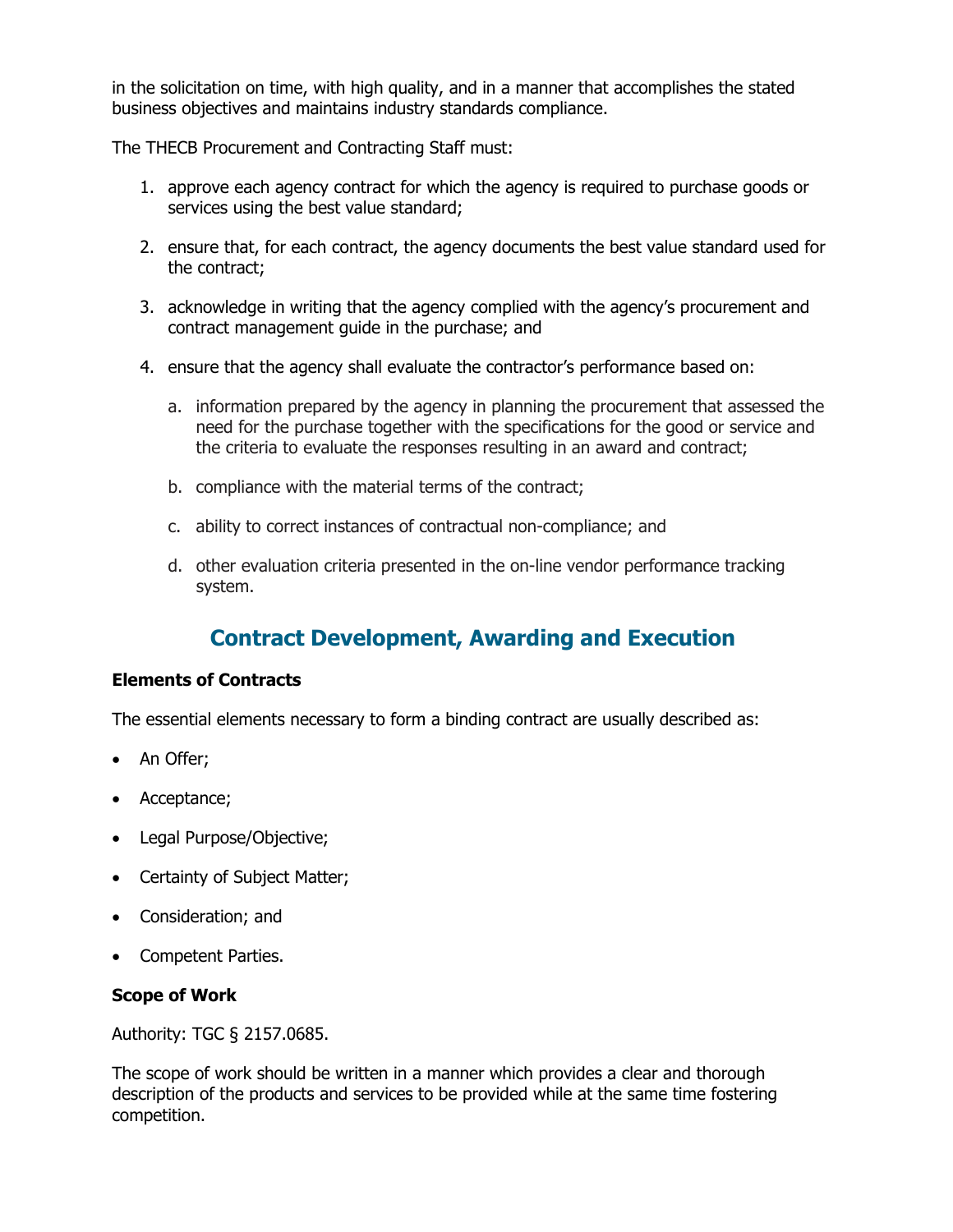The scope of work should set specific deadlines for completion of tasks and a schedule for submittal, i.e., staff overseeing the contract performance, deliverables, required meetings, presentations, or other activities. The contract manager must consider monitoring methods to ensure the contractor performs as specified in the statement of work.

See **Appendix J** or additional Scope of Work resources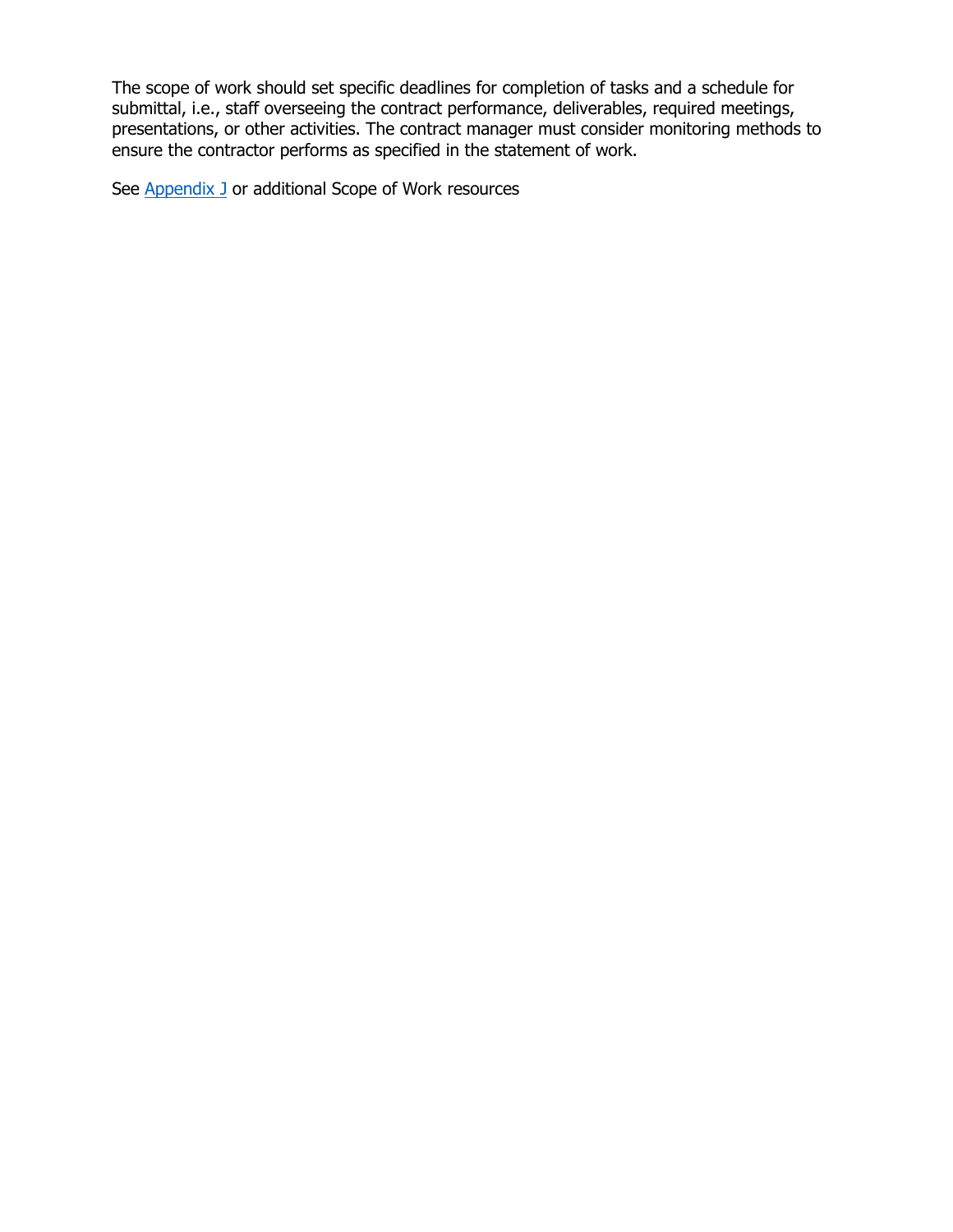#### **Items to include in every Contract, Grant Agreement, or Amendment**

1. A justification for awarding, giving additional funding, or issuing a no-cost extension amendment. Always strive for unambiguous contract language.

Ambiguous– Amendment will expand professional development to support program to further the statewide goals of 60x30TX.

Unambiguous – The contract is being amended for an additional 4 months to allow Grantee to host 5 additional professional development events to further reach key stakeholders such as Education Service Centers (ESC), local counselors, and school district representatives.

2. Budget information:

Ambiguous– Grantee will receive an additional \$15,000.

Unambiguous – The additional \$15,000 will be used toward salary expenses for Grantee's state coordinator to host five 2 web-based and 3 face to face professional development events. All 5 events will be hosted between September 1, 2018 and December 31, 2018 to allow participating stakeholders to attend.

3. Payment

Ambiguous– Grantee will receive an additional \$15,000 upon execution.

Unambiguous – After each professional development event, Grantee will submit to the THECB an expenditure report with supporting documentation for reimbursement. After the THECB's acceptance of the report, the THECB will issue payment.

4. Reporting:

Ambiguous– Grantee will submit expenditure report.

Unambiguous – After each professional development event, Grantee will submit within 30 calendars after event, an expenditure report in addition to a list of attendees with contact information. Grantee will provide attendees a survey to complete at each event. The use of an online survey is acceptable. Results of the survey shall be sent to the THECB point of contact.

5. Monitoring:

Ambiguous– THECB staff will monitor the Grantee.

Unambiguous – THECB staff will monitor each expenditure report against the financial documentation. In addition, THECB staff will review event information to ensure Grantee is performing the deliverables.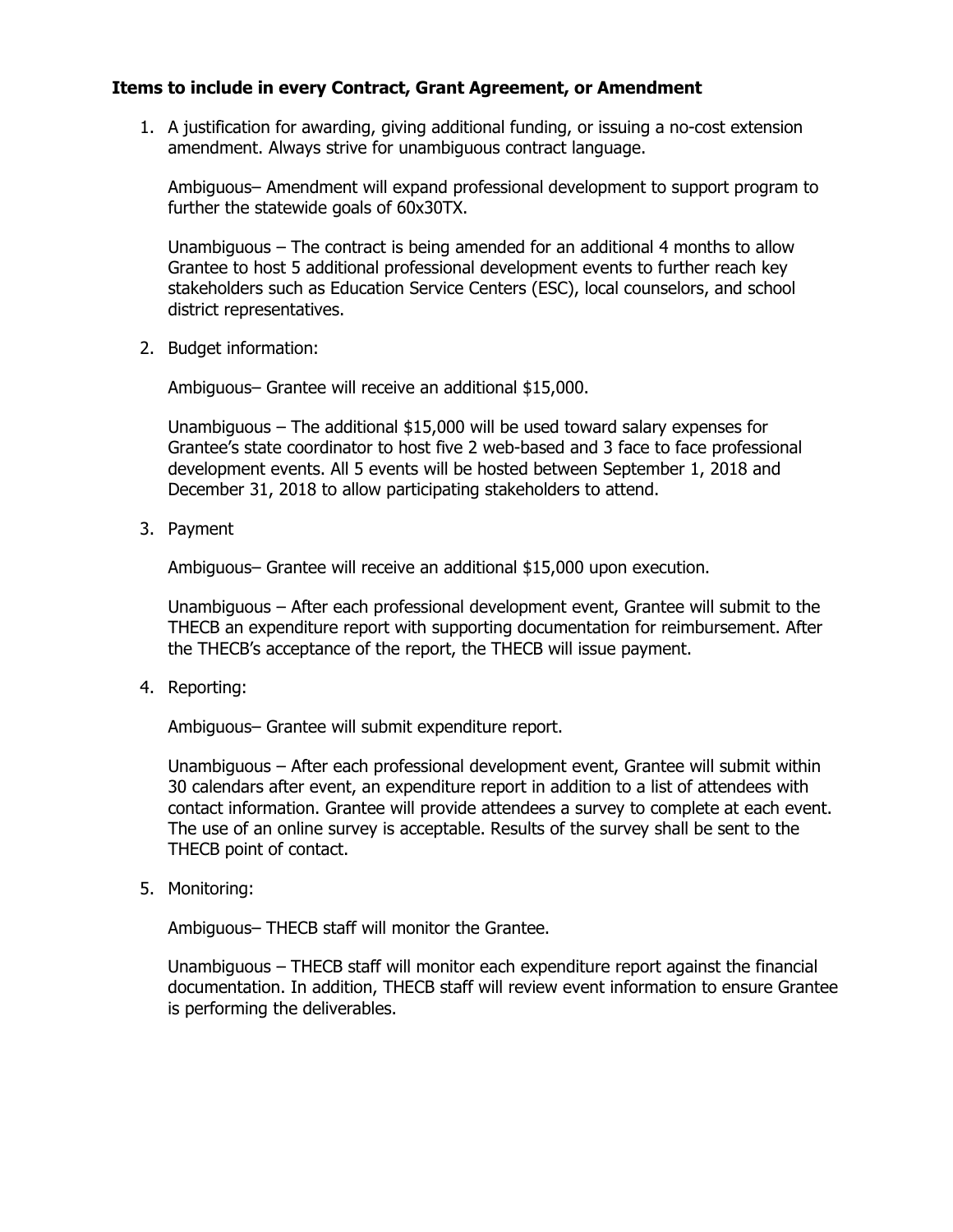#### **Internal Routing Process**

Authority: 19 TAC § 1.16.

All contracts and purchase orders MUST be routed and approved in the Business Management System (BMS) prior to execution. The Office of General Counsel may assist in drafting the contract, but signature should not be obtained until it has been electronically approved in BMS.

The BMS System has five types of workflow categories. To determine which category to select, staff must understand the type of purchase and the funding authority.

BMS Workflow Categories:

- Purchase Order
- Contract
- Grant
- Single-vendor, multi-PCA
- Multi-vendor, single PCA

#### **Pre-Award Compliance**

Authority: TGC §§ 2155.077, 2252.001 (2), 2252.152, 2252.153, 2270.021, 2270.001 (3), 2270.002, 808.051, and 2252.903.

#### **Debarment Check**

Contracting and Procurement Staff must check the debarred vendor list posted on the CPA website to establish that the vendor has not been debarred by SPD. An agency may not award a contract to a debarred vendor.

#### **SAM Check**

Contracting and Procurement Staff must check the SAM (System for Award Management) database to verify that the vendor is not excluded from grant or contract participation at the federal level. A contract cannot be awarded to a vendor named on the U.S. Treasury Department, Office of Foreign Assets Control's master list of Specially Designated Nationals & Blocked Persons (with limited exceptions set forth in the Order).

#### **Iran, Sudan, & Foreign Terrorist Organization Check**

Governmental entities may not contract with a company doing business with Iran, Sudan, or a foreign terrorist organization. Prior to award, the Contract Developer (purchaser) must check the divestment lists to determine if the potential awardee is in violation of this requirement. The divestment lists are maintained by the Texas Safekeeping Trust Company and posted to the CPA website. If the business is in violation, the contract may not be awarded to that vendor.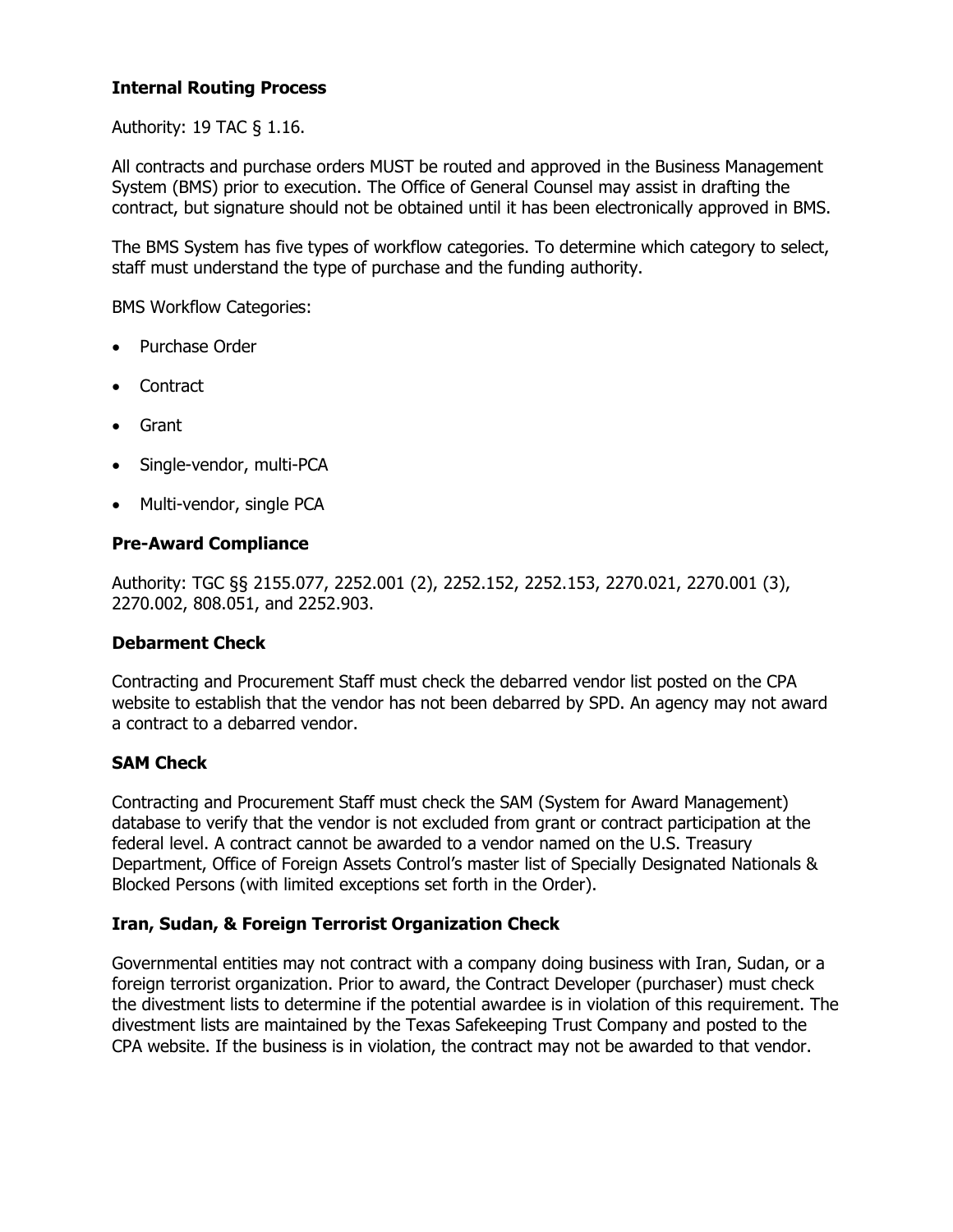#### **Boycott Israel Check**

Governmental entities may not contract with a company for goods or services unless the contract contains a written verification from the company that it does not boycott Israel and will not boycott Israel during the term of the contract. Prior to award, the Contracting and Procurement Staff must check the divestment lists to determine if the potential awardee is in violation of this requirement. The divestment lists are maintained by the Texas Safekeeping Trust Company and posted to the CPA website. If the potential awardee is on the list, the contract may not be awarded to that vendor.

#### **Warrant/Payment Hold Check**

Contracting and Procurement Staff must check warrant hold status of the vendor.

#### **Awarding and Executing a Contract**

Authority: 34 TAC § 20.3.

As a best practice, the THECB shall sign a contract last. THECB will accept electronic signatures. Electronic signature is a signature that is an image of a hand-made signature such as on a transmitted facsimile, an electronic document created by scanning the original physical document, or an electronic document (such as one created in a PDF) where a separate image of a hand-made signature has been overlaid onto the electronic document in place of a physical hand-made signature.

#### **Signatory Authority**

Each contract is required to be signed by an authorized signor of the contracted party. A contract must be approved by the THECB within the BMS System prior to obtaining signatures.

#### **THECB Signatory Authority for Contracts and Grants**

| <b>Amount</b>                   | <b>Signatory Authority</b>                                          |
|---------------------------------|---------------------------------------------------------------------|
| Under \$100,000                 | Assistant Commissioner or Appropriate<br><b>Deputy Commissioner</b> |
| Between \$100,000 and \$999,999 | Appropriate Deputy Commissioner or<br>Commissioner                  |
| \$1 Million and Above           | Commissioner                                                        |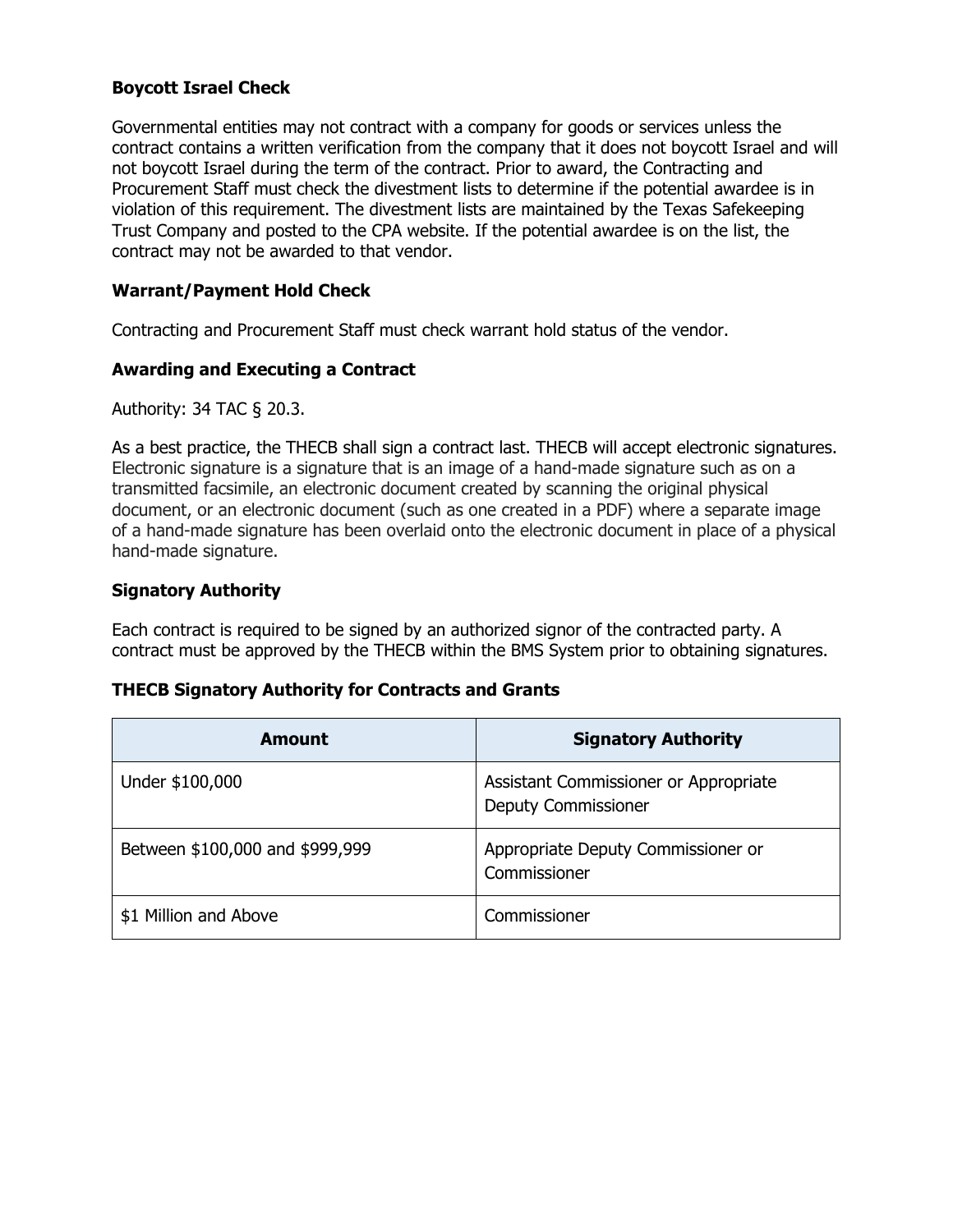# **Contract Monitoring and Reporting**

<span id="page-35-0"></span>Contract managers, i.e., staff overseeing contract performance, should ensure the methods used to monitor contractor performance are clearly stated in the solicitation. The amount of monitoring should be balanced and adequate to meet the need, but limited in type, scope and frequency sufficient to achieve the desired result without unnecessarily increasing costs.

#### **Contract management may involve a variety of distinct disciplines and roles including:**

- Executive Management;
- Organization Management;
- Project Management;
- Planning;
- Program Staff (subject matter experts and monitors);
- Contractor Management;
- Purchasers;
- Accounting/Budget;
- Legal;
- Audit and Compliance

#### **Responsibilities of a Contract Manager (i.e., staff overseeing contract performance)**

- Participating with the procurement team in solicitation development and the review of contract documents;
- Serving as the primary point of contact for agency communication with the contractor regarding all matters pertaining to the contract;
- Managing any state property used in contract performance, (e.g., computers, telephones, identification badges);
- Implementing a quality control and contract monitoring process;
- Monitoring the contractor's progress and performance to ensure goods and services procured conform to the contract requirements and keep timely records of findings;
- Consulting with agency legal counsel in a timely manner to address any legal concerns and/or issues;
- Managing, approving, and documenting any changes to the contract through the amendment process authorized by the terms of the contract;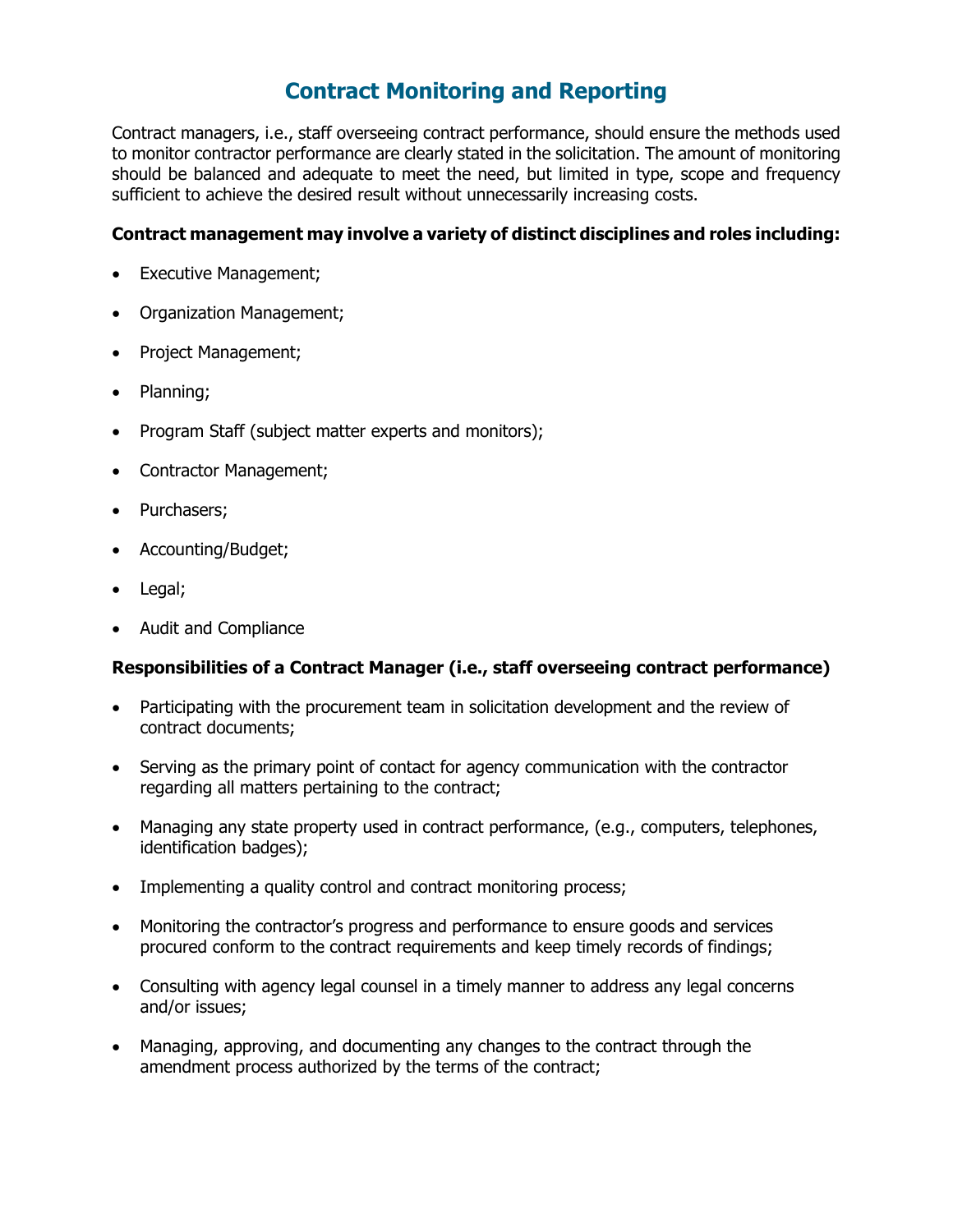- Inspecting and approving the products and/or services by submitting a written document accepting the deliverables or obtain documentation from the end users responsible for receipt that inspection and approval have been completed;
- Verifying accuracy of invoices and authorizing payments consistent with the contract terms;
- Monitoring the contract budget to ensure sufficient funds are available throughout the term of the contract;
- Identifying and resolving disputes with the contractor in a timely manner;
- Exercising state remedies, as appropriate, when a contractor's performance is deficient;
- Maintaining appropriate records in accordance with the records retention schedule;
- Confirming all products and/or services have been delivered and delivery is completed prior to the expiration date of the contract; and
- Performing contract closeout processes by ensuring the contract file contains all necessary contract documentation, vendor performance reported to VPTS, and document lessons learned.

#### **Contract managers are not authorized to:**

- Allow the contractor to commence work before the contract is fully executed;
- Change the scope or extend the term of the contract without complying with the formal amendment process prescribed by the contract;
- Authorize the contractor to perform work that is not specifically described in and funded by the express terms of the contract; or

Allow the contractor to recover costs incurred prior to the effective date of the contract or recover costs above the budget limit set by the contract. An agency must include in the procurement file for each of its contracts a checklist to ensure the agency's compliance with state laws and rules relating to the acquisition of goods and services by the agency. The Contract Manager is responsible for maintaining a master contract file of records produced throughout the life of the contract. In the event the contract documents are not maintained in a central repository, the Contract Manager will maintain a list identifying the location of the contract documents.

#### **Amendments**

Authority: 19 TAC § 1.16.

All contract and grant amendments are approved under the THECB's rules. Amendments are routed in the Business Management System (BMS) and linked to the original contract by using the system's "amend" feature. Each amendment document shall reference the original contract and any subsequent amendment numbers. An amendment to the contract or grant must be agreed upon by the parties prior to the original contract's termination date.

#### **Major Information Resources Project Amendments**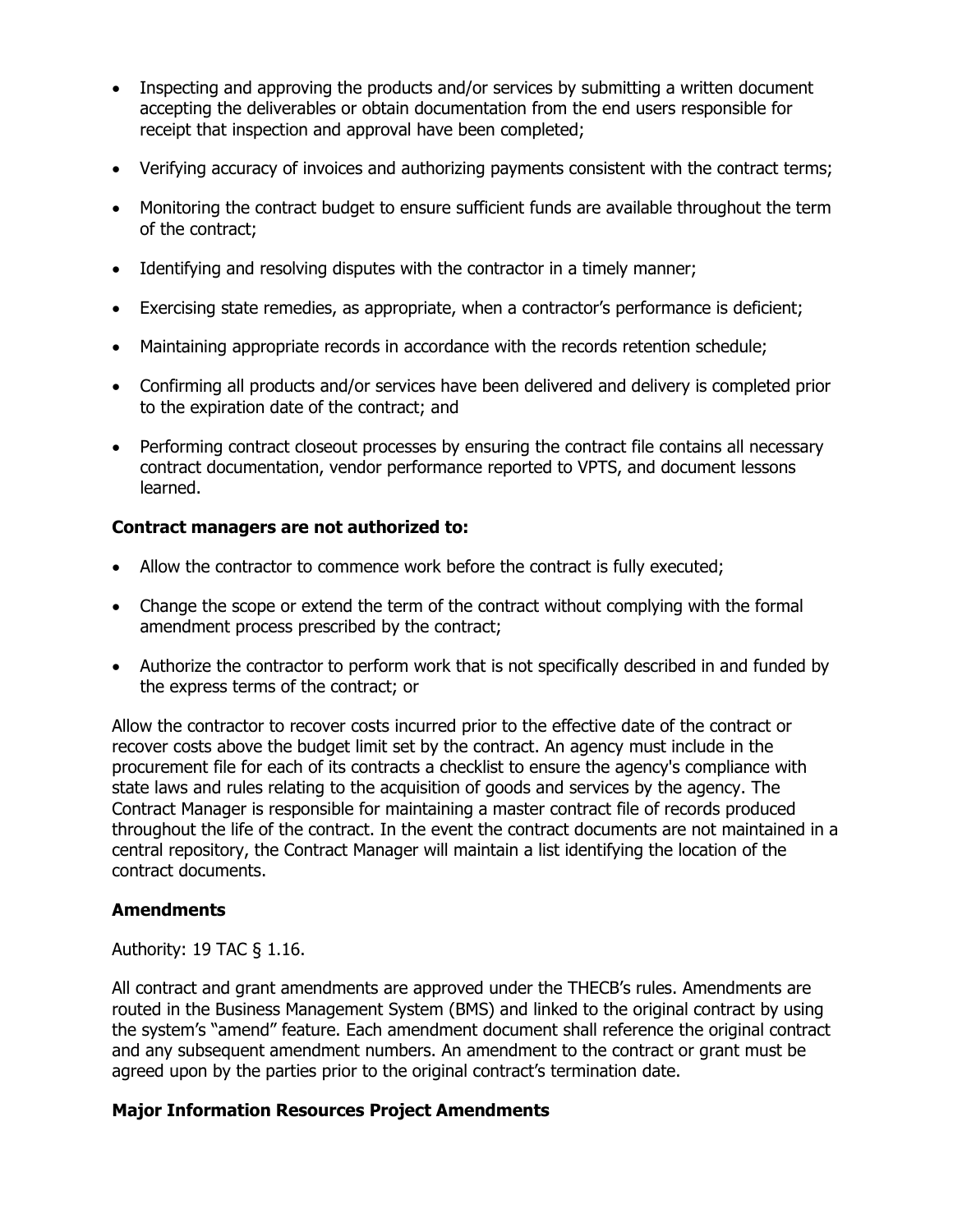An agency is required to file a Project Plan with the QAT before the agency spends more than 10 percent of allocated funds for a major information resources project. An agency may not amend a contract for a major information resources project with a value of at least 10 million if the contract is at least 10 percent over budget or the associated major information resources project is at least 10 percent behind schedule unless the agency (1) conducts a cost-benefit analysis with respect to canceling or continuing the project and (2) submits the cost-benefit analysis to QAT.

## **Contract Termination**

The THECB includes the following contract termination provisions within the contract if the agency wants to terminate a contract early. Notify the Office of General when issues first arise with a vendor.

**Convenience of the State:** THECB, in its sole discretion, may terminate this Contract upon one (1) calendar day's written notice to Contractor. In the event of such termination, the Contractor shall, unless otherwise mutually agreed upon in writing, cease all work immediately upon the effective date of termination. THECB will be liable only for payments for any goods and/or services ordered from the Contractor before the termination date.

**Termination for Cause:** THECB may, by written notice to Contractor, immediately terminate this Contract for cause if: (a) THECB is not reasonably satisfied with Contractor's Services; (b) default or abandonment by Contractor occurs; or (c) Contractor fails to comply fully with any term or condition of this Contract, through no material fault of THECB. If THECB deems it appropriate under the circumstances, THECB may provide a three (3) business day advance written notice of intent to terminate to Contractor, and THECB may provide Contractor with an opportunity for consultation with THECB prior to termination during that three (3) business day period.

If Contractor fails or refuses to perform its obligations under this Contract, THECB may exercise any and all rights as may be available to it by law or in equity. In the event THECB exercises its right to terminate for cause, Contractor is responsible for paying damages to THECB including but not limited to re-procurement costs (if applicable), and any other consequential damages to the State of Texas and THECB resulting from Contractor's non-performance.

**Abandonment or Default**: If the Contractor Abandons or Defaults on the Contract, THECB reserves the right to terminate the Contract without notice and either re-solicit or re-award the Contract to the next best responsive and responsible Contractor. The defaulting Contractor will not be considered in the re-solicitation and may not be considered in future solicitations for the same type of work, unless the specification or scope of work significantly changed. The period of suspension will be determined by THECB based on the seriousness of the default.

**Applicable Law and Conforming Amendments:** THECB may terminate this Contract immediately upon notice to Contractor in the event federal or state law is enacted, amended, or judicially interpreted so as to render continued fulfillment of the Contract, on the part of THECB, wholly unreasonable or impossible. THECB reserves the right, in its sole discretion, to unilaterally amend this Contract throughout the Contract Term to incorporate any modifications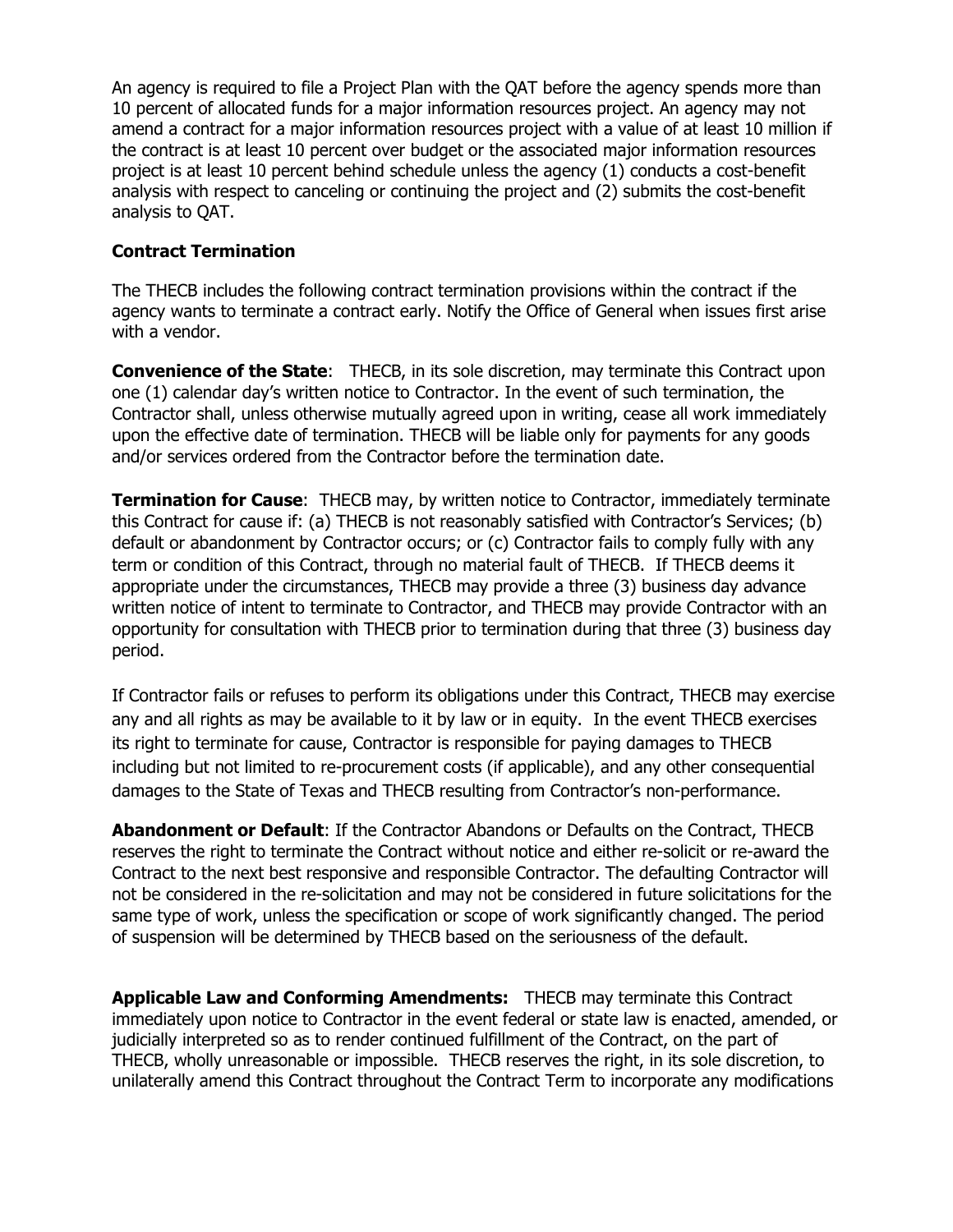necessary for THECB's compliance, as an agency of the State of Texas, with all applicable state and federal laws, rules, regulations, requirements, and guidelines.

**Excess Obligations (Non-Appropriation):** The contract is subject to termination or cancellation, without penalty to Agency, either in whole or in part, subject to the availability of state funds.

**Effect of Termination:** Upon any termination, all indemnities, including without limitation those set forth in this Contract, as well as Contract provisions regarding confidentiality, records retention, right to audit, ownership, and dispute resolution, shall survive the termination of this Contract for any reason whatsoever and shall remain in full force and effect. In the event of any termination, Contractor shall, unless otherwise mutually agreed upon in writing, cease all Services immediately upon the effective date of termination, except such Services that THECB deems are necessary to wind-up in a cost-effective manner. For any termination by THECB other than termination for non-appropriation, THECB shall be liable to Contractor for only that portion of the Services authorized by THECB and which have been completed prior to the effective date of termination, provided that THECB shall not be liable for any work performed that is not acceptable to THECB and/or does not meet Contract requirements.

**Transfer of Duties**: In the event of termination, Contractor will provide reasonable cooperation to transfer its duties under the Contract to another entity without disruption upon request by the THECB.

## **Reporting**

The THECB Contracting and Procurement Staff is responsible for the following contract related reports:

**Procurement Plan**: Each agency must complete an agency procurement plan that identifies its management controls and purchasing oversight authority in accordance with the policy guidance contained in this Guide. Agencies must submit a current procurement plan to SPD annually by November 30.

**HUB**: On a form prescribed by SPD, each agency must report to SPD, not later than March 15 of each year regarding the previous six-month period and on September 15 of each year regarding the preceding fiscal year, the total dollar amount of HUB and non-HUB contracting and subcontracting participation in all of the agency's contracts for the purchase of goods, services and public works payments. Agencies must include contracting and subcontracting participation paid from treasury and non-treasury funds.

**Quarterly Board Reports**: Submitted to the Board quarterly is a list of all contracts and grants that have not been previously approved by the Board or by Majority approval. The list includes allocation grants (e.g., Texas Grant, Community College 10 pay).

The contract may contain additional reporting requirements.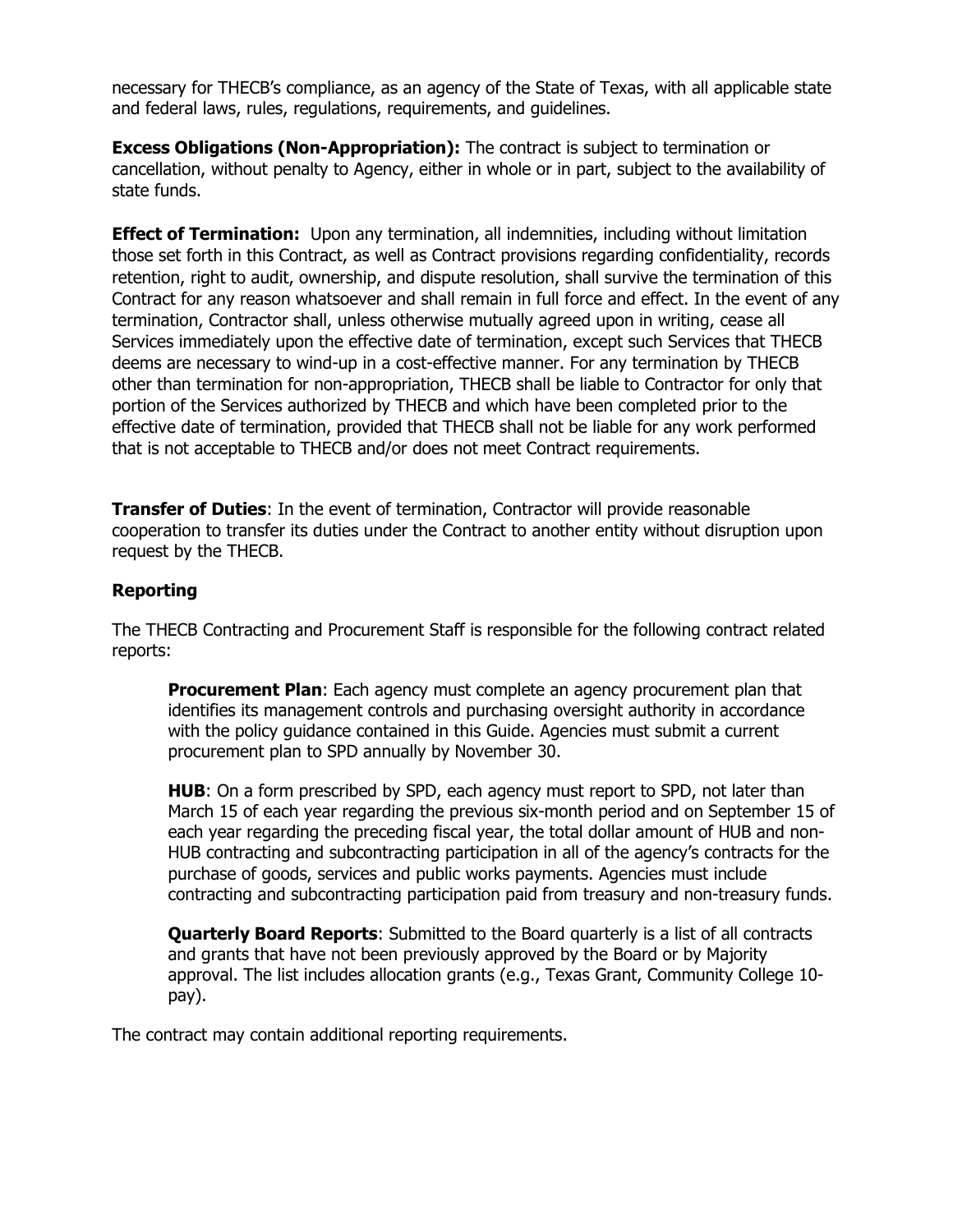# **Contract Close-Out**

## **Contract and Grant Close-Out Form**

Every contract and grant award requires a close-out form documenting the results of the grant award. A close-out form is required to be uploaded prior to closing out the award in the BMS system. See [Appendix G.](#page-56-0)

If any inconsistencies are noted, it will require the signature of the Assistant Commissioner for that division along with the Deputy Commissioner's signature. A copy of the close-out form with inconsistencies listed will be provided to Internal Audit.

After a division uploads a completed close-out form to a BMS record, they will send an email to CMS asking that the applicable BMS number be closed. CMS will review the close-out form and close the BMS record.

#### **Vendor Performance Report**

No later than 30 calendar days after the completion or termination of a purchase order or contract, each state agency shall submit a performance review to the vendor performance tracking system on the Comptroller's web page. Office of General Counsel will send staff an email requesting detailed information to reflect vendor's performance during contract period. See [Appendix I.](#page-59-0)

Interagency contracts, interlocal agreements, and memoranda of understanding are not subject to the VPTS reporting requirements.

# **Records Retention**

A contract solicitation document that is an electronic document must be retained in the document's electronic form. For purposes of records retention, the term "contract solicitation document" includes any document, whether in paper form or electronic form, that is used by an agency to evaluate responses to a competitive solicitation for a contract issued by the agency. An agency may print and retain the document in paper form only if the agency provides for the preservation, examination, and use of the electronic form of the document during the records retention period, including any formatting or formulas that are part of the electronic format of the document.

Contractor shall maintain its records and accounts in a manner which shall assure a full accounting for all funds received and expended by Contractor in connection with the Contract Project. These records and accounts (which includes all receipts of expenses incurred by Contractor) shall be retained by Contractor and made available for inspecting, monitoring, programmatic or financial auditing, or evaluation by THECB and by others authorized by law or regulation to do so for a period of not less than seven (7) years from the date of completion of the Contract or the date of receipt by THECB of Contractor's final claim for payment or final expenditure report or until any litigation/billing issues are resolved, whichever is later. If an audit has been announced, the records shall be retained until such audit has been completed. Contractor shall make available at reasonable times and upon reasonable notice, and for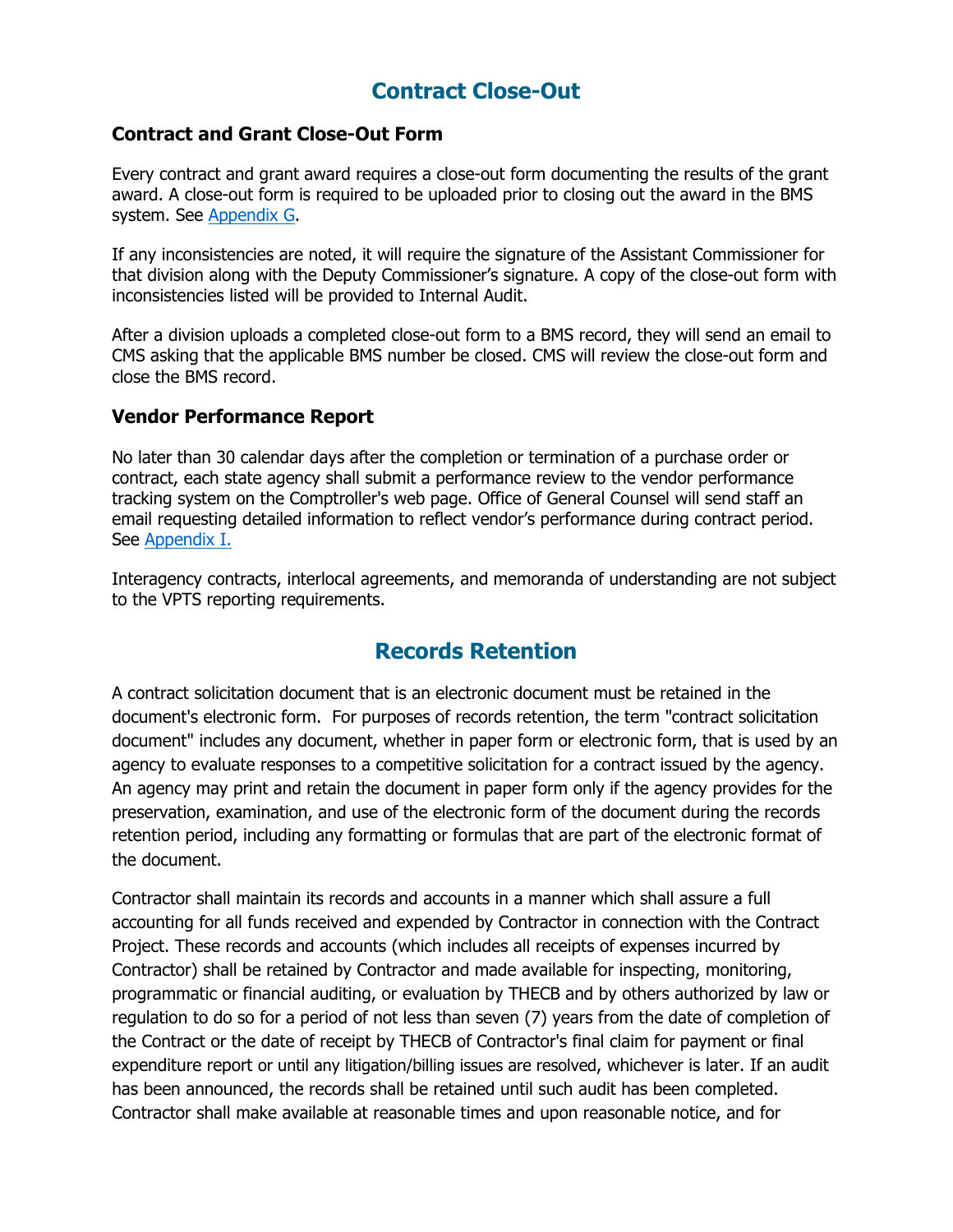reasonable periods, all documents and other information related to the Services provided in this Contract. Contractor and any subcontractors shall provide any Audit Entities with any information such entity deems relevant to any monitoring, investigation, evaluation, or audit.

# **Post-Payment Audits**

CPA performs audits on documents submitted to the Uniform Statewide Accounting System (USAS). Agencies are audited for compliance with certain state laws and rules concerning payroll, travel, purchase and procurement and with the processing requirements of USAS, the Uniform Statewide Payroll/Personnel System (USPS), and the Standardized Payroll/Personnel Reporting System (SPRS).

# **Definitions and Acronyms**

**Automated Information Systems (AIS)** - Computers and computer devices on which an information system is automated, including computers and computer devices, service related to the automation of an information system, including computer software or computers, a telecommunications apparatus or device that serves as a component of a voice, data, or video communications network for transmitting, switching, routing, multiplexing, modulating, amplifying, or receiving signals on the network, and services related to telecommunications.

**Business Management System (BMS) -** THECB's contract routing and invoicing system. The system is maintained and updated, as necessary and appropriate, by ISS

**The Contract Advisory Team (CAT) -** was created to assist state agencies in improving contract management practices by reviewing the solicitation of contracts with a monetary value of \$5 million or more.

**The Contract Advisory Team-Review and Delegation (CAT-RAD)** - section is dedicated to the review of solicitations and delegation of purchasing authority for contracts for services greater than \$100,000, and coordination of the mandatory interagency Contract Advisory Team review for contracts with a value greater than \$5 million. Review and Delegation by the CAT-RAD section is required when state agency purchasing staff exceed the established dollar limits and are not authorized to make the purchases elsewhere in statute. If an agency wishes to exceed the established dollar limits of \$100,000 for services, it must seek delegated authority from the Comptroller's Statewide Procurement Division (SPD) to make these purchases.

**Comptroller of Public Accounts (CPA) -** Texas Comptroller's office is the state's chief tax collector, accountant, revenue estimator and treasurer.

**Contracts -** All documents requiring dual signature. Based on deliverables and reporting requirements. May also include amendments.

**Contractor -** A business entity or individual that has a contract to provide goods or services to the State of Texas. Used interchangeably with the term "vendor".

**Deliverables-Based IT Services (DBITS) –** Developed by the Department of Information Resources (DIR), DBITS contracts provide deliverables-based, outsourced systems integration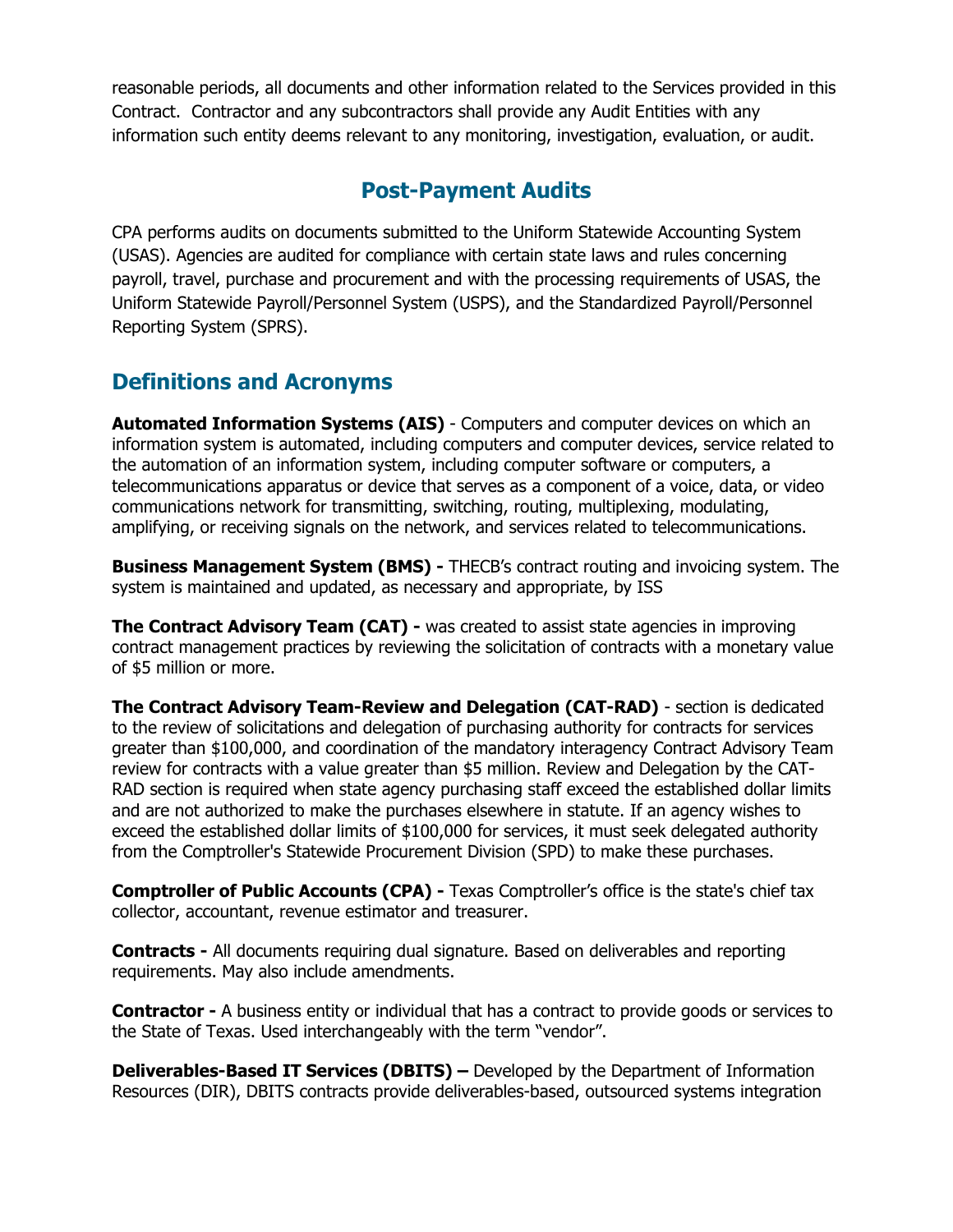or application development projects. Benefits state agencies by shortening the lead times to procure and contract for information technology (IT) related services.

**Department of Information Resources (DIR) –** Texas state agency for automated information systems and IT related services.

**Disaster -** the occurrence or imminent threat of widespread or severe damage, injury, or loss of life or property resulting from any natural or manmade cause, including fire, flood, earthquake, wind, storm, wave action, oil spill or other water contamination, volcanic activity, epidemic, air contamination, blight, drought, infestation, explosion, riot, hostile military or paramilitary action, extreme heat, other public calamity requiring emergency action, or energy emergency. See TEX. GOV'T CODE § 418.004(1).

**Electronic State Business Daily (ESBD**) - The electronic marketplace where State of Texas bid opportunities over \$25,000 are posted.

**Grants -** An award of financial assistance by the state or federal governments to carry out a program in accordance with rules, regulations, and guidance by the grantor agency. See Grant Management Handbook for more information.

**Historically Underutilized Business (HUB)** - A historically underutilized business as defined by Government Code, Chapter 2161 and 34 TAC §20.282. Additional information may be found on the [comptroller's website.](https://comptroller.texas.gov/purchasing/vendor/hub/)

**Invitation for Bids (IFB)** - A procurement process consisting of a written request for submission of a bid used when the requirements are clearly defined, price is the major determining factor for selection and negotiations are not necessary. However, negotiations are allowed if only one response is received. The IFB uses the competitive sealed bid method and is also referred to as a bid invitation.

**Multi-Vendor, Single-PCA** - BMS Workflow. Grant funds are allocated directly to institutions of higher education. No contract required. Should only be used for grants.

**Quality Assurance Team:** The Quality Assurance Team (QAT) is an interagency working group established in 1993 to provide on-going oversight to reduce risk of project overruns and failures of major information resources projects that receive appropriations from the Legislature. QAT reviews and provides recommendations on contracts for the development or implementation of a major information resources project with a value of at least \$10 million.

**Request for Application (RFA) -** Type of solicitation notice in which an organization announces that grant funding is available and allows researchers and other organizations to present applications on how the funding could be used. RFA's will typically outline what type of programs are eligible, what the expectations are and how applications are to be submitted and reviewed. Prior to routing a RFA in BMS, please consult with the Office of General Counsel.

**Request for Information (RFI)** - A general invitation to contractor requesting information for a potential future solicitation. The RFI is typically used as a research and information gathering tool for preparation of a solicitation.

**Request for Offer (RFO)** - A solicitation for automated information systems (which may include a request for hardware, software and other information technology goods and services)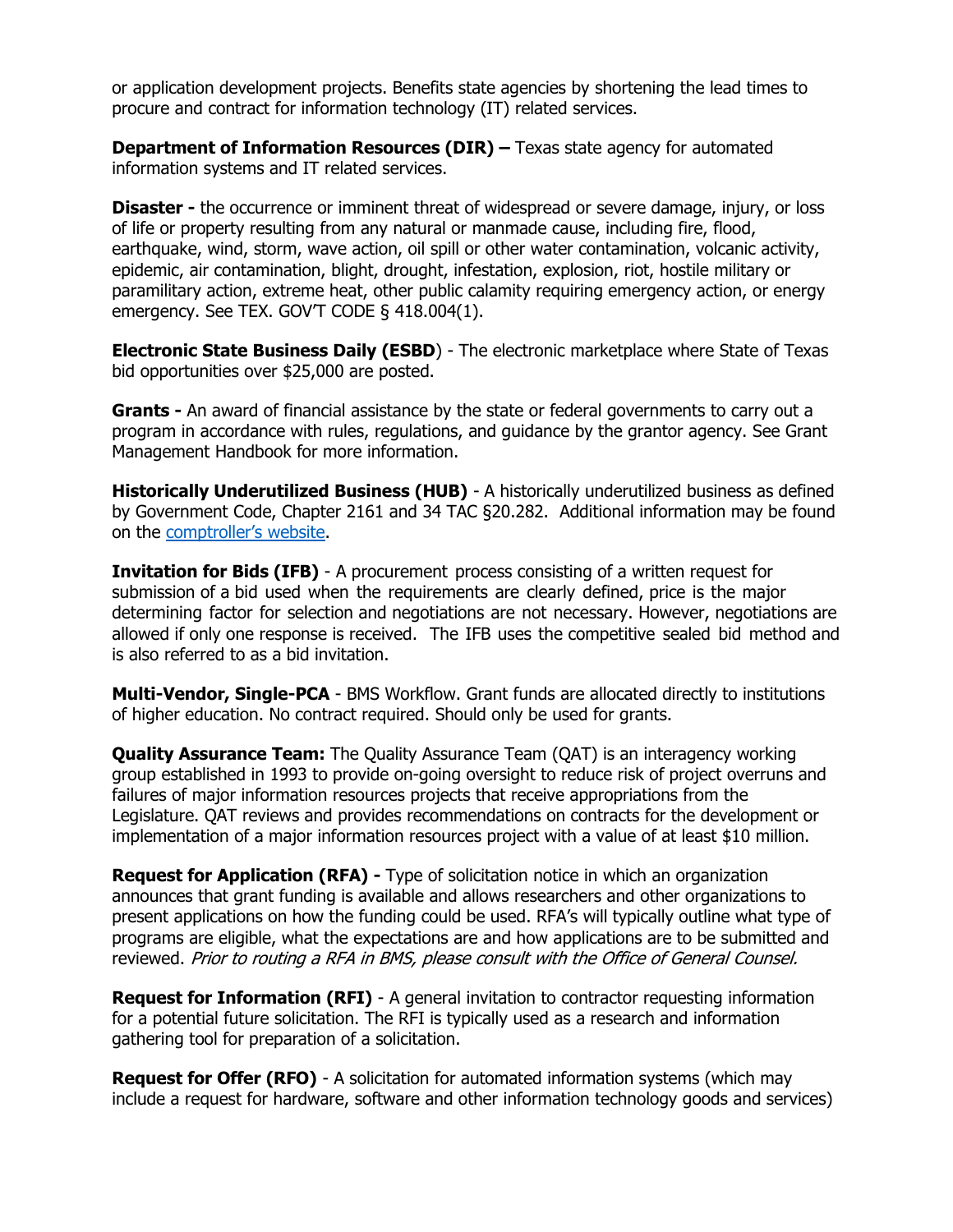requesting the submittal of an offer in response to the required scope of services, including a cost proposal. Negotiations are allowed between a proposer and the agency.

**Request for Proposal (RFP)** - A solicitation requesting submittal of a proposal in response to the required scope of services and usually includes some form of a cost proposal. The RFP process allows for negotiations between a proposer and the agency.

**Request for Qualifications (RFQ)** - A solicitation document requesting submittal of qualifications or specialized expertise in response to the scope of services required. No pricing is solicited with an RFQ.

**Single-Vendor, Multi-PCA -** BMS workflow category used when there are multiple sources of funding for the agreement (This category may be used for either a contract or a grant.)

**Statewide Procurement Division (SPD)** – A division within the Texas Comptroller providing an assortment of contract development, contract management operations and customer service that is core to State of Texas purchasing, including administering the HUB program, the Centralized Master Bidders List (CMBL) and the TxSmartBuy on-line ordering system. In addition, SPD Contract Development processes hundreds of solicitations and awards for the statewide Term, Managed, TXMAS and open market contracts, which are managed by SPD Contract Management Office (SCM).

**Texas Correctional Industries (TCI) -** Texas Correctional Industries (TCI) is a division of the Texas Department of Criminal Justice (TDCJ) that manufactures goods and services using primarily offender labor for purchase by Texas governmental entities.

**Texas Multiple Award Schedules (TXMAS) -** The Texas Multiple Award Schedule (TXMAS) Program adapts existing competitively awarded government contracts to the procurement needs of the State of Texas.

**Texas SmartBuy** – The State's central e-procurement system for non-IT goods and services.

**Vendor** - See Contractor definition.

**Vendor Performance Tracking System (VPTS) -** The Comptroller's statutorily mandated tracking system to help agencies evaluate vendor performance and reduce risk in the contract award process.

**Work Quest [Formerly Texas Industries for the Blind and Handicapped (TIBH)] -** The central non-profit agency that links community's rehabilitation centers and the Texas Council on Purchasing from People with Disabilities (TCPPD) in support of the Texas State Use Program.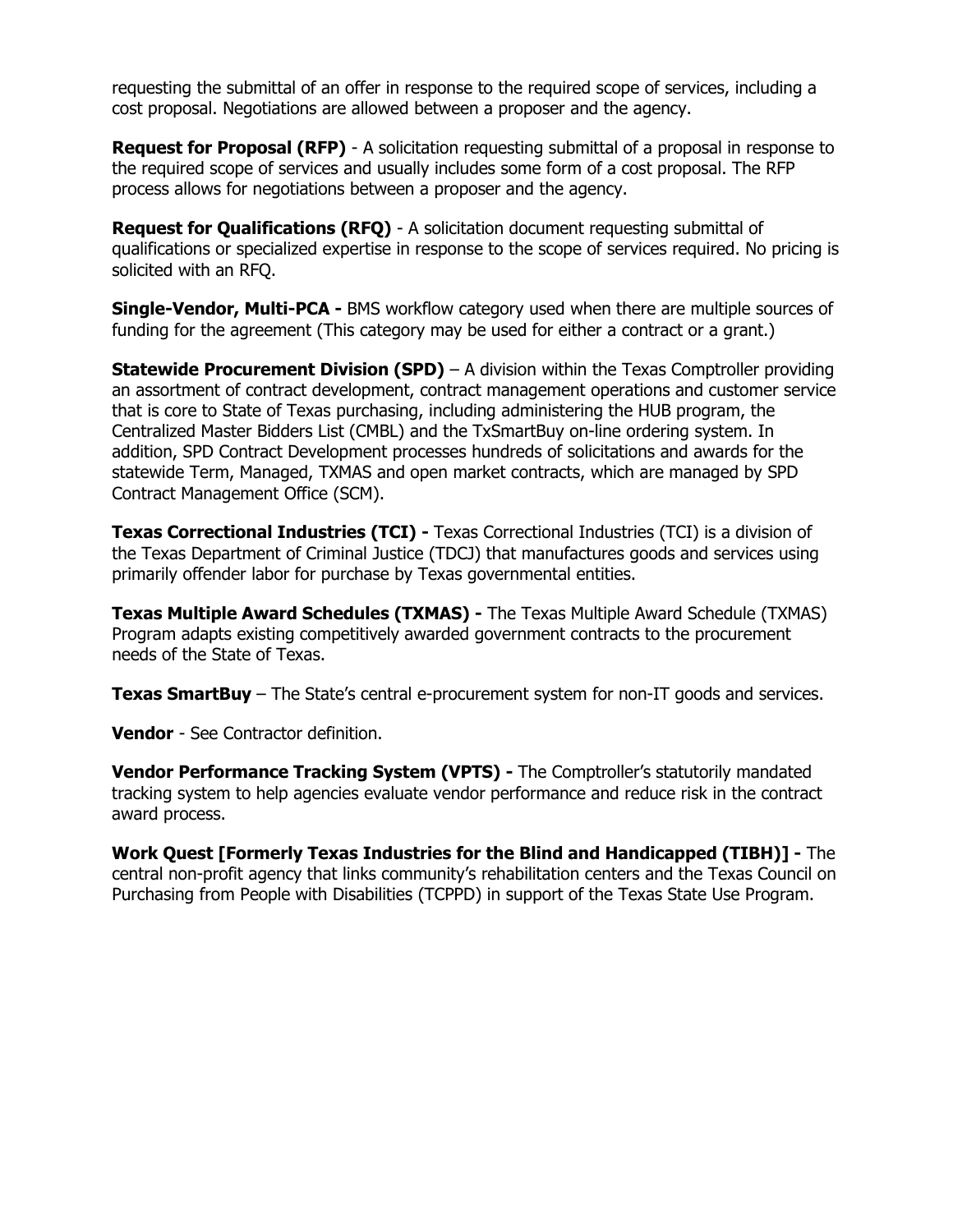# **Appendix A: PCC List**

A - Purchases of items from SPD term contracts using Texas SmartBuy. See 34 Texas Administrative Code § 20.220 – Term Contracts.

C - Purchases from SPD Managed term contracts using the agency's internal requisition/purchase order forms. See 34 Texas Administrative Code § 20.220 – Term Contracts.

D - Purchases of information technology commodities (products or services) not available through DIR contracts. See 34 Texas Administrative Code § 20.391 – Request for Offer Purchase Method.

E - Purchases of goods and services when the total purchase is estimated to be \$0.00 to \$5,000.00. See 34 Texas Administrative Code § 20.82 – Delegated Purchases.

F - Purchases of goods (not services) in the total estimated amount of \$5,000.01 or more but not more than \$25,000.00 for the total contract value. See 34 Texas Administrative Code § 20.82 – Delegated Purchases.

G - Purchases for non-delegated goods or services from a contract awarded by SPD on behalf of a particular agency. Items are not on SPD term contract. See 34 Texas Administrative Code § 20.184 – Requisitions and Specifications.

H - Purchases in any category paid for with a payment card.

I - Purchases of items from DIR Contracts. See Texas Government Code § 2157 – Purchase of Automated Information Systems (commodities or services).

K - Purchases of publications directly from the publisher with no dollar limits. See 34 Texas Administrative Code § 20.82 – Delegated Purchases.

L - Purchases of perishable foods, e.g., fresh fruit, eggs, ice, etc. with no dollar limits. See 34 Texas Administrative Code § 20.82 – Delegated Purchases.

M - Purchases of distributor items, e.g., repair parts for a unit of major equipment that is needed immediately, or maintenance contracts for laboratory/medical equipment with no dollar limits. See 34 Texas Administrative Code § 20.82 – Delegated Purchases.

P - Purchases of petroleum products, e.g., fuels, oils, and greases - (class 405) with no dollar limits. See 34 Texas Administrative Code § 20.82 – Delegated Purchases.

Q - Purchases of services (not goods) in the amounts estimated to be \$5,000.01 or more but not more than \$25,000.00 for the total contract value. See 34 Texas Administrative Code § 20.82 – Delegated Purchases.

S - Purchases of services or goods in an amount estimated to exceed \$25,000.00 for the total contract value. See 34 Texas Administrative Code § 20.82 – Delegated Purchases.

T - Emergency purchases of goods and services exceeding \$25,000.00. See 34 Texas Administrative Code § 20.210 – Emergency Purchases.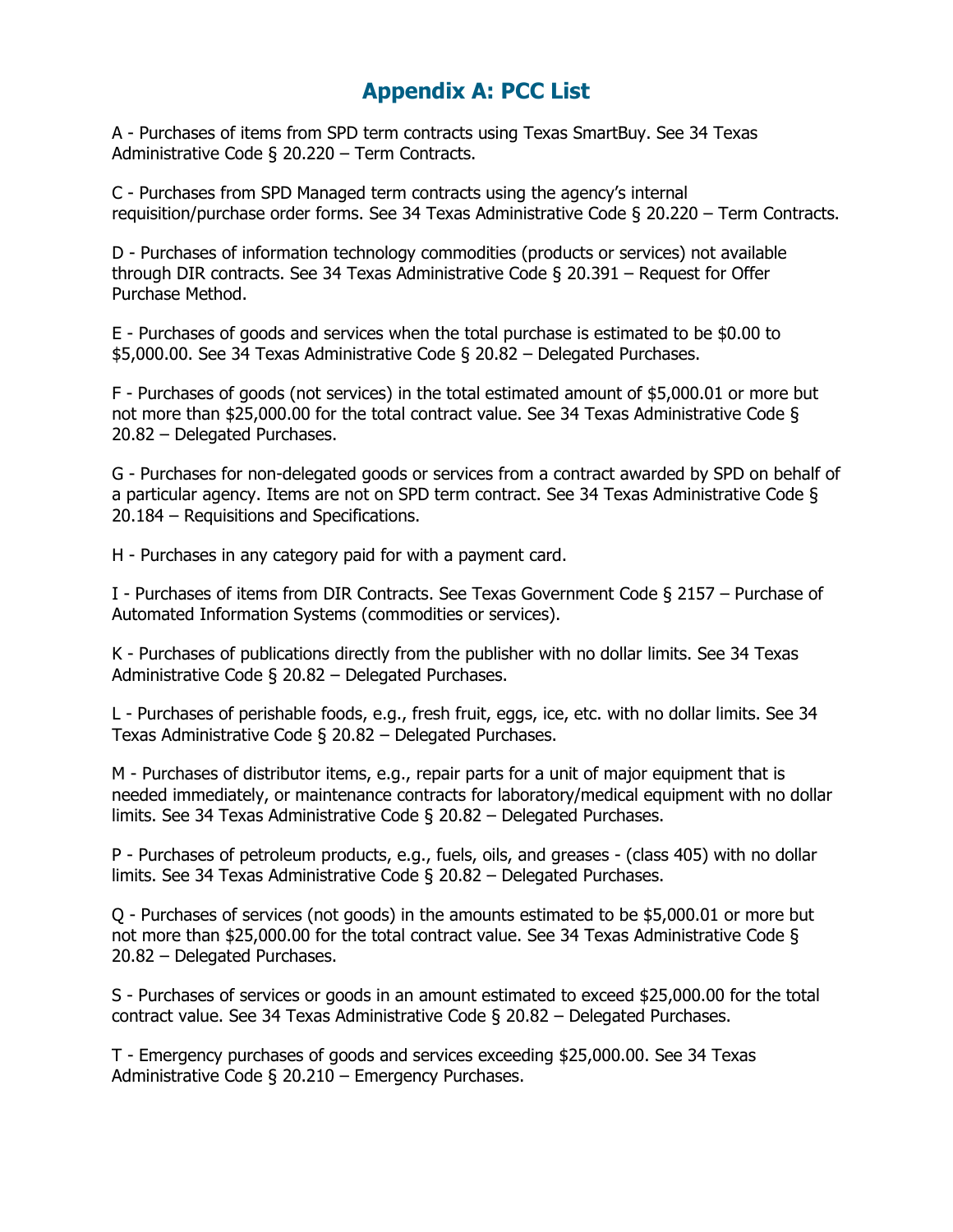X - Purchases of items from SPD TXMAS Contracts. As of 9-1-2007, PCC X does not include TXMAS Schedule 70 (Information Technology) contracts. See 34 Texas Administrative Code §§ 20.231-.233 – Multiple Award Schedule.

B, J, N, O, R, U, V, W, Y, Z were not set forth herein.

# **Summary of Minimum Requirements for Delegated Purchases**

The following chart provides a summary of the delegated purchases, each of which will be discussed in further detail in the Guide.

| <b>MINIMUM REQUIREMENTS FOR SPD DELEGATED PURCHASES*</b> |                                                  |                                                        |                                                         |                                                        |                                                  |                                                        |                                                        |                                                                        |
|----------------------------------------------------------|--------------------------------------------------|--------------------------------------------------------|---------------------------------------------------------|--------------------------------------------------------|--------------------------------------------------|--------------------------------------------------------|--------------------------------------------------------|------------------------------------------------------------------------|
| <b>Contract</b><br><b>Value</b>                          | <b>Purchases</b><br>of Goods**                   | <b>Purchases</b><br>of<br>Services**                   | <b>Direct</b><br><b>Publication</b><br><b>Purchases</b> | <b>Perishable</b><br><b>Goods</b><br><b>Purchases</b>  | <b>Distributor</b><br><b>Purchases</b>           | Fuel, Oil<br>and Grease<br><b>Purchases</b>            | Internal<br><b>Repair</b>                              | <b>Emergency</b><br>Purchases**                                        |
| \$0.00<br>to<br>\$5,000.00                               | Competitive<br>Process Not<br>Required<br>PCC E  | Competitive<br><b>Process</b><br>Not Required<br>PCC E | Competitive<br>Process Not<br>Required<br>PCC K         | Competitive<br><b>Process Not</b><br>Required<br>PCC L | Competitive<br>Process Not<br>Required<br>PCC M  | Competitive<br><b>Process Not</b><br>Required<br>PCC P | Competitive<br><b>Process Not</b><br>Required<br>PCC E | Competitive<br>Process Not<br>Required<br>PCC F                        |
| \$5,000.01<br>to<br>\$25,000.00                          | Informal<br>Competitive<br>Solicitation<br>PCC F | Informal<br>Competitive<br>Solicitation<br>PCC Q       | Competitive<br>Process Not<br>Required<br>PCC K         | Informal<br>Competitive<br>Solicitation<br>PCC L       | Informal<br>Competitive<br>Solicitation<br>PCC M | Informal<br>Competitive<br>Solicitation<br>PCC P       | Informal<br>Competitive<br>Solicitation<br>PCC Q       | Informal<br>Competitive<br>Solicitation<br>PCC Q                       |
| \$25,000.01<br>to<br>\$50,000.00                         | Formal<br>Competitive<br>Solicitation<br>PCC S   | Formal<br>Competitive<br>Solicitation<br>PCC S         | Formal<br>Competitive<br>Solicitation<br>PCC K          | Formal<br>Competitive<br>Solicitation<br>PCC L         | Formal<br>Competitive<br>Solicitation<br>PCC M   | Formal<br>Competitive<br>Solicitation<br>PCC P         | Formal<br>Competitive<br>Solicitation<br>PCC S         | Formal<br>Competitive<br>Solicitation<br><b>When Possible</b><br>PCC T |
| \$50,000.01<br>to<br>\$100,000.00                        | Non-<br>delegated<br>PCC S                       | Formal<br>Competitive<br>Solicitation<br>PCC S         | Formal<br>Competitive<br>Solicitation<br>PCC K          | Formal<br>Competitive<br>Solicitation<br>PCC L         | Formal<br>Competitive<br>Solicitation<br>PCC M   | Formal<br>Competitive<br>Solicitation<br>PCC P         | Formal<br>Competitive<br>Solicitation<br>PCC S         | Formal<br>Competitive<br>Solicitation<br><b>When Possible</b><br>PCC T |
| <b>Over</b><br>\$100,000,00                              | Non-<br>delegated<br>PCC S                       | Non-<br>delegated<br>PCC S                             | Formal<br>Competitive<br>Solicitation<br>PCC K          | Formal<br>Competitive<br>Solicitation<br>PCC L         | Formal<br>Competitive<br>Solicitation<br>PCC M   | Formal<br>Competitive<br>Solicitation<br>PCC P         | Formal<br>Competitive<br>Solicitation<br>PCC S         | Formal<br>Competitive<br>Solicitation<br>When Possible<br>PCC T        |

\* Procurements made under SPD's delegation authority are subject to ESBD posting requirements as well as requirements applicable to CAT and QAT reviews.

\*\* Purchases for printing must comply with the Printing Services and In-House Copy Centers procedures.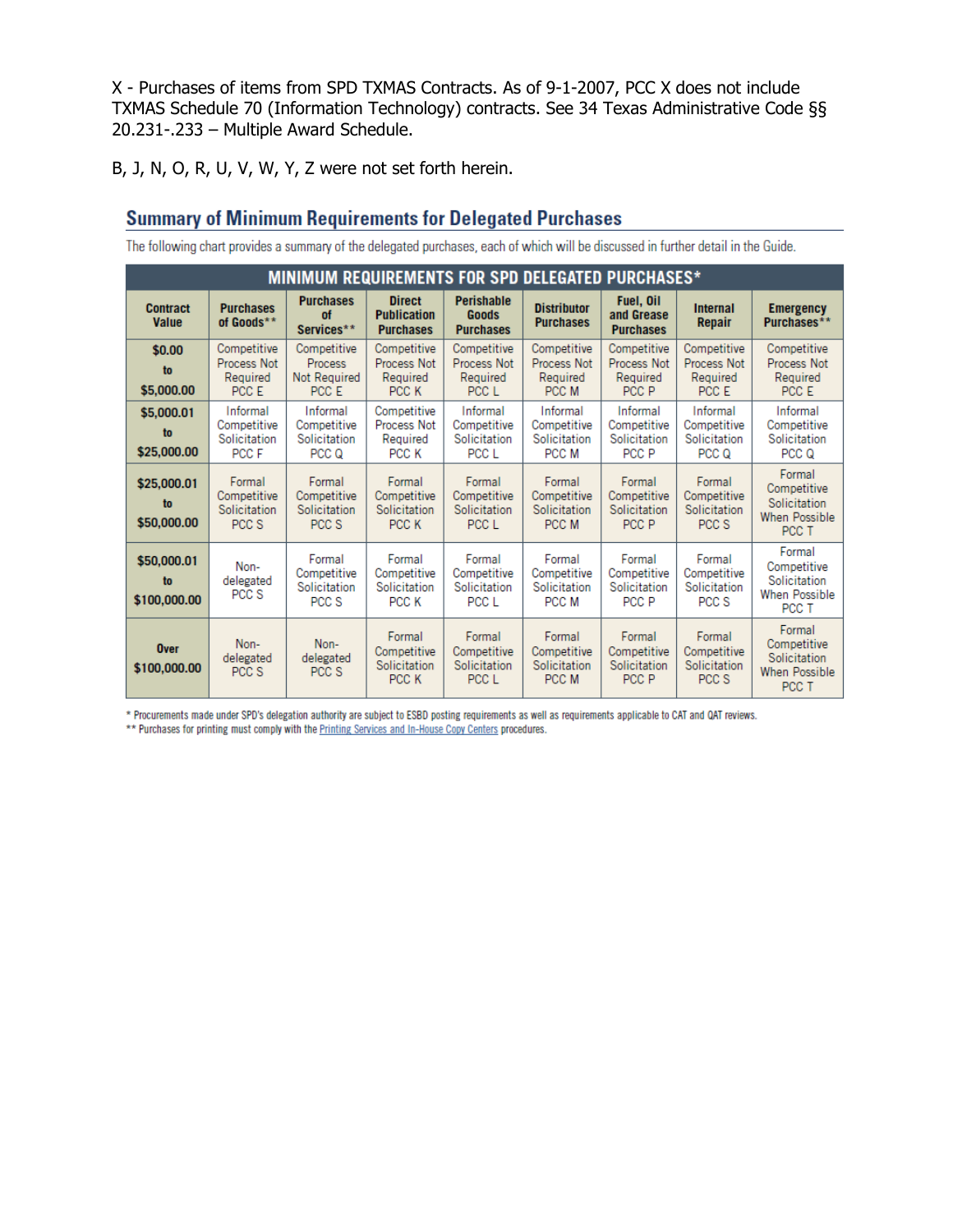# **Appendix B: Governor's Directive Regarding Contracts & Grants**

# **MEMORANDUM**

To: All THECB Employees with Potential Involvement in Procurement or Contract & Grant Management

From: Raymund A. Paredes, Ph.D., Commissioner

Date: January 8, 2017

RE: Governor's Directive Regarding Contracts & Grants

On January 28, 2015, Governor Abbott issued a directive to all state agency heads, regarding ethics and transparency in state contracting. Part of that includes disclosures of conflicts of interest.

This memorandum supplements the agency policy set forth in Chapter  $E - 01$ : Ethics and Standards of Conduct Policy as well as Chapter 572 of the Texas Government Code.

To implement the Governor's directive, all persons involved in contracts and grants, and/or procurement must read the following statement and sign below as indicated.

I am not currently employed by, nor am I receiving any compensation from, nor have I been nor will I be the recipient of any economic opportunity, employment, gift, loan, gratuity, special discount, trip, favor, or service in connection with any current or proposed contract or grant with the Texas Higher Education Coordinating Board (THECB). I understand that I have a current and continuing duty to disclose to the THECB Office of General Counsel any relationship I have with a current or potential contractor or grantee or any of its employees.

Relationship includes, but is not limited to, those covered by the legal standard for determining degrees of relationship and consists of any persons related within the second degree by affinity (marriage) or within the second degree by consanguinity (blood). These include spouse, parents, children, brothers, sisters, father-in-law, mother-in-law, brothers-in-law, sisters-in-law, grandparents, great-grandparents, great-grandchildren, aunts, uncles, nephews, and nieces. Relationship also includes current or prospective affiliation with a current or potential contractor or grantee or any of its employees with the intent of achieving a pecuniary or other advantage. Any such relationships, along with any past relationship with a current or potential contractor or grantee or any of its employees, must be disclosed, and I agree to do so expeditiously, because they have at least the potential to create a conflict of interest.

I acknowledge that a conflict of interest is a situation that exists in which a person is involved in various interests (e.g., financial, personal, or otherwise), at least one of which could possibly undermine the impartiality of the individual in making a decision because of the possibility of a clash between the [person's](http://www.businessdictionary.com/definition/person.html) [self-interest](http://www.businessdictionary.com/definition/self-interest.html) and the [public's](http://www.businessdictionary.com/definition/public-interest.html) [interest.](http://www.businessdictionary.com/definition/public-interest.html) 

I understand and agree that: (1) THECB employees are obliged to conduct themselves in a responsible and judicious manner; (2) It is a fundamental principle that State of Texas public employees occupy positions of public trust for all the people of this State; (3) This means that the people have a right to expect public employees to act fairly and honestly and to be good stewards of public funds; and (4) THECB employees must remember their ultimate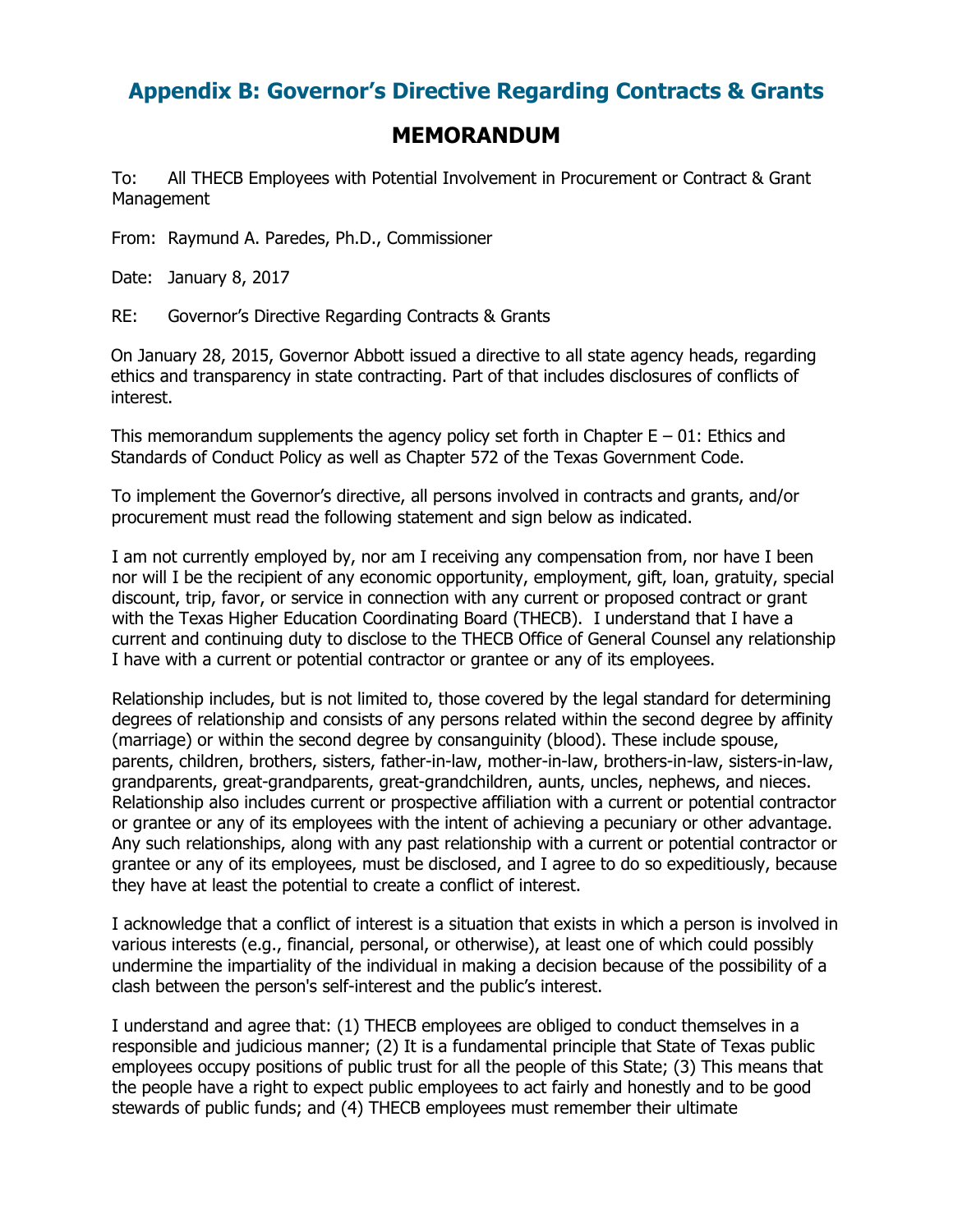accountability to the public and perform their duties in a manner that merits and maintains the trust and confidence of the people of Texas.

I further understand that I have a continuing obligation to disclose any real or perceived conflict of interest with either a current or potential contractor or grantee doing business with the THECB. I will do so to the THECB Office of General Counsel. I also understand that I have a duty to notify the Office of General Counsel in the event that a current or potential contractor or grantee offers me any sort of economic opportunity, employment, gift, loan, gratuity, special discount, trip, favor, or service in connection with any current or proposed contract or grant with the Texas Higher Education Coordinating Board.

By my signature below, I agree to comply with this memorandum. I understand that I may always contact the Office of General Counsel if I have questions about this memorandum or any issue involving potential conflicts of interest, ethics, or the procurement, contracts, and grants process.

| Signature: |  |
|------------|--|
|            |  |

Name: \_\_\_\_\_\_\_\_\_\_\_\_\_\_\_\_\_\_\_\_\_\_\_\_\_\_\_\_\_\_\_\_\_\_\_\_\_\_\_\_\_\_\_\_

Date: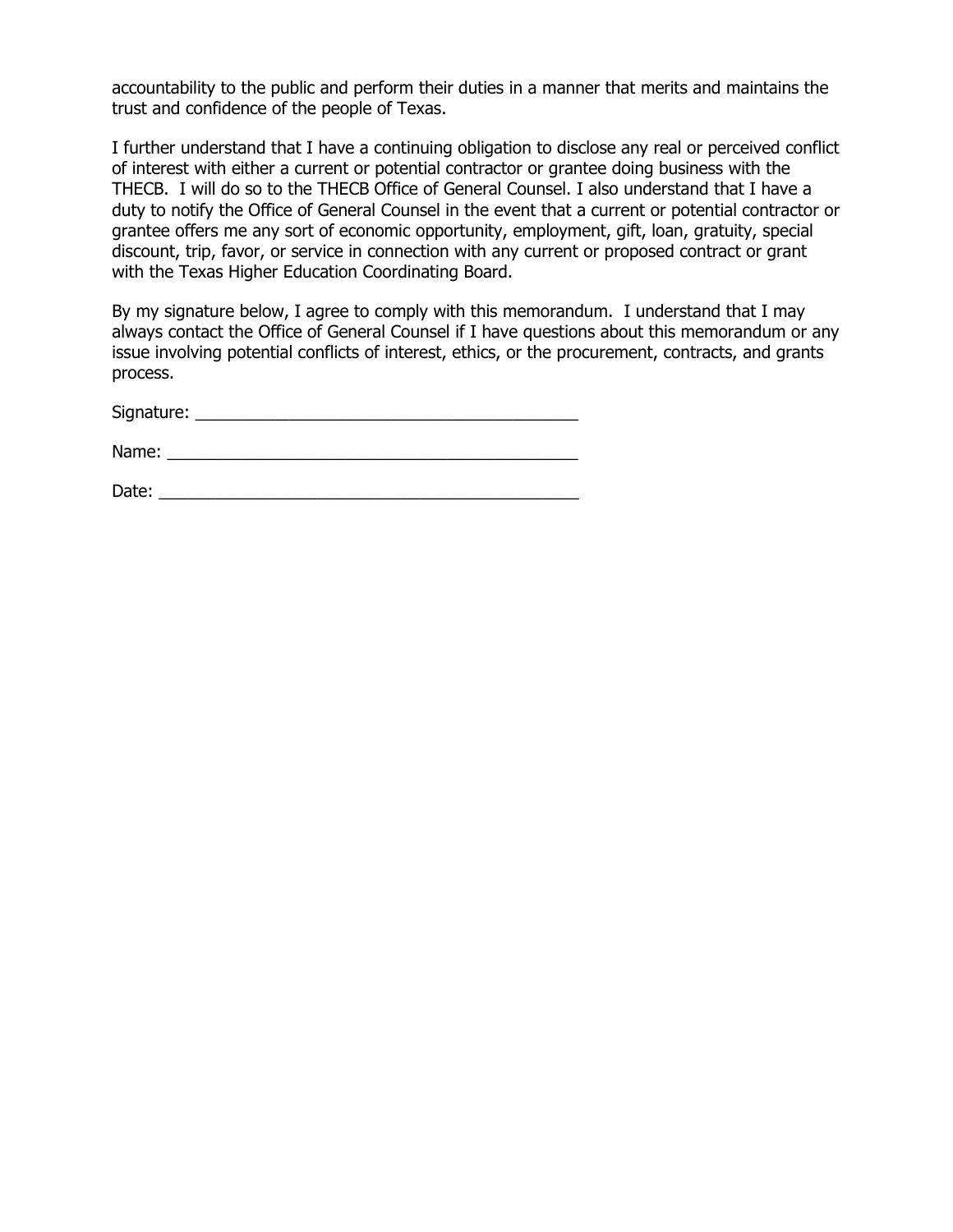# **Appendix C: Non-Disclosure and Conflict of Interest Certification**

## **For Contract Developers and Purchasers**

# **Fiscal Year [2020] Certification**

A special responsibility is imposed on all people who are entrusted with the disposition of the state's funds. The fiduciary nature of the purchasing function, particularly when expending public funds, makes it critical that all persons involved in the process remain independent, free of obligation or suspicion, and free from the perception of impropriety. Premature or unauthorized disclosure of information regarding a proposed solicitation irreparably harms the State's interests and may constitute a violation of Section 39.02 of the Texas Penal Code, the antitrust laws of the United States and the State of Texas, and/or the Texas Public Information Act (chapter 552, Texas Government Code). Credibility and public confidence are vital throughout the purchasing and contracting system. The appearance of impropriety can be as harmful as the conduct itself. It is with this in mind that the following certification is set forth.

I, \_\_\_\_\_\_\_\_\_\_\_\_\_\_\_\_\_\_\_\_\_\_\_\_\_\_\_\_\_\_, the undersigned hereby certify that I understand and agree to be bound by the commitments contained herein.

I agree that I will not participate in any procurement process if I have, or if I am aware that any member of my immediate family has, an actual or potential financial interest, including employment or prospective employment, in a contract that may result from the procurement. The term "immediate family," as used in this Certification means:

One's parents, wife or husband, children, brothers, and sisters, whether residing together or not. I agree that I will not participate in any procurement process if I have, or if I am aware that any member of my immediate family has, an actual, potential, or perceived financial interest, including, but not limited to, employment or prospective employment, in a business or organization that may be a respondent (a respondent may be called a proposer, an offeror, a bidder or other like term) or a subcontractor to a respondent. If, during any procurement process, I become aware of any actual, potential, or perceived conflict, I will immediately notify my Manager and the assigned legal counsel.

#### **Statewide Procurement Division**

When participating in procurement processes, I will act on my own accord and not act under duress. I will not participate in a procurement process if I am currently employed by, or if I am receiving any compensation from, or if I will be the recipient of any present or future economic opportunity, employment, gift, loan, gratuity, special discount, trip, favor, or service in return for favorable consideration of a respondent(s) during a procurement process. I will have no preconceived position on the relative merits of any of the responses, nor will I have established a personal preference or position on the worth or standing of any respondents participating in any procurement. Further, I will, to the utmost of my ability, ensure that the solicitation and the specifications provide all potential respondents an equal and fair opportunity to submit a proposal for evaluation, taking care to ensure that specifications and evaluations are not intended to favor any particular respondent, performing any and all tasks related to the solicitation in an unbiased manner, to the best of my ability, and with the best interest of the State of Texas paramount in all decisions.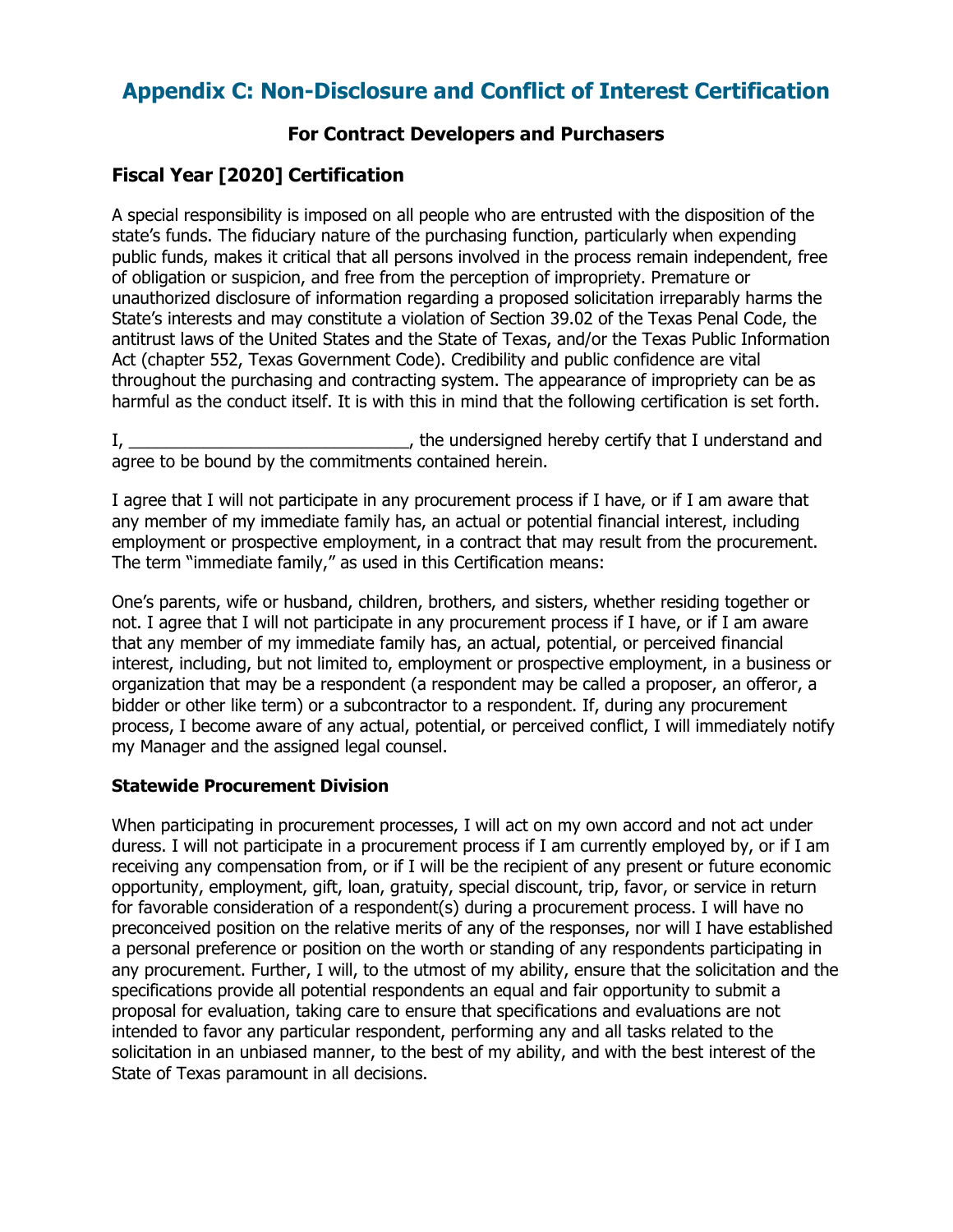I will immediately inform both my management and the legal counsel assigned to my division if, at any time during the solicitation process, any of these statements are no longer true and correct. I have been given the opportunity to review this statement prior to signing. If I have questions or concerns about this statement, I am to contact my management and/or assigned legal counsel. **I have not made any changes or deletions on this form without informing my Manager and assigned legal counsel.** Should I violate any of the conditions of this agreement, I understand that I may be subject to the agency's disciplinary policies as well as possible actions relating to any professional certifications or licenses that I may hold.

\_\_\_\_\_\_\_\_\_\_\_\_\_\_\_\_\_\_\_\_\_\_\_\_\_\_\_\_\_\_\_\_\_\_\_ \_\_\_\_\_\_\_\_\_\_\_\_\_\_\_\_\_\_\_\_\_\_\_\_\_\_ (Signature) (Date)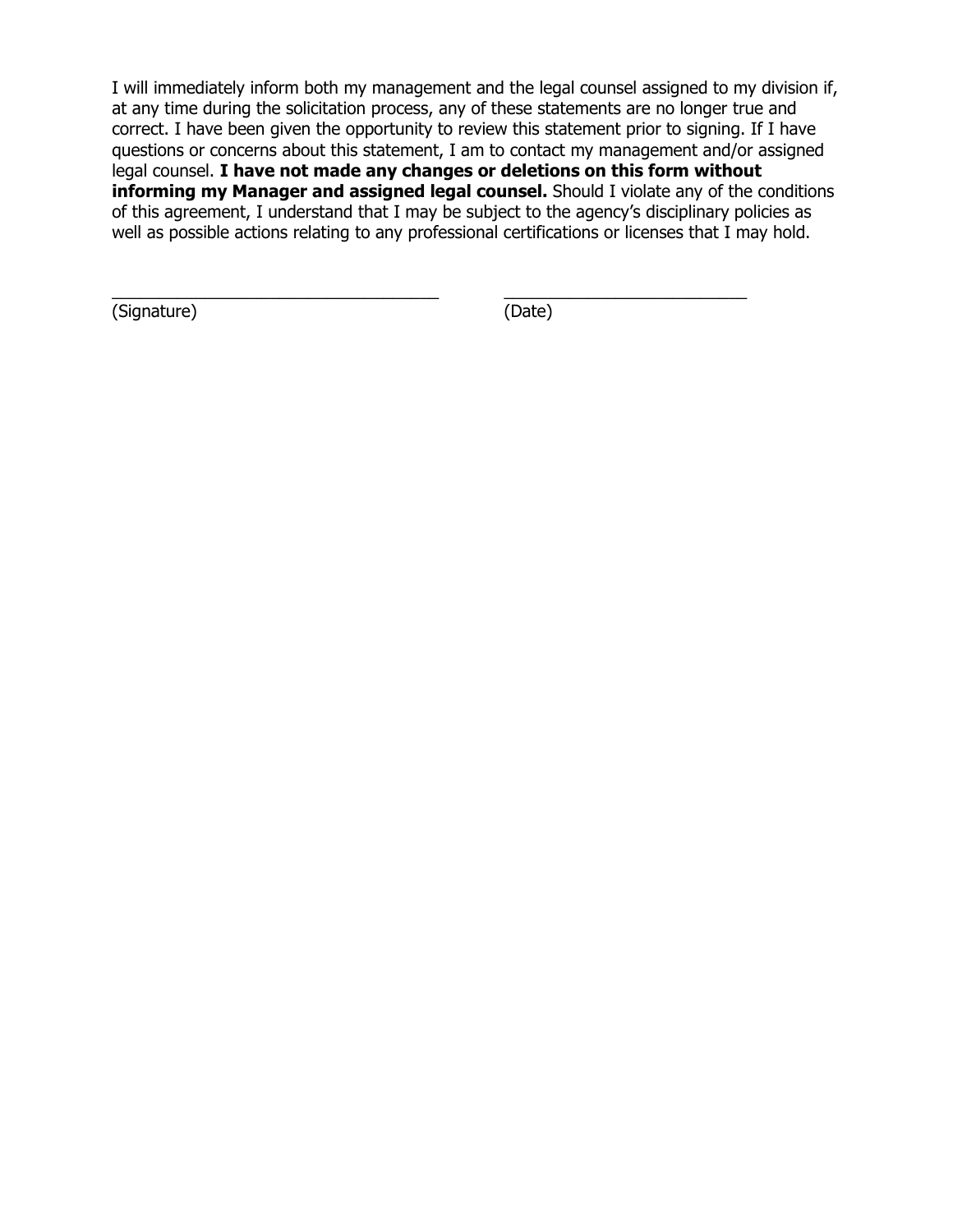# **Appendix D: HB 1295 Instructions for Certain Contractors/Grantees**

Pursuant to Texas Government Code Section 2252.908, which was added by H.B. 1295, 84th Leg. Session, R.S. (2015), Contractor/Grantee agrees to submit a disclosure of interested parties to the THECB at the time Contractor/Grantee submits the signed contract to the THECB.

This section applies only to a contract of a governmental entity or state agency that either:

• requires an action or vote by the governing body of the entity or agency before the contract may be signed

or

• has a value of at least \$1 million.

To submit a "Certificate of Interested Parties" form:

1. Go to the [Texas Ethics Commission \(TEC\) online portal](https://www.ethics.state.tx.us/whatsnew/elf_info_form1295.htm) to create a username and password.

The portal and instructional video are located at https://www.ethics.state.tx.us/whatsnew/elf\_info\_form1295.htm.

- 2. Log into the TEC portal and complete the "Certificate of Interested Parties" form.
- 3. Print the form.
- 4. Sign the form and ensure the "UNSWORN DECLARATION" section is complete.\*
- 5. Email completed form to [contracts@thecb.state.tx.us](mailto:contracts@thecb.state.tx.us)

\*The "unsworn declaration", including the date of birth and address of the signatory, replaces the notary requirement that applied to contracts entered into before January 1, 2018.

If you have questions about how to complete the HB1295 form, please contact:

[Texas Ethics Commission](https://www.ethics.state.tx.us/whatsnew/elf_info_form1295.htm)

(512) 463-5800

https://www.ethics.state.tx.us/whatsnew/elf\_info\_form1295.htm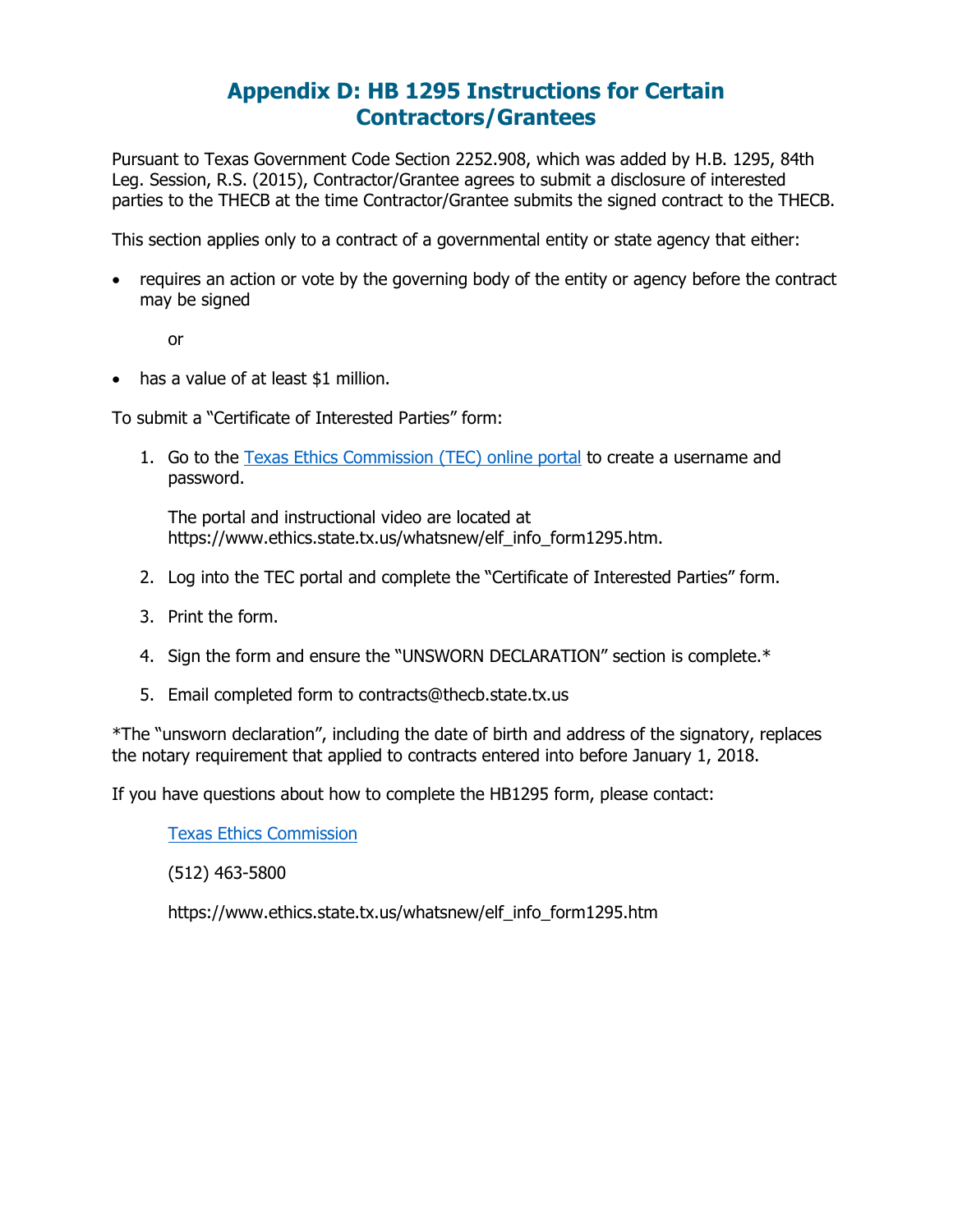# **Example Form 1295**

J.

| <b>CERTIFICATE OF INTERESTED PARTIES</b>                                                                                          |                                                                                                                                                                                                                                  | <b>FORM 1295</b> |                                     |
|-----------------------------------------------------------------------------------------------------------------------------------|----------------------------------------------------------------------------------------------------------------------------------------------------------------------------------------------------------------------------------|------------------|-------------------------------------|
| Complete Nos. 1 - 4 and 6 if there are interested parties.<br>Complete Nos. 1, 2, 3, 5, and 6 if there are no interested parties. |                                                                                                                                                                                                                                  | OFFICE USE ONLY  |                                     |
| 1 Name of business entity filing form, and the city, state and country of the business<br>entity's place of business.             |                                                                                                                                                                                                                                  | USIFING          |                                     |
| Name of governmental entity or state agency that is a party to the contract for<br>$\mathbf{2}$<br>which the form is being filed. |                                                                                                                                                                                                                                  |                  |                                     |
|                                                                                                                                   | 3 Provide the identification number used by the governmental entity or state agency to track of identify the contract,<br>and provide a description of the services, goods, or other property to be provided under the contract. |                  |                                     |
| 4<br><b>Name of Interested Party</b>                                                                                              | City, State, Country                                                                                                                                                                                                             |                  | ture of Interest (check applicable) |
|                                                                                                                                   | $\mathcal{C}^{\mathcal{S}}$<br>(place of business)<br><b>PAINTAN BY</b>                                                                                                                                                          | Controlling      | Intermediary                        |
|                                                                                                                                   |                                                                                                                                                                                                                                  |                  |                                     |
|                                                                                                                                   |                                                                                                                                                                                                                                  |                  |                                     |
|                                                                                                                                   |                                                                                                                                                                                                                                  |                  |                                     |
|                                                                                                                                   |                                                                                                                                                                                                                                  |                  |                                     |
|                                                                                                                                   |                                                                                                                                                                                                                                  |                  |                                     |
|                                                                                                                                   | d,                                                                                                                                                                                                                               |                  |                                     |
|                                                                                                                                   |                                                                                                                                                                                                                                  |                  |                                     |
| 5<br>Check only if there is NO                                                                                                    | <b>Interested Party.</b>                                                                                                                                                                                                         |                  |                                     |
| 6<br>UNSWORN DECEMPATION<br>My name is                                                                                            | and my date of birth is                                                                                                                                                                                                          |                  |                                     |
| My addre                                                                                                                          |                                                                                                                                                                                                                                  |                  |                                     |
| (street)<br>der penalty of perjury that the foregoing is true and correct.                                                        | (city)                                                                                                                                                                                                                           | (state)          | (zip code)<br>(country)             |
| Executed in                                                                                                                       | County, State of ______________, on the _______ day of                                                                                                                                                                           | (month)          | (vear)                              |
|                                                                                                                                   | Signature of authorized agent of contracting business entity                                                                                                                                                                     | (Declarant)      |                                     |
|                                                                                                                                   | <b>ADD ADDITIONAL PAGES AS NECESSARY</b>                                                                                                                                                                                         |                  |                                     |
| Form provided by Texas Ethics Commission                                                                                          | www.ethics.state.tx.us                                                                                                                                                                                                           |                  | Revised 12/22/2017                  |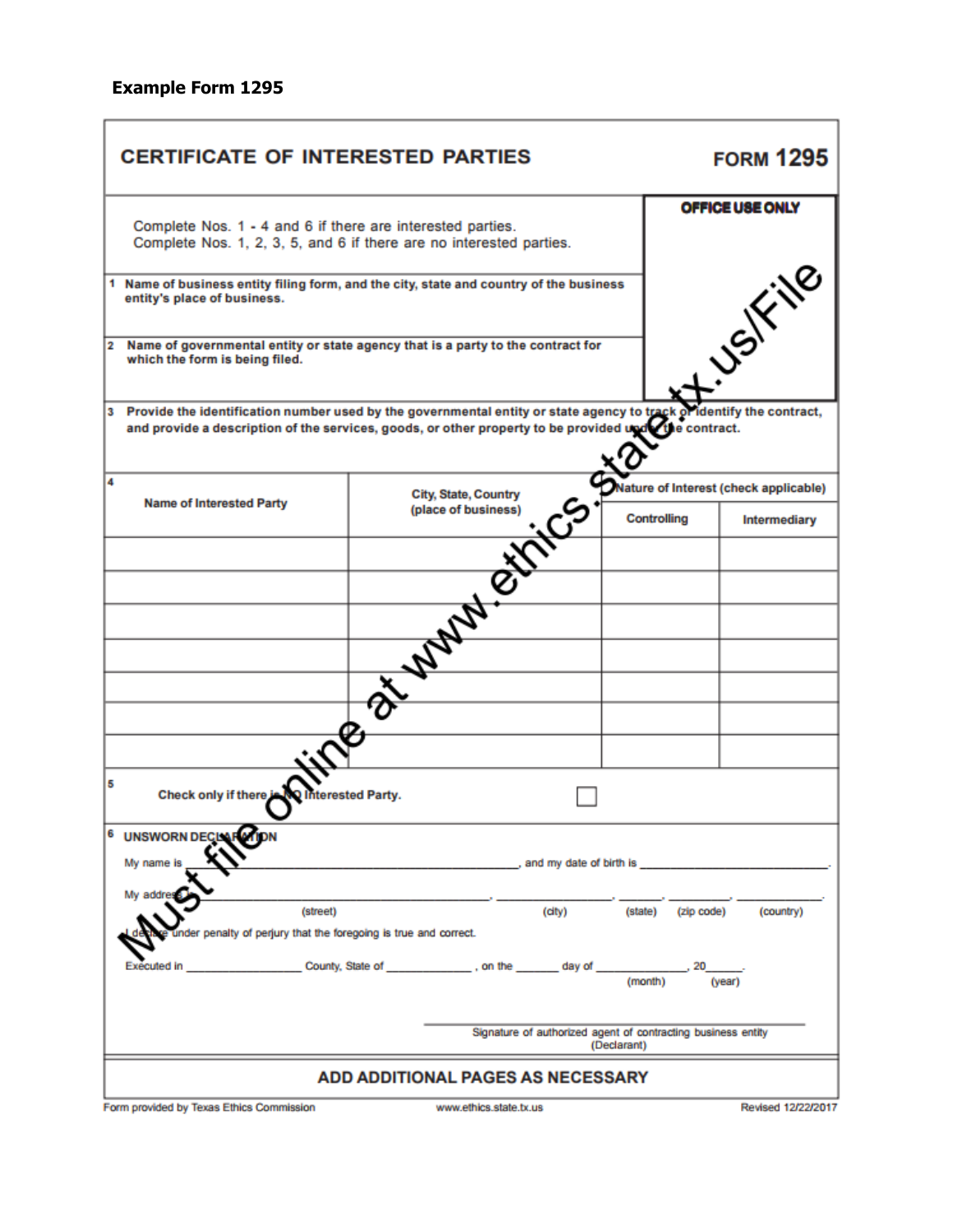# **Appendix E: Risk Assessment Analysis**

Prior to Contractor/Grantee selection, please complete the Risk Assessment Analysis to assess the risk involved with this purchase or acquisition of goods and/or services. For PRQs, Purchasing staff will complete the Risk Assessment upon vendor selection.

| <b>Preliminary Information:</b>                                                                                     |                                                                                     |  |  |  |  |  |  |
|---------------------------------------------------------------------------------------------------------------------|-------------------------------------------------------------------------------------|--|--|--|--|--|--|
| 1. IT Related $\Box$ Yes $\Box$ No                                                                                  | 2. BMS#:                                                                            |  |  |  |  |  |  |
| 3. Contract Administrator:                                                                                          |                                                                                     |  |  |  |  |  |  |
|                                                                                                                     |                                                                                     |  |  |  |  |  |  |
| Grant<br>4. Type of Contract or<br>Procurement:<br>Interagency<br>PRQ/Purchase Order<br>Memorandum Of Understanding | <b>Service Contract</b><br>Request for Proposals<br><b>Request for Applications</b> |  |  |  |  |  |  |
| Describe the need for the goods, services, and/or deliverables. i.e., is this contract<br>5.<br>needed?             |                                                                                     |  |  |  |  |  |  |
| 6. Is this good, service, and/or deliverable currently provided under an existing contract?                         |                                                                                     |  |  |  |  |  |  |
|                                                                                                                     |                                                                                     |  |  |  |  |  |  |
| <b>No</b>                                                                                                           |                                                                                     |  |  |  |  |  |  |
| 7. Is this purchase required by Statute?                                                                            |                                                                                     |  |  |  |  |  |  |
| $\Box$ Yes If yes, provide the statutory citation:                                                                  |                                                                                     |  |  |  |  |  |  |
| $\Box$ No                                                                                                           |                                                                                     |  |  |  |  |  |  |
| 8. Is Board Approval Required (See THECB Rule 1.16.)?                                                               |                                                                                     |  |  |  |  |  |  |
| Yes                                                                                                                 |                                                                                     |  |  |  |  |  |  |
| <b>No</b>                                                                                                           |                                                                                     |  |  |  |  |  |  |
|                                                                                                                     |                                                                                     |  |  |  |  |  |  |
| 10. Funding Source:                                                                                                 |                                                                                     |  |  |  |  |  |  |
| General Revenue (State)                                                                                             |                                                                                     |  |  |  |  |  |  |
| Federal                                                                                                             |                                                                                     |  |  |  |  |  |  |
| Private                                                                                                             |                                                                                     |  |  |  |  |  |  |
| If more than one source, please provide details:                                                                    |                                                                                     |  |  |  |  |  |  |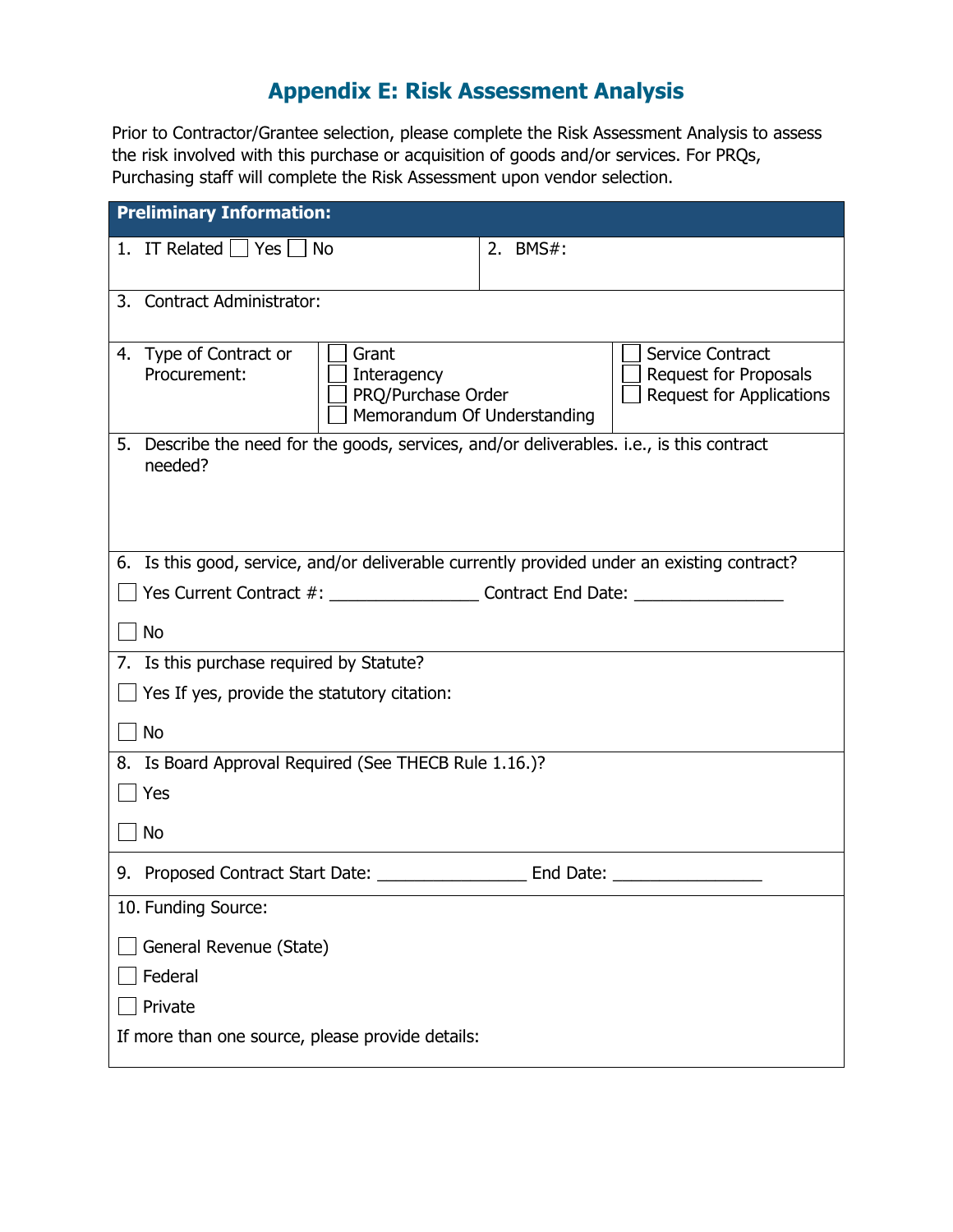# **Conflict of Interest:**

11. Each state agency employee or official who is involved in procurement or in contract management for a state agency must disclose to the agency any potential conflict of interest specified by state law (Texas Government Code §2261.252) or agency policy [\(Chapter E.](http://cbnet/EmpRef/Policy/SubChapters.cfm?Chapter_ID=5) Ethics and Standards of Conduct and Policy; see also Attachment A) that is known by the employee or official with respect to any contract with a private vendor or bid for the purchase of goods or services from a private vendor by the agency.

Conflict of Interest Disclosure:

#### **Risk Assessment**

| 12. Dollar Amount                                                                      | Between \$0 and \$5,000<br>Between \$5,000.01 and \$25,000<br>Between \$25,000.01 and \$100,000<br>Between \$100,000.01 and \$750,000<br>Between \$750,000.01 and \$1,000,000<br>Over \$1,000,000                                  |
|----------------------------------------------------------------------------------------|------------------------------------------------------------------------------------------------------------------------------------------------------------------------------------------------------------------------------------|
| 13. Contract Experience                                                                | <b>Repeat Vendor with THECB</b><br>Vendor has never done this type of work before<br>Vendor has contracted with the state before but not for<br>this type of work<br>Vendor has done this type of work before but not for<br>THECB |
| 14. Any Current or Prior Issues                                                        | <b>No</b><br>Yes                                                                                                                                                                                                                   |
| Related to this                                                                        | If Yes, identify issue(s):                                                                                                                                                                                                         |
| Contractor/Grantee?                                                                    |                                                                                                                                                                                                                                    |
| 15. Will Contractor have<br>access to confidential<br>data? Describe access<br>needed. |                                                                                                                                                                                                                                    |
| 16. Type of Monitoring by<br>Staff:                                                    |                                                                                                                                                                                                                                    |
| 17. Payment (Including<br>Reimbursement) Schedule<br>and Rates:                        |                                                                                                                                                                                                                                    |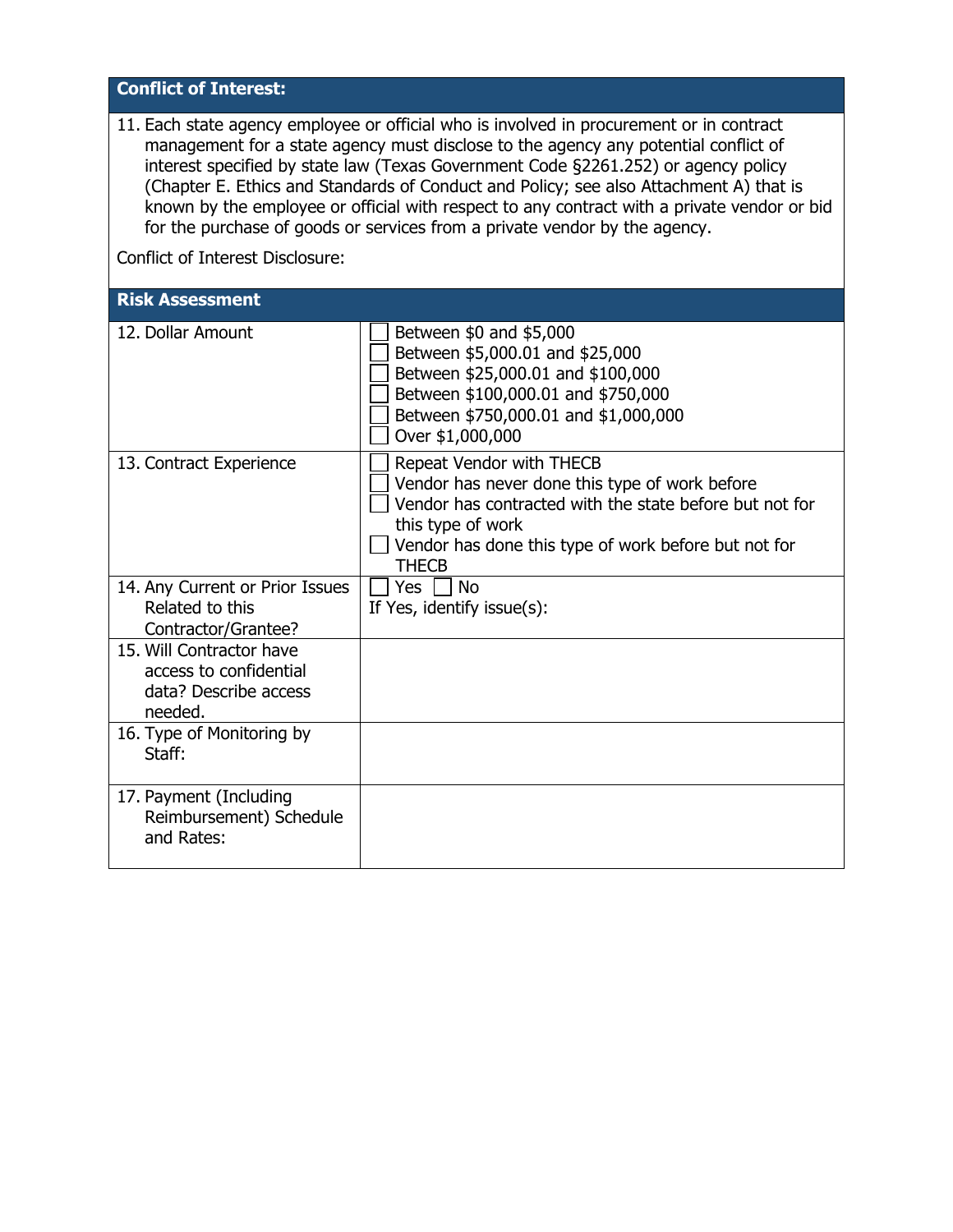# 18. **Evaluation Criteria**

|                                   |                                                    | $\overline{2}$                                                             | 3                                                                                 | 4                                                    |
|-----------------------------------|----------------------------------------------------|----------------------------------------------------------------------------|-----------------------------------------------------------------------------------|------------------------------------------------------|
| Cost                              | Between \$0<br>and $$25,000*$                      | <b>Between</b><br>\$25,000 and<br>\$100,000                                | Over \$100,000, but<br>less than or equal<br>to \$750,000                         | Over \$750,000                                       |
| Impact to<br>public or<br>agency  | No impact                                          | Minimal<br>impact                                                          | Some impact                                                                       | High impact                                          |
| Access to<br>Confidential<br>Data | No Access                                          | Minimal<br>Access                                                          | Some Access                                                                       | <b>Full Access</b>                                   |
| Time<br>Constraints               | Should be<br>completed in<br>less than 3<br>months | Should be<br>completed in<br>3 -6 months                                   | Should be<br>completed within 6<br>months $-1$ year                               | Should be<br>completed in longer<br>than 1 year      |
| Contractor<br>Experience          | Repeat<br>Vendor                                   | Vendor has<br>done this<br>type of work<br>before but<br>not with<br>THECB | Vendor has<br>contracted with<br>state before but not<br>for this type of<br>work | Vendor has never<br>done this type of<br>work before |

**\*Office supplies such as pencils, pens, computer paper, paper notepads, etc. are not included.** 

## 19. **Evaluation Table**

| <b>Risk Factor</b>            |                     | Score |
|-------------------------------|---------------------|-------|
| Cost                          |                     |       |
| Impact to public or agency    |                     |       |
| Access to Confidential Data   |                     |       |
| <b>Time Constraints</b>       |                     |       |
| Contractor/Grantee Experience |                     |       |
|                               | <b>Total Score:</b> |       |

#### 20. **Risk Assessment:**

| Very High    | $16 - 20$ |
|--------------|-----------|
| $\vert$ High | $11 - 15$ |
| Moderate     | $6 - 10$  |
| Low          | በ-5       |

#### 21. **Recommendations based on assessment:**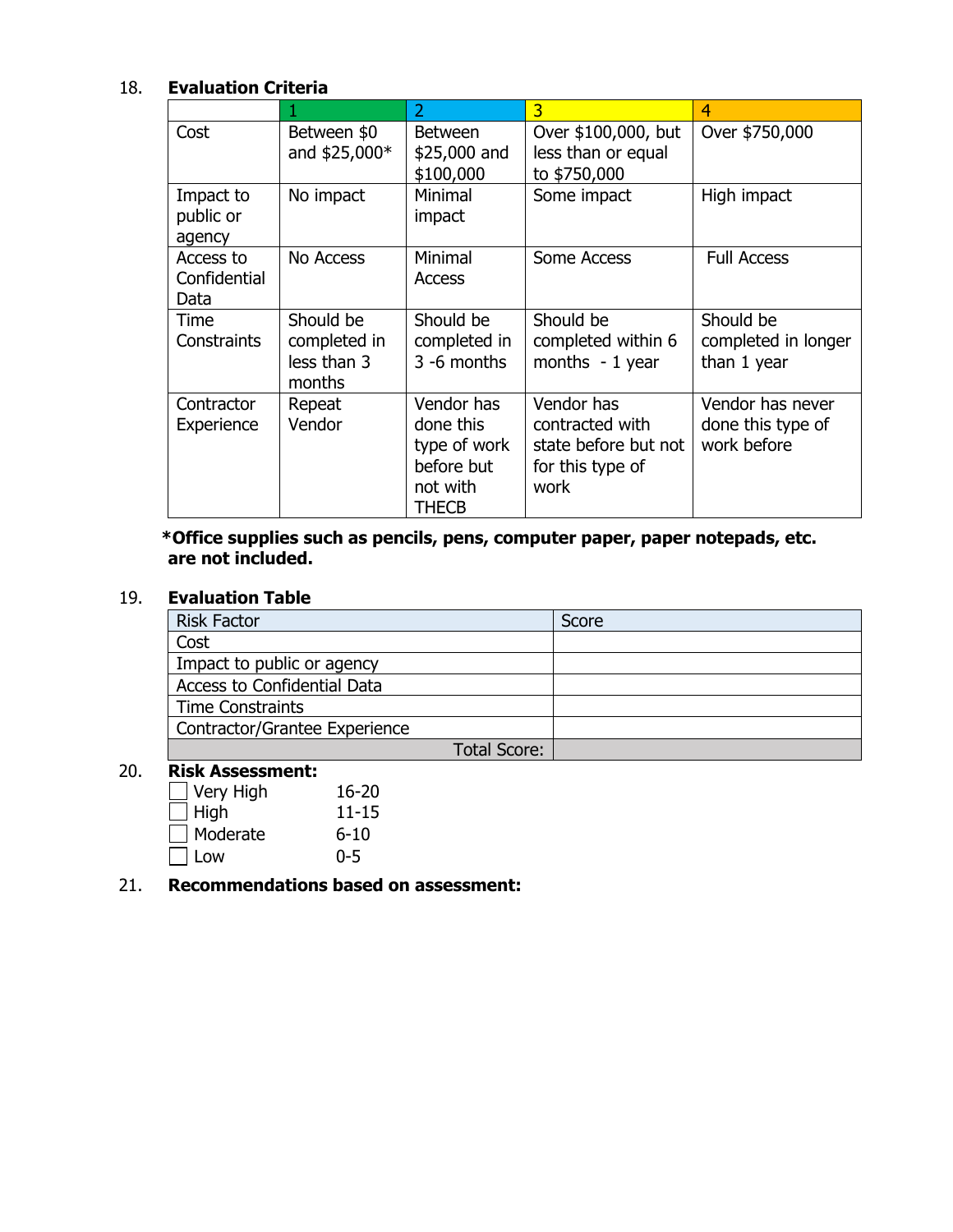#### Instructions to Complete the Risk Assessment Analysis (RAA)

Below are instructions for completing the (RAA). Instruction numbers match those used in the form.

- 1. Indicate if ISS will be used under the scope of the procured or contracted goods, services, and/or deliverable work product. If so, contracts will be required to comply with accessibility requirements.
- 2. Enter BMS# assigned to these procurement.
- 3. Please provide the first and last name of the person responsible for initiating the procurement process. This person should be the intended contract or grant administrator responsible for monitoring the agreement(s) ultimately entered into.
- 4. The procurement or contract type will impact the contracting process and requirements. For assistance in making this determination, please contact the Office of General Counsel for assistance.
- 5. Provide a description of the goods, services, and/or deliverables that will be included in the procurement or contract. Provide a brief justification of the goods, services, and/or deliverables needed.
- 6. If services are currently being provided, please include current contract information.
- 7. If applicable, please include a reference to the authorization for the purchase (statute, rule, legislation, action memo, etc.)
- 8. Will this procurement require Board Approval, per Rule 1.16?
- 9. Proposed Contract Start and End Date (Include the intended duration of the agreement including all expected renewals or extensions.)
- 10. Indicate if the proposed procurement, contract, or contacts will be funded through general revenue, federal funds, or private funding.
- 11. Disclose any conflicts of interest anyone in the Division may have related to the procurement of this contract and list the name of the Contract Administrator.
- 12. Estimate a total dollar amount for the duration of the contract.
- 13. What is the contractor's/grantee's experience providing these goods, services, and/or deliverables to THECB and the State of Texas?
- 14. In reviewing the Texas Comptroller's Vendor Performance Tracking System, how has this vendor been rated?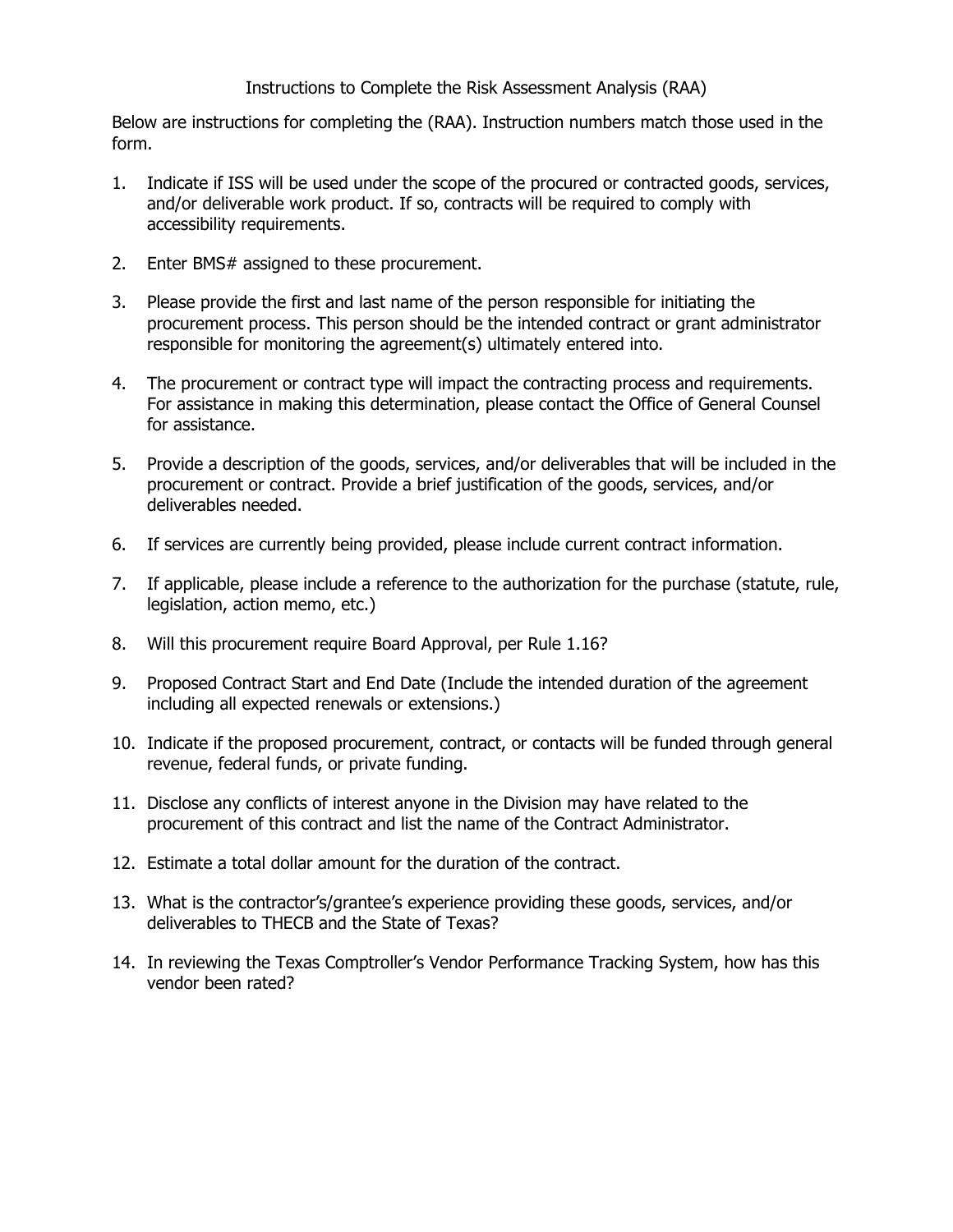- 15. Indicate if the contractor(s)/grantee(s) will have access to confidential information. If yes, please list types of data needed. (Responses to question #15, will be used to determine contracting requirements for access to confidential information and may necessitate the execution of a Data Use Agreement to be drafted and/or reviewed by the Office of General Counsel.)
- 16. Who will be assigned to monitor the contract/grant and determine the method of monitoring (on-site or desk review)?
	- On-Site: Site visits can be used to verify actual performance against scheduled or reported performance. These can ensure the contractor/grantee is dedicating sufficient resources and appropriate personnel to the contract/grant.
	- Desk Review: Typically these are reviews of reports submitted by the contractor/grantee to THECB.
- 17. Please indicate the payment and reimbursement rates to be paid to contractor/grantee.
- 18. The Evaluation Criteria table ranks Risk Factors on a scale of 1 -4. 1 being a low risk and 4 being a very high risk to the agency. Your selection for each Risk Factor will be used for #19.
- 19. Based on your selection, score each risk factor a 1, 2, 3 or 4.
- 20. Calculating your total score for #19, select whether this vendor falls under the Very High, High, Moderate, or Low category.
- 21. A recommendation will be based on the information gathered on the assessment.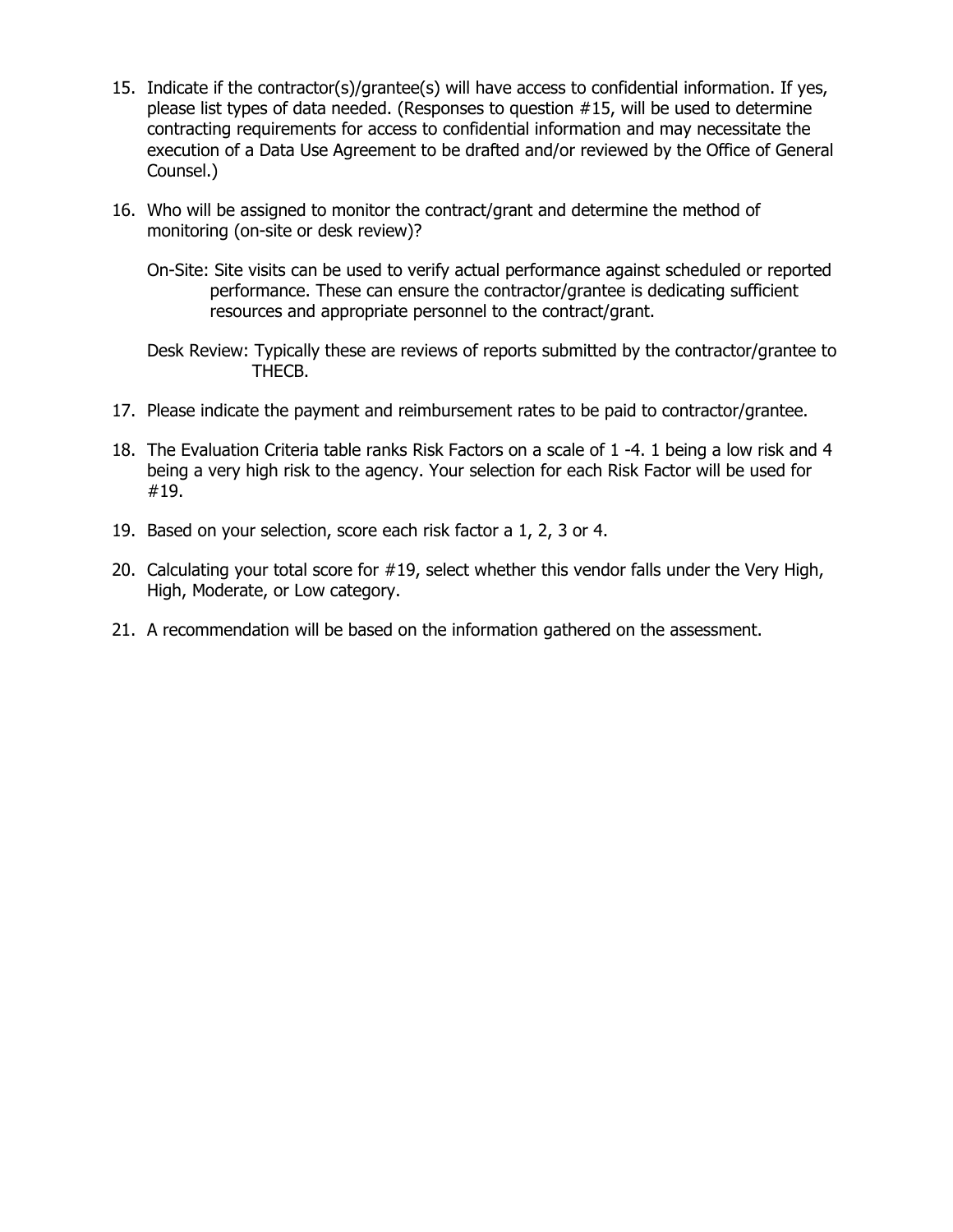# **Appendix F: Majority Approval Form**

# **19 Texas Administrative Code, Rule §1.16**

# **Board Chair, Vice Chair, and Appropriate Committee Chair Approval Request Form**

- 1. Background regarding this approval request:
- 2. Description of the project that the contracts/grants will support:
- 3. Date and which committee approved the RFA/RFP:
- 4. Number of proposals/applications received:
- 5. Evaluation process used to select the recommended awardees/vendors/providers, i.e., number of evaluators and whether they were internal, external or combination of both, and the criteria used in the evaluation i.e., cost, experience, number of deliverables, etc.
- 6. Date of approval of recommendation by appropriate Deputy Commissioner, often based on what is referred to as a Decision Document:
- 7. List of recommended awardees/vendors/providers, with recommended amount for each:
- 8. Total amount of all the awards:
- 9. Total amount of available funding for this program:
- 10. Contact person that can provide additional information or respond to questions:
- <span id="page-56-0"></span>11. List the applicable Rule 1.16: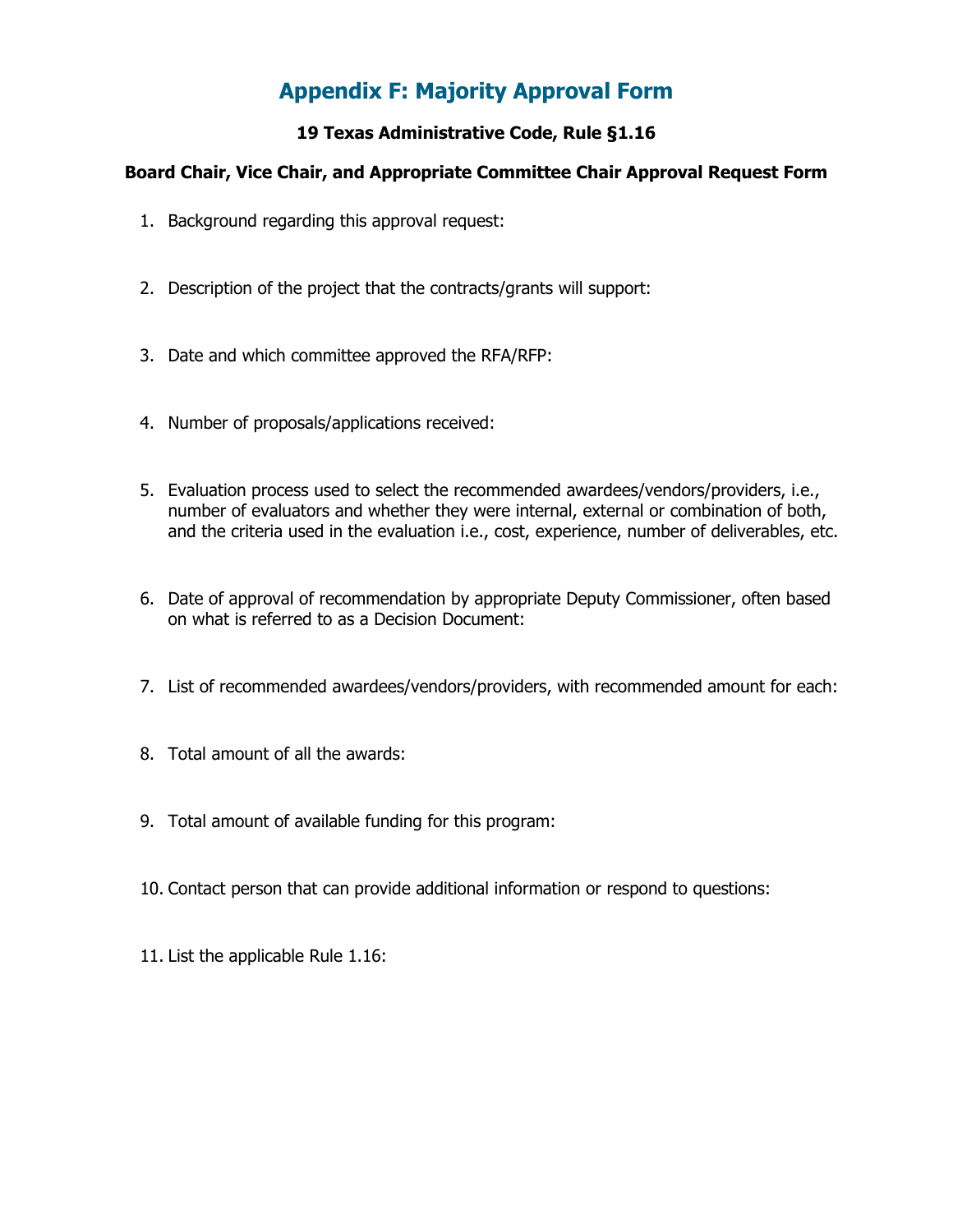# **Appendix G: Contract and Grant Close-Out Form**

THECB Contract and Grant Close-Out Form

|                                                                                                                                                                            | THECB # Contracted Party/Grantee                                                                             |            |               |                 |       | Program      |  |
|----------------------------------------------------------------------------------------------------------------------------------------------------------------------------|--------------------------------------------------------------------------------------------------------------|------------|---------------|-----------------|-------|--------------|--|
|                                                                                                                                                                            |                                                                                                              | Completed? |               |                 |       |              |  |
| Item                                                                                                                                                                       |                                                                                                              | <b>Yes</b> | $No*$         | NA <sup>+</sup> | Notes |              |  |
| Terms of the contract/grant satisfactorily completed                                                                                                                       |                                                                                                              |            |               |                 |       |              |  |
| Documentation adequately shows receipt and acceptance of all<br>contract items (e.g. reports, expenditures)                                                                |                                                                                                              |            |               |                 |       |              |  |
| All financial matters have been resolved                                                                                                                                   |                                                                                                              |            |               |                 |       |              |  |
| Service contracts \$25,000 or above with a non-state entity,<br>require a Vendor Performance form to be completed. Has a<br>Vendor Performance form been submitted to OGC? |                                                                                                              |            |               |                 |       |              |  |
|                                                                                                                                                                            | I certify that the information provided on this document is accurate to the best of my knowledge and belief. |            |               |                 |       |              |  |
| <b>THECB Staff</b>                                                                                                                                                         | <b>Print Name</b>                                                                                            | Signature  | Certification |                 | Date  | <b>Notes</b> |  |
| Program Manager                                                                                                                                                            |                                                                                                              |            |               |                 |       |              |  |
| Deputy Assistant<br>Commissioner                                                                                                                                           |                                                                                                              |            |               |                 |       |              |  |
| Signatures from the Assistant Commissioner and Deputy Commissioner are only required if there are any issues with performance                                              |                                                                                                              |            |               |                 |       |              |  |
| *Assistant Commissioner                                                                                                                                                    |                                                                                                              |            |               |                 |       |              |  |
| *Deputy Commissioner                                                                                                                                                       |                                                                                                              |            |               |                 |       |              |  |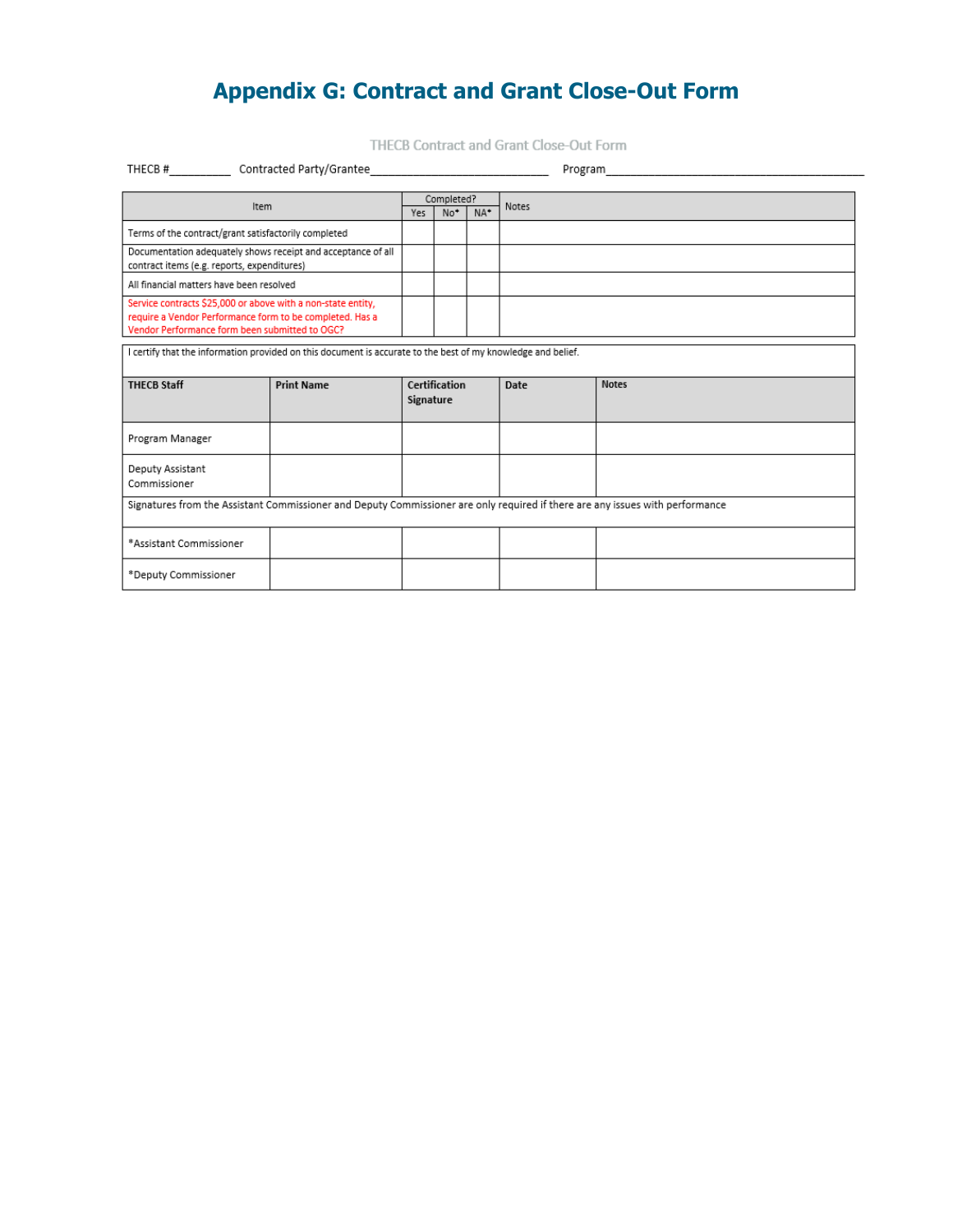# **Appendix H: Grants and Contracts with a Value Exceeding \$1 Million Form**

#### **TGC Sec. 2261.254 / 19 TAC, Rule §1.16(j)**

Contract/Amendments #s: \_\_\_\_\_\_\_\_\_\_\_\_\_\_\_\_\_\_\_\_\_\_\_\_\_\_

Contracted Party: \_\_\_\_\_\_\_\_\_\_\_\_\_\_\_\_\_\_\_\_\_\_\_\_\_\_\_\_\_\_\_\_\_\_\_\_\_\_\_\_\_\_\_\_\_\_\_\_\_\_\_\_\_\_\_\_\_

For the purpose of 19 Texas Administrative Code, Rule §1.16 subsection (j), "contract" includes a grant, other than a grant made to a school district or a grant made for other academic purposes, under which the recipient of the grant is required to perform a specific act or service, supply a specific type of product, or both.

Rule 1.16 (j) For each contract for the purchase of goods or services that has a value exceeding \$1 million:

(1) There must be contract reporting requirements that provide information on the following:

A. Compliance with financial provisions and delivery schedules under the contract

Identify the sections of the contract or RFA: \_\_\_\_\_\_\_\_\_\_\_\_\_\_\_\_\_\_\_\_\_\_\_\_\_\_\_\_\_\_\_\_\_\_

B. Corrective action plans required under the contract and the status of any active corrective action plan; and

Identify the sections of the contract or RFA: \_\_\_\_\_\_\_\_\_\_\_\_\_\_\_\_\_\_\_\_\_\_\_\_\_\_\_\_\_\_\_\_\_\_

C. Any liquidated damages assessed or collected under the contract

Identify the sections of the contract or RFA:

#### (2) Verification is required of:

- A. The accuracy of any information reported under paragraph (1) of this subsection that is based on information provided by a contractor; and
- B. The delivery time of goods or services scheduled for delivery under the contract.

At the time of final payment and close out, program staff will complete a formal Grant and Close Out form, certifying all Terms of the contract/grant were satisfactorily completed, documentation adequately shows receipt and acceptance of all contract items (e.g. reports, expenditures), all financial matters have been resolved, and if a service contract, a Vendor Performance has been completed.

| Signature: | Date:  |
|------------|--------|
| Print:     | Title: |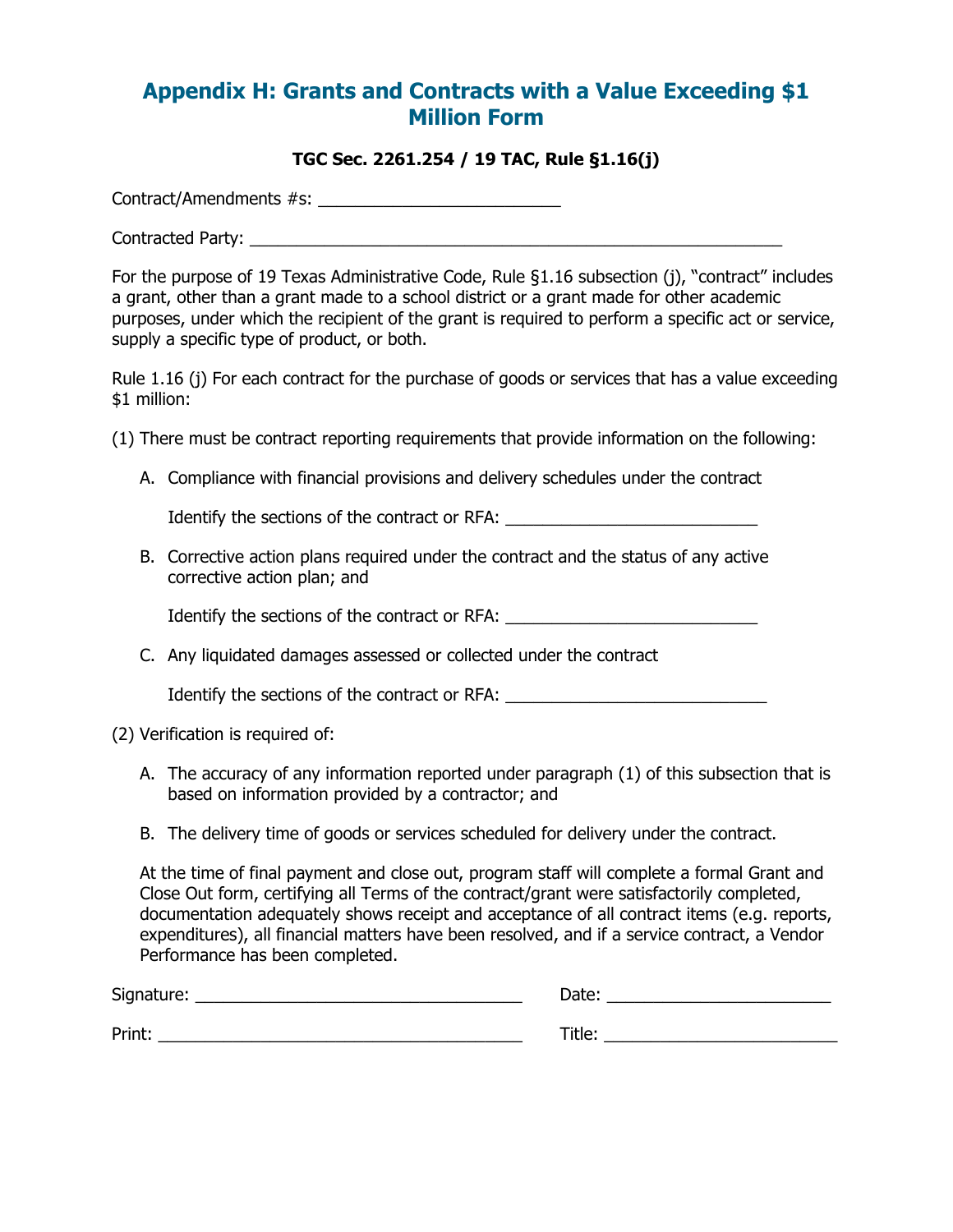# **Appendix I: Vendor Performance Report**

Texas Higher Education Coordinating Board

#### **VENDOR PERFORMANCE REPORT (VPR)**

<span id="page-59-0"></span>

| BMS#:____________________________                                                                                                                                                                                                                                   |
|---------------------------------------------------------------------------------------------------------------------------------------------------------------------------------------------------------------------------------------------------------------------|
| Service $\Box$ Goods/Commodity $\Box$                                                                                                                                                                                                                               |
|                                                                                                                                                                                                                                                                     |
| Date Contract Executed: ________________<br>Contract Amount \$:________________________                                                                                                                                                                             |
|                                                                                                                                                                                                                                                                     |
|                                                                                                                                                                                                                                                                     |
| <b>Brief Description:</b>                                                                                                                                                                                                                                           |
|                                                                                                                                                                                                                                                                     |
| <b>Best Value</b> SPD typically utilizes purchase price and whether goods or services met<br>specifications in its determination of whether the vendor met the best value standard (Please<br>note: Grades D and F are not considered meeting Best Value Standards) |

Did the Vendor Meet the Best Value Standard?  $\Box$  Yes  $\Box$  No

Please indicate at least one of the following Best Value Criteria:

- Purchase Price
- Goods/Services met specifications
- Installation Costs
- Life Cycle Costs
- The quality and reliability of the goods and services
- The effect of a purchase on agency productivity
- The cost of any employee training associated with a purchase
- $\Box$  The vendor's anticipated economic impact to the state or subdivision
- The vendor's financial resources and ability to perform
- $\Box$  The vendor's experience or demonstrated capability and responsibility
- The vendor's ability to provide reliable maintenance agreements and support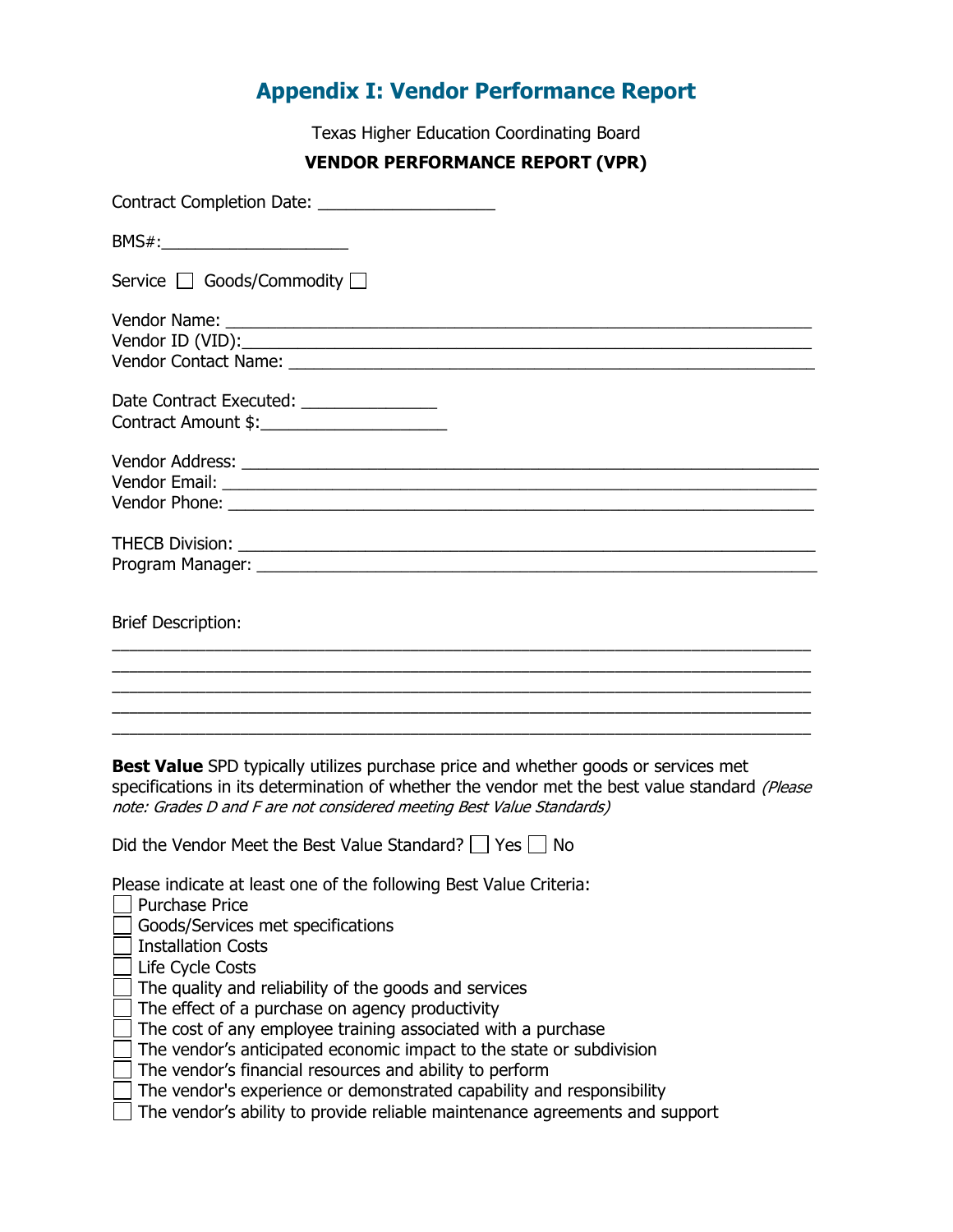$\Box$  Other factors relevant to determining the best value for the state in the context of a particular purchase:

Other Comments:

## **Positive Performance**

Please check all that apply:

(301) Shipment made early upon agency/co-op member request

 $\Box$  (303) Product upgrade substitution suggested and accepted at no additional cost to the agency

- (305) Exceptional customer service response
- (309) Provided technical/training/set-up assistance when not required
- $\Box$  (310) Order or service completed satisfactorily
- $\Box$  (311) Voluntary Price reduction for large order
- (399) Vendor commended

#### **Negative Performance**

Please check all that apply:

#### **Delivery:**

 $\Box$  (005) Late Delivery

 $\Box$  (006) 1st Written notice issued for late delivery

 $\Box$  (007) 2nd Written notice issued for late delivery

 $\Box$  (008) Failure to deliver

 $\Box$  (010) Delivery made at wrong destination

#### **Customer Service:**

| $\Box$ (020) Failure to replace |  |
|---------------------------------|--|
| damaged goods                   |  |

| $\Box$ (021) Slow replacement of |  |
|----------------------------------|--|
| damaged goods                    |  |

| $\Box$ (040) Failure to promptly |
|----------------------------------|
| notify TPASS/Agency /CO-OP       |

## **Shipment:**

 $\Box$  (014) Failure to identify shipments per contract terms

 $\Box$  (016) Short/over, weight or count

 $\Box$  (018) Vendor shipped incorrect merchandise

| $\Box$ (022) Failure to pick up |
|---------------------------------|
| incorrect shipment              |

 $\Box$  (023) Improper product packaging or palletizing

## **Customer Service Continued:**

 $\Box$  (095) Failure to supply performance bond within required time

 $\Box$  (102) Service not performed within specifications

# **Product:**

 $\Box$  (038) Poor product quality and/or performance

 $\Box$  (083) Failure to meet specifications (Give details below)

| $\Box$ (085) Poor product |  |
|---------------------------|--|
| quality                   |  |

# **Customer Service Continued:**

 $\Box$  (126) Failure to respond to emergencies as required (Give details below)

 $\Box$  (127) Failure to close out project as specified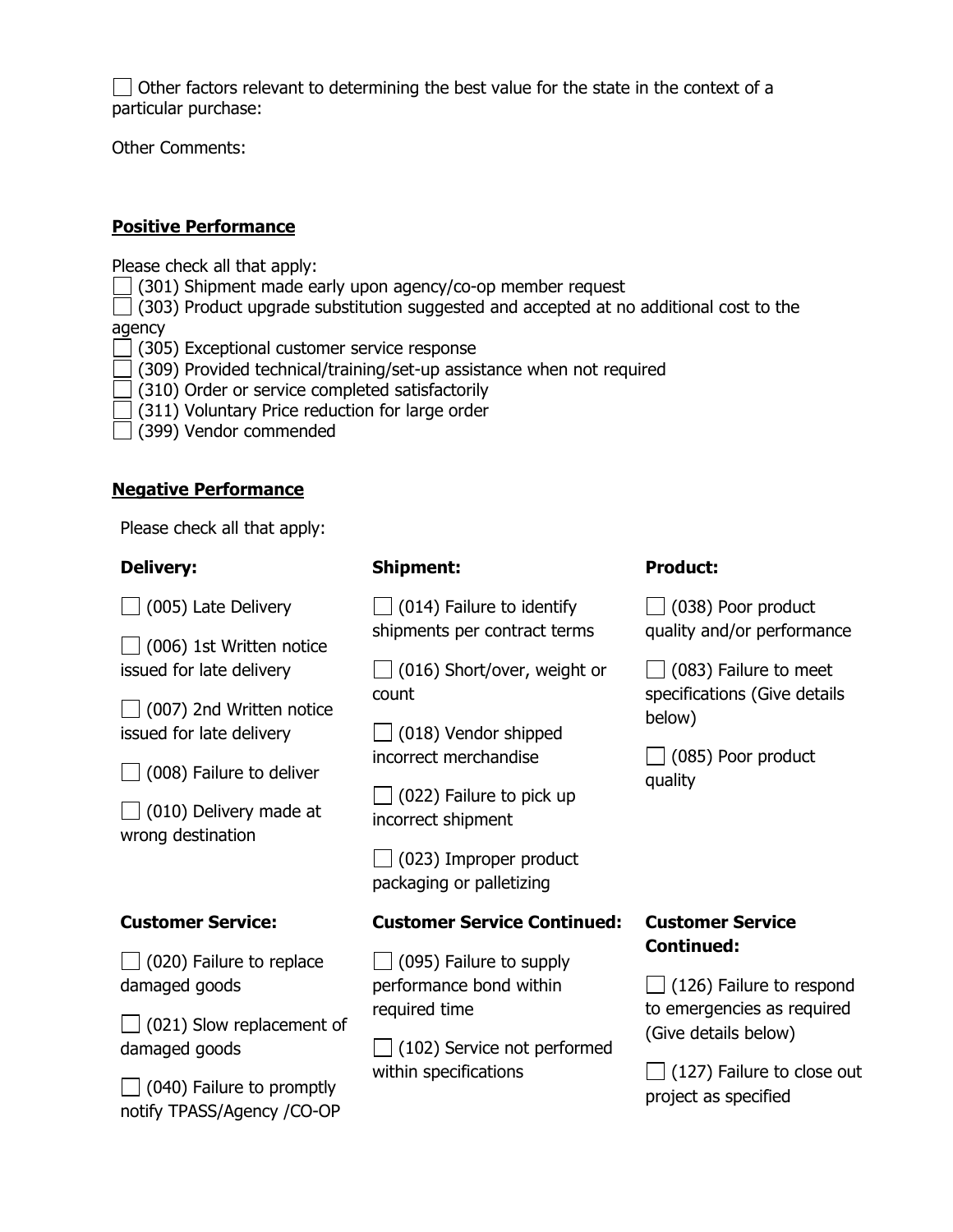Please check all that apply:

| Member concerning<br>manufacturer discontinuation<br>of an item    | $\Box$ (110) Incorrect invoices<br>$(114)$ Failure to comply with                           | $\Box$ (128) Certification not<br>received on time |
|--------------------------------------------------------------------|---------------------------------------------------------------------------------------------|----------------------------------------------------|
| $\Box$ (042) Repair parts not<br>available                         | requirements of HUB<br>Subcontracting Plan (HSP) (Give<br>details below)                    | $\Box$ (130) Failure to pay<br>administrative fees |
| $\Box$ (087) Failure to respond to<br>letter, phone call, or email | $\Box$ (120) Failure to provide proof<br>of insurance or maintain                           |                                                    |
| $\Box$ (090) Poor customer<br>service (Give details below)         | insurance<br>$\Box$ (121) Failure to provide                                                |                                                    |
| $\Box$ (091) Unauthorized<br>substitution                          | report(s)                                                                                   |                                                    |
| <b>Work Product:</b>                                               | <b>Work Product Continued:</b>                                                              | <b>Miscellaneous Issues:</b>                       |
|                                                                    |                                                                                             |                                                    |
| $\Box$ (124) Failure of workforce<br>to meet specifications        | $\Box$ (052) Inspection - Receiving<br>Agency                                               | Other                                              |
| $\Box$ (122) Misrepresentation of<br>qualifications (Give details  | $\Box$ (100) Unsatisfactory<br>installation                                                 |                                                    |
| below)<br>$\Box$ (123) Falsification                               | $\Box$ (129) Failure to comply with<br>code of conduct as specified                         |                                                    |
| of/fraudulent submittals (Give<br>details below)                   | $\Box$ (024) Failure to follow<br>palletizing instructions                                  |                                                    |
| $\Box$ (125) Incorrect allocation<br>of work (Give details below)  | $\Box$ (113) Failure to comply with<br>terms/conditions of contract<br>(Give details below) |                                                    |

# **Satisfactory Resolution**

Please check all that apply:

**Customer Service:**

| $\Box$ (217) Performance bond |  |
|-------------------------------|--|
| received                      |  |

**Work Product:**

 $\Box$  (208) Service met specifications

# **Product:**

 $\Box$  (205) Item met specification via inspection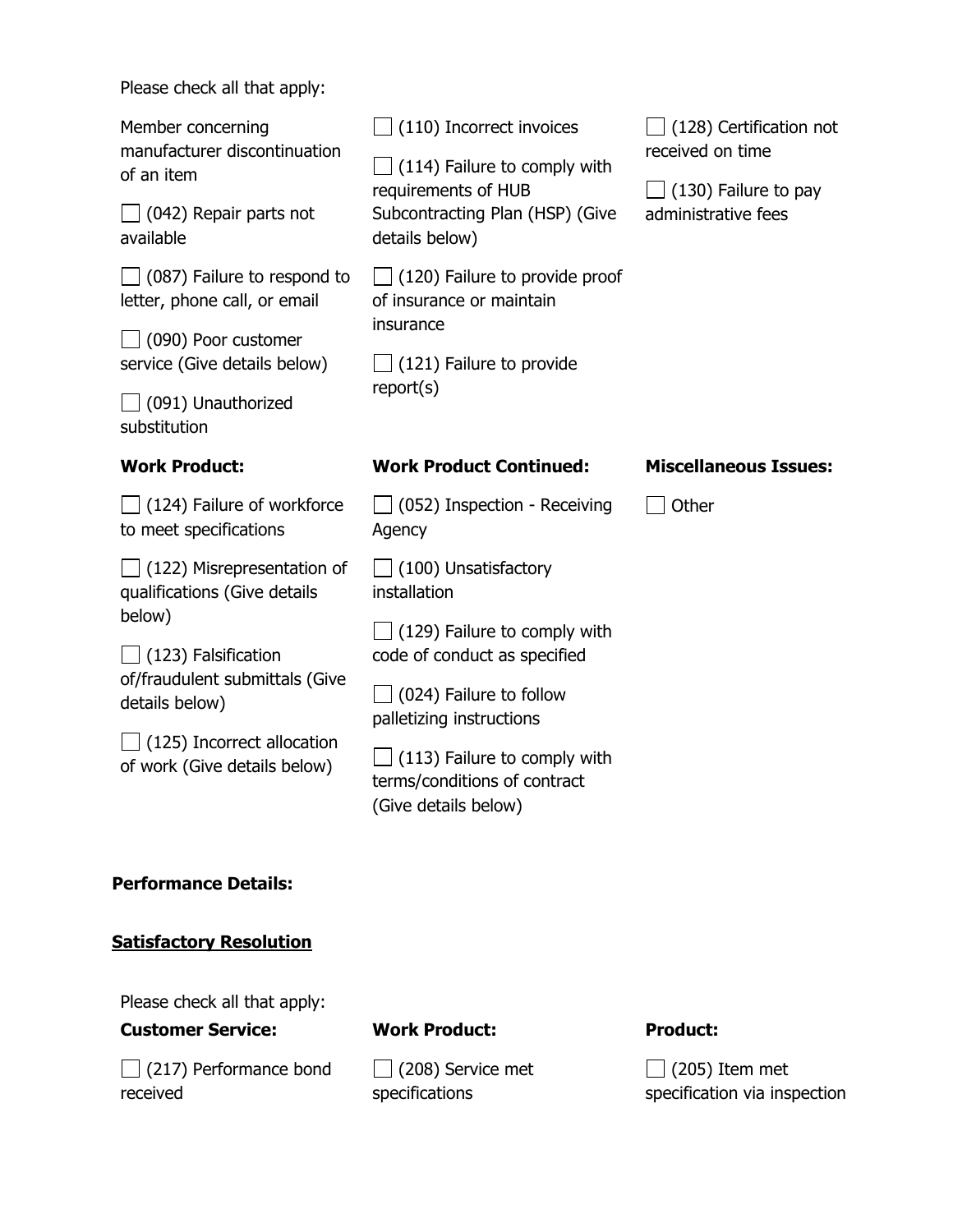Please check all that apply:

| $\Box$ (220) Invoice corrected |
|--------------------------------|
| $\Box$ (236) Entire contract   |

canceled (No Fault of Vendor)

(249) Order completed

 $\Box$  (255) Substitution approved by awarding agency

 $\Box$  (256) Insurance requirements received

(258) Certification received

 $\Box$  (259) Resolved and documented (No Fault of Vendor-Give reason below)

 $\Box$  (261) Paid administrative fees

#### **Shipment:**

#### **Miscellaneous:**

 $\Box$  (207) Delivery made after vendor was notified

 $\Box$  (251) Correct shipment received

 $\Box$  (202) Complaint withdrawn (Give reason below)

(209) Performance corrected

 $\Box$  (212) Equipment performance corrected

 $\Box$  (234) Item/entire order canceled

 $\Box$  (260) Vendor failed to receive purchase order on time (Agency or postal fault)

 $\Box$  (299) Other (Give reason below)

## **Unsatisfactory Resolution**

Please check all that apply:

 $\Box$  (228) Item canceled from contract (Vendor failure-

## **Cancellation:**

vendor initiated)

#### **Damages:**

 $\Box$  (211) Damages Assessed

#### **Shipment:**

 $\Box$  (201) Late Delivery

 $\Box$  (210) Material or item replaced

 $\Box$  (230) Item canceled from contract (No fault of vendor)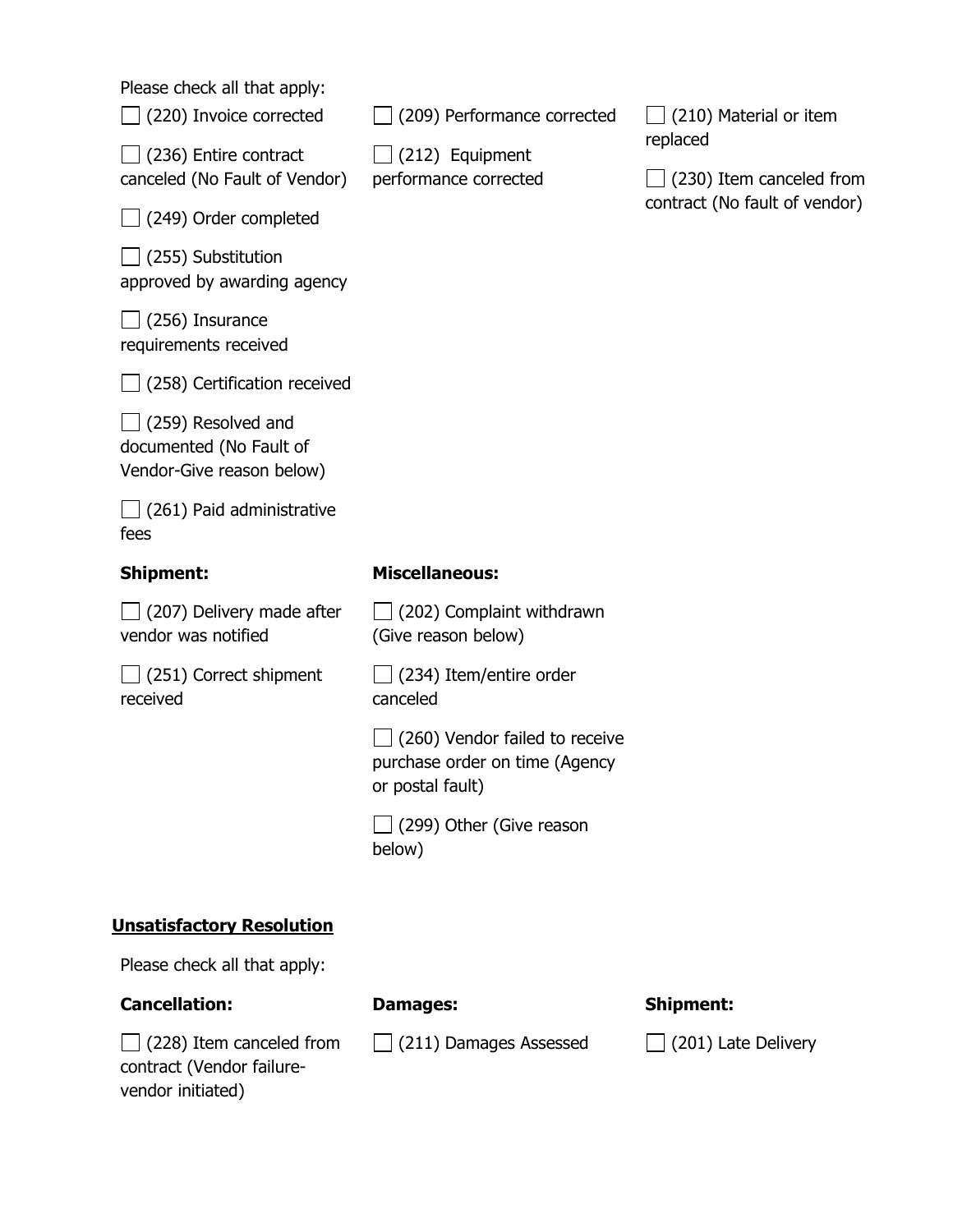Please check all that apply:

| $\Box$ (229) Item canceled from<br>contract (vendor failure-state<br>initiated)<br>$\Box$ (235) Entire contract<br>canceled (Vendor fault)<br>(266) Item/entire order<br>canceled (Vendor fault) | $\Box$ (213) Failure to pay assessed<br>damages<br>$\Box$ (237) Damages paid | $\Box$ (225) Shipment rejected<br>(Give reason below)<br>(267) Delivery not<br>corrected by vendor |
|--------------------------------------------------------------------------------------------------------------------------------------------------------------------------------------------------|------------------------------------------------------------------------------|----------------------------------------------------------------------------------------------------|
| Unresolved:                                                                                                                                                                                      | <b>Unresponsive:</b>                                                         | <b>Miscellaneous:</b>                                                                              |
| $\Box$ (262) Order not complete<br>(Give reason below)                                                                                                                                           | $\Box$ (269) Failure to provide<br>required documentation (vendor<br>fault)  | $\Box$ (263) Manufacturer fault<br>(Give reason below)<br>$\Box$ (264) Resolved and                |
|                                                                                                                                                                                                  | $\Box$ (270) Vendor failed to<br>Respond to Complaint                        | documented (Vendor fault-<br>give reason below)                                                    |
|                                                                                                                                                                                                  | $\Box$ (271) Administrative fees not<br>paid-vendor on warrant hold          | $\Box$ (265) Substitution not<br>approved by awarding<br>agency                                    |
|                                                                                                                                                                                                  |                                                                              | (298) Other (give reason                                                                           |

**Resolution Date:**

**Resolution Comments/Details:**

## **Factors for Potential Debarment**

Please indicate if any of the following referenced in Government Code 2155.077 have occurred:

**Material Misrepresentation**

**Material Breach of Contract**

**Fraud** 

below)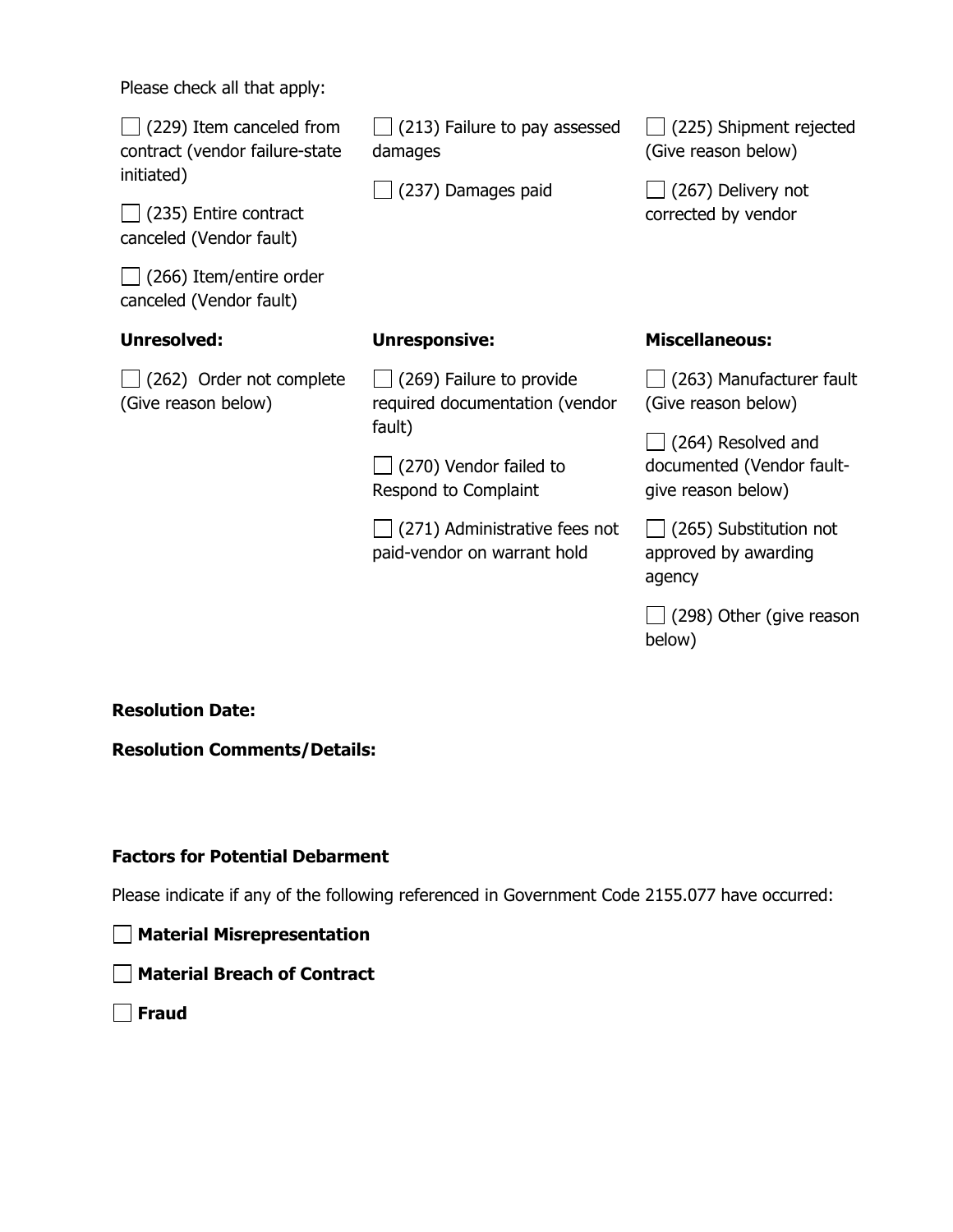#### **Vendor Grade**

Please rate the vendor's performance for this contract on the scale below:

A= Excellent performance, B= Good performance,  $C =$  Satisfactory performance, D = Unsatisfactory performance,  $F =$  Extremely unsatisfactory performance



#### **Grade Justification**

#### **Grade Explanation**

**Grade A:** Contractor that delivered the good or service; that is the best value for the good or service because it complied with all the specifications and evaluation criteria identified in the solicitation documents; in full compliance of all material terms of the contract; and with complete or substantial customer satisfaction.

**Grade B:** Contractor delivered the good or service that is the best value for the good or service because it complied with all specifications and evaluation criteria identified in the solicitation documents; in substantial compliance of all material terms of the contract or promptly remedied any instance of non-compliance with the material terms of the contract; and with substantial or adequate customer satisfaction.

**Grade C:** Contractor delivered the good or service that is the best value for the good or service because it complied with all specifications and evaluation criteria identified in the solicitation documents; substantially remedied a majority of the instances of non-compliance with the material terms of the contract; and with adequate customer satisfaction.

**Grade D:** Contractor delivered the good or service that was not the best value for the good or service because it did not comply with substantially all specifications and evaluation criteria identified in the solicitation documents; or in substantial non-compliance of material terms of the contract and failed to remedy a majority of instances of non-compliance with the material terms of the contract.

**Grade F:** Contractor delivered the good or service that was not the best value for the good or service because it did not comply with all specifications and evaluation criteria identified in the solicitation documents; in substantial non-compliance of material terms of the contract and failed to remedy a majority of instances of non-compliance with the material terms of the contract; or in a manner that subjects the contractor to debarment.

Agencies shall report vendor performance on purchases of goods and services over \$25,000. The information gathered from this report, will be submitted electronically, through the Texas Comptroller Public Account, Statewide Procurement Division (SPD) web portal on Tx SmartBuy. A vendor has fourteen (14) calendar days to respond to such performance report.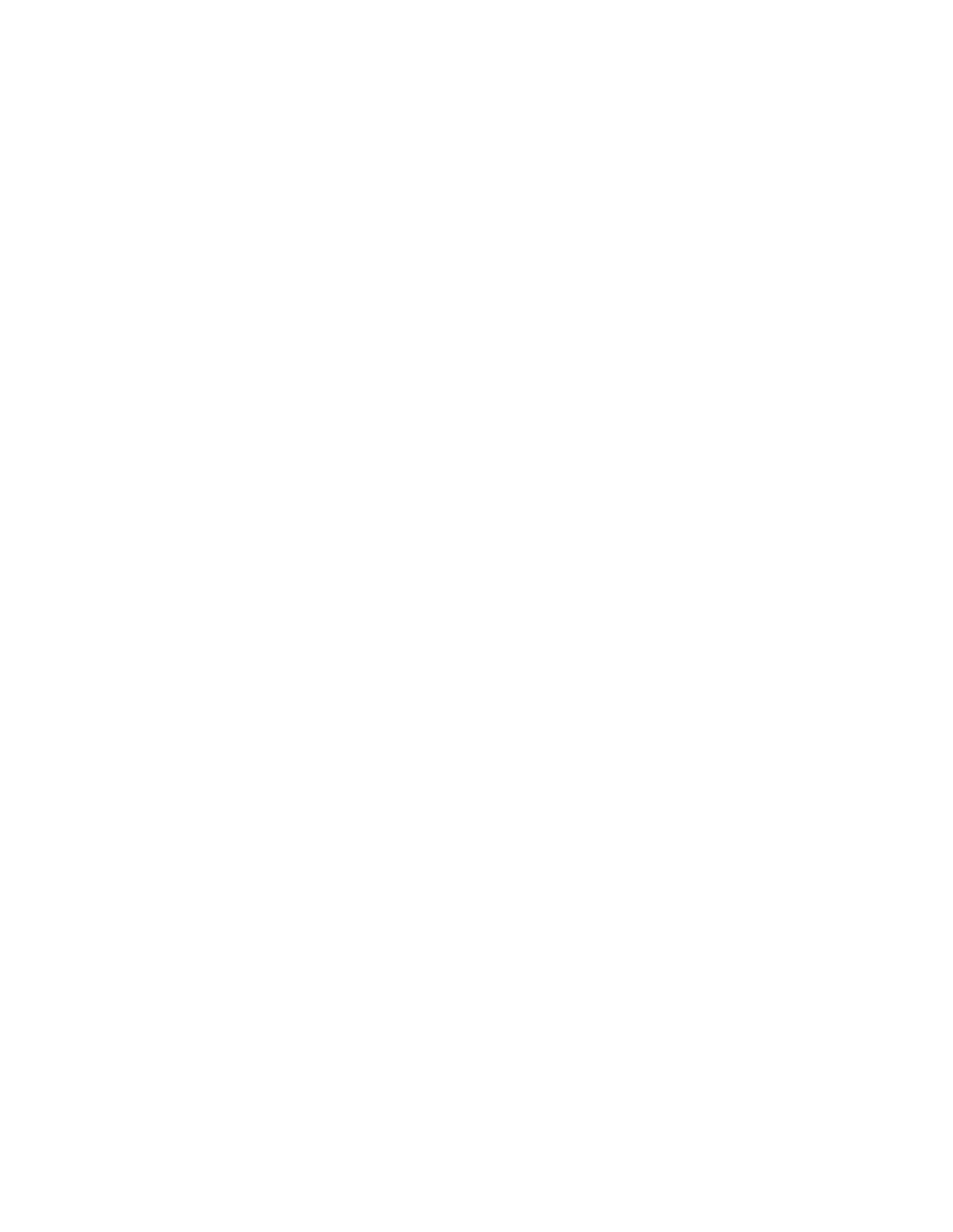# **Appendix J: Scope of Work**

Authority: General Appropriations Act, Senate Bill 1, 85th R.S. at Article IX, Section 17.10(a)(1)

#### **Overview**

The scope of work is a description of the products and services to be provided by the vendor who is awarded the contract. The Contract Developer should use the business requirements identified in the Needs Assessment as the starting point for drafting the scope of work. The success or failure of a contract can usually be linked to the adequacy of the planning, analysis, and thoroughness of the scope of work. Time spent planning, analyzing, and drafting the scope of work will result in savings of time, resources and money, and will improve the quality of products and service provided. The scope of work should be written in a manner which provides a clear and thorough description of the products and services to be provided while at the same time fostering competition. A scope of work should be logically organized and tailored to the agency's business need.

Because agency procurement and contracting staff are not subject matter experts, the program staff is expected to be able to craft a scope of work. A scope of work should be able to explain to a layperson, or a court, what the agency is expecting the vendor to provide and how they will provide it. Further, the program staff should be able to define how the vendor will be selected and evaluated and paid upon award of the contract.

Matters customarily addressed in a scope of work include the following:

- Vendor responsibilities
	- $\rightarrow$  Provide compliant deliverables by the due date
	- $\rightarrow$  Furnish services using qualified personnel
	- $\rightarrow$  Perform tasks at a specified location
- Constraints on the vendor
	- $\rightarrow$  Limited availability of agency resources (e.g., Mon.-Fri. 8 a.m. to 1 p.m. CT access only)
	- $\rightarrow$  Agency security policies (e.g., state building admittance procedures, email encryption protocols)
- Agency responsibilities
	- $\rightarrow$  Permit reasonable access to agency personnel
	- $\rightarrow$  Grant suitable access to agency facilities (including storage space for vendor materials and supplies), equipment, and computer systems
- Evaluation of vendor performance (e.g., standards of performance, inspection, testing, and deliverable acceptance and rejection process)
- Communication protocol (e.g., designated points of contact, routine communications, and escalation plan for problem resolution)

## **Specifications**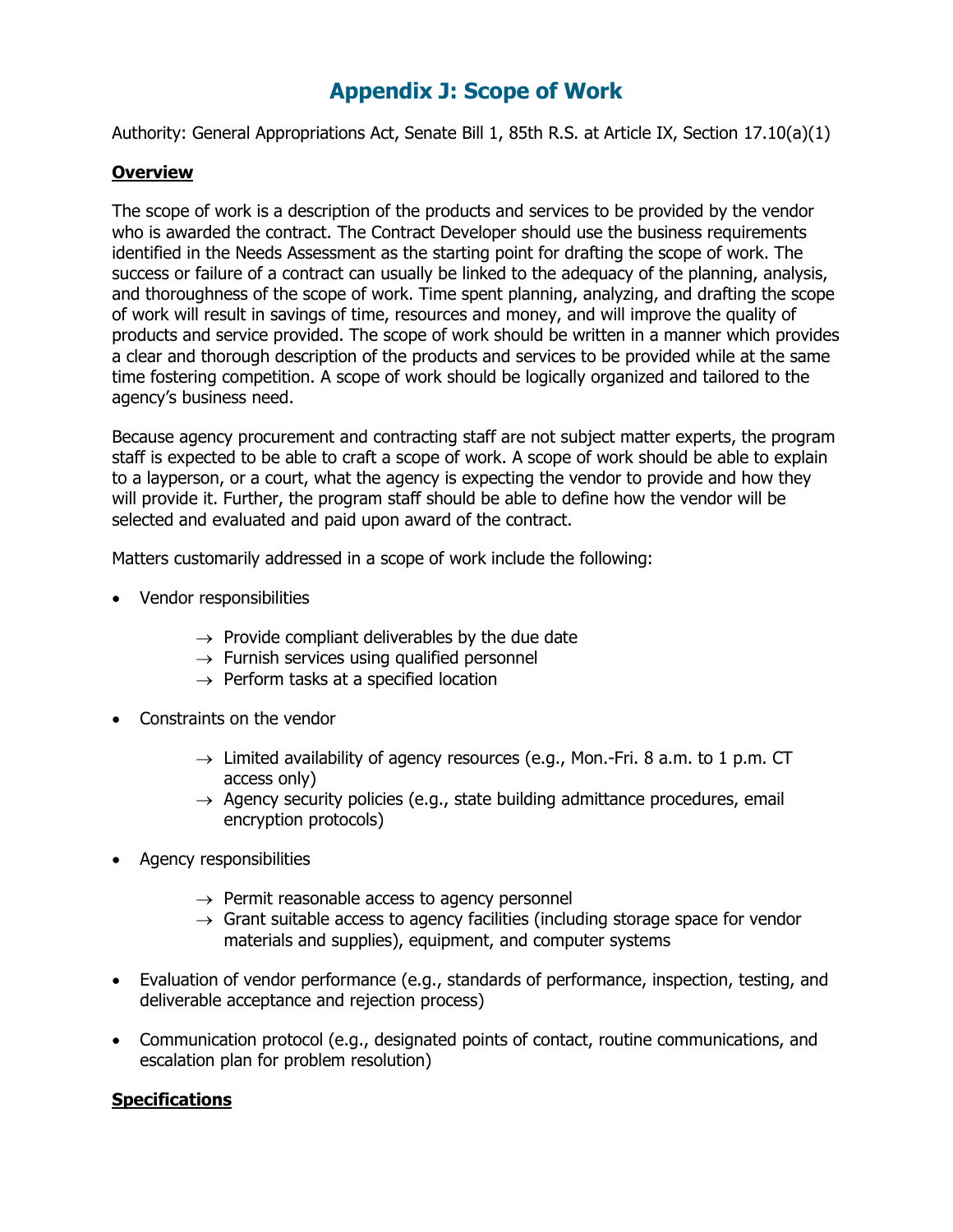A specification is a description of a product or service the agency seeks to procure and is also what the vendor must offer to be considered for contract award.

**Performance-Based Specifications-** Performance-based specifications focus on outcomes or results rather than the process by which the products and services are produced. Respondents bear the burden of choosing the approach that will be utilized to accomplish the agency requirement. Performance based specifications allow respondents to bring their own expertise, creativity, and resources to satisfy the agency requirement. Agencies must ensure that performance specifications are reasonable and measurable.

**Design-Based Specifications-** Design-based specifications focus on how the vendor must perform the service or how the product is made rather than what the product or service does. Respondents have very little discretion as to the methods or detailed processes to be used. Agencies must ensure that processes are in place to properly inspect and test for compliance with the specifications.

**Descriptive Specifications**- **Referenced Brand or Equal**- Descriptive specifications for products must provide those principal physical, functional or other characteristics that are essential to the minimum business needs while providing open and competitive bidding. The specifications should not include minimum or maximum restrictive dimensions, weights, materials or other characteristics that are unique to one brand name or would eliminate competition of other products. As a best practice, a minimum of two known acceptable manufacturer/brand names and model numbers that are currently being manufactured should be referenced as "or equal." Restrictive descriptive characteristics which are essential to the intended use may be included only if all the manufacturer/brands referenced in the solicitation can qualify.

#### **Deliverables and Milestones**

Deliverables and milestones are often used in projects to assess whether required tasks are being provided in accordance with an agreed timeline.

**Deliverable**- A deliverable is a measurable task or outcome (e.g., product, service). A report is one of the most common contract or provided deliverables. There are various types of agencyrequested reports. For example, a status report is used by the agency to assess whether products and services are being provided by the contractor on schedule; a time sheet, however, is used by the agency to track time spent by contractor personnel in performance of the contract.

**Milestone**- A milestone is a scheduled event associated with a deliverable. Milestones are a means to gauge progress. For instance, a milestone may be the date when a specified percentage (e.g., 10 percent) of work is complete or mark the occurrence of the installation of a critical piece of equipment.

#### **Professional Licenses and Certifications**

If the type of service to be procured requires a professional license or certification, the solicitation must describe the applicable licensing and certification standard. The solicitation must require the contractor to maintain the license and certification during the term of the contract, notify the agency if there is a change in status, and specify the remedies available to the agency for contractor non-compliance.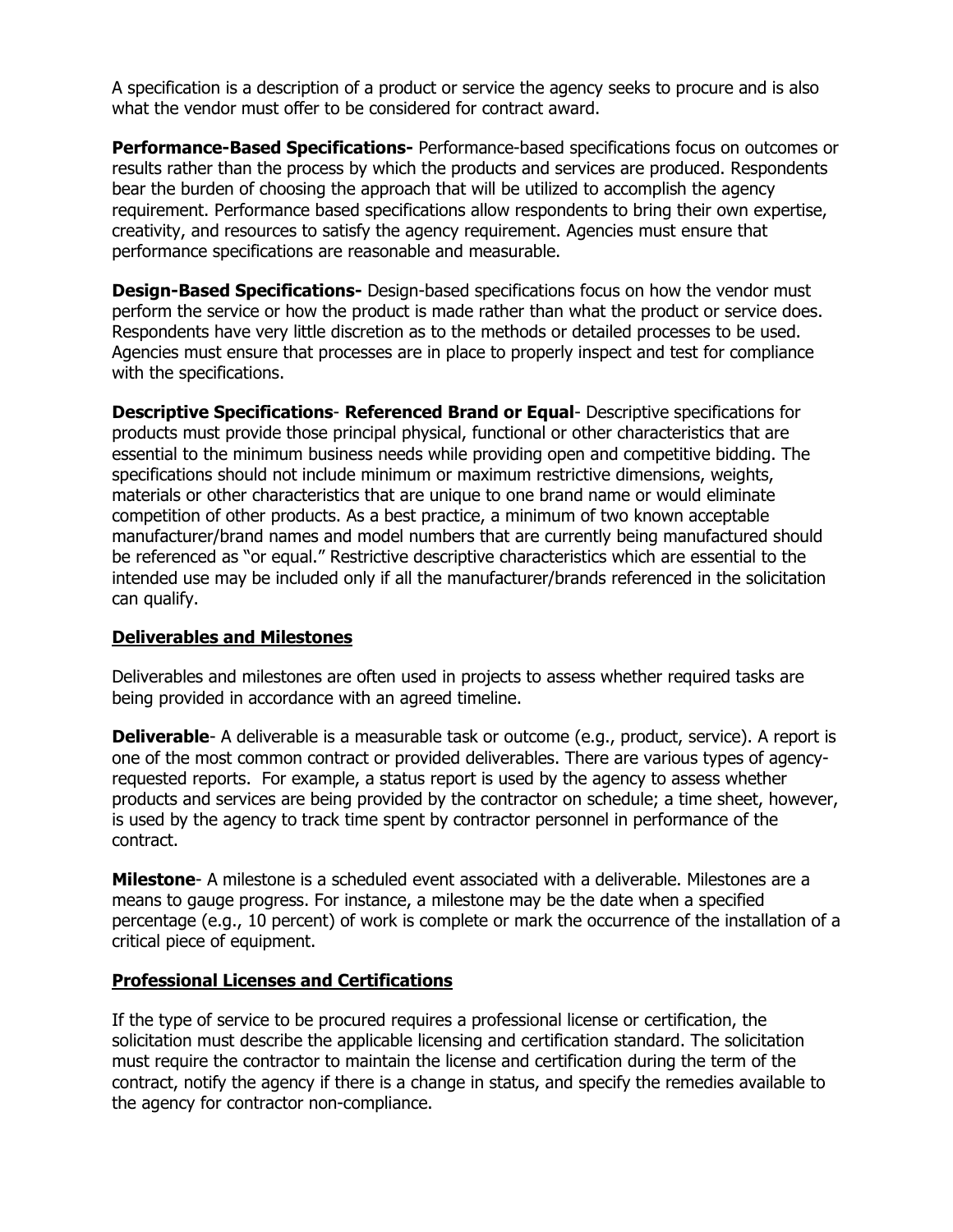## **Established Standards**

If a standard is incorporated by reference, the scope of work must identify any industry, state or agency standards of performance that relate to each activity, task, work product or deliverable. If an industry standard is used, the scope of work should specifically identify the industry standard by name and number.

Examples of national and international standards include American National Standards Institute (ANSI), American Society for Testing and Materials (ASTM), International Organization for Standardization (ISO), Occupational Safety and Health Organization (OSHA), and National Institute of Standards and Technology (NIST).

#### **Monitoring Activities**

When developing the scope of work, the agency should consider the strategy it will utilize to monitor the quality of the contractor's performance. The methods used to monitor contractor performance should be clearly stated in the solicitation.

## **Payment and Pricing Terms**

Advanced payment- An agency may not pay for goods or services before their delivery to the agency unless the advance payment is necessary and serves a public purpose. A list of exceptions to the advance payment prohibition is located on eXpendit State Purchase Policies on the CPA website. Exceptions include, but are not limited to, lease costs, subscriptions, and maintenance contracts. An agency that makes an advance payment to a contractor is responsible for pursuing appropriate legal remedies to recover the payment if the contractor fails to provide the good or service.

Reimbursement - Payments should be structured to fairly compensate the contractor and encourage timely and complete performance of work.

Invoicing Requirements- The solicitation must specify any invoice procedures that apply to the procurement.

#### **Acceptance Criteria**

It is common for information technology contracts to have language regarding testing and acceptance criteria in order to determine functionality and compatibility with the agency's IT systems. In these cases, the agency may not pay the vendor until the product or service is deemed to be accepted under this criteria.

#### **Contract Term and Termination**

As a general policy, it is recommended that the maximum duration for a contract without reissuing a competitive solicitation is four to five years. This includes any renewal or extension periods. Individual business needs may dictate a different period and agencies should consult their legal counsel for advice on this matter early in the planning process.

#### **Drafting Tips**

- Organize Content for Readability Use Short, Precise Sentences
-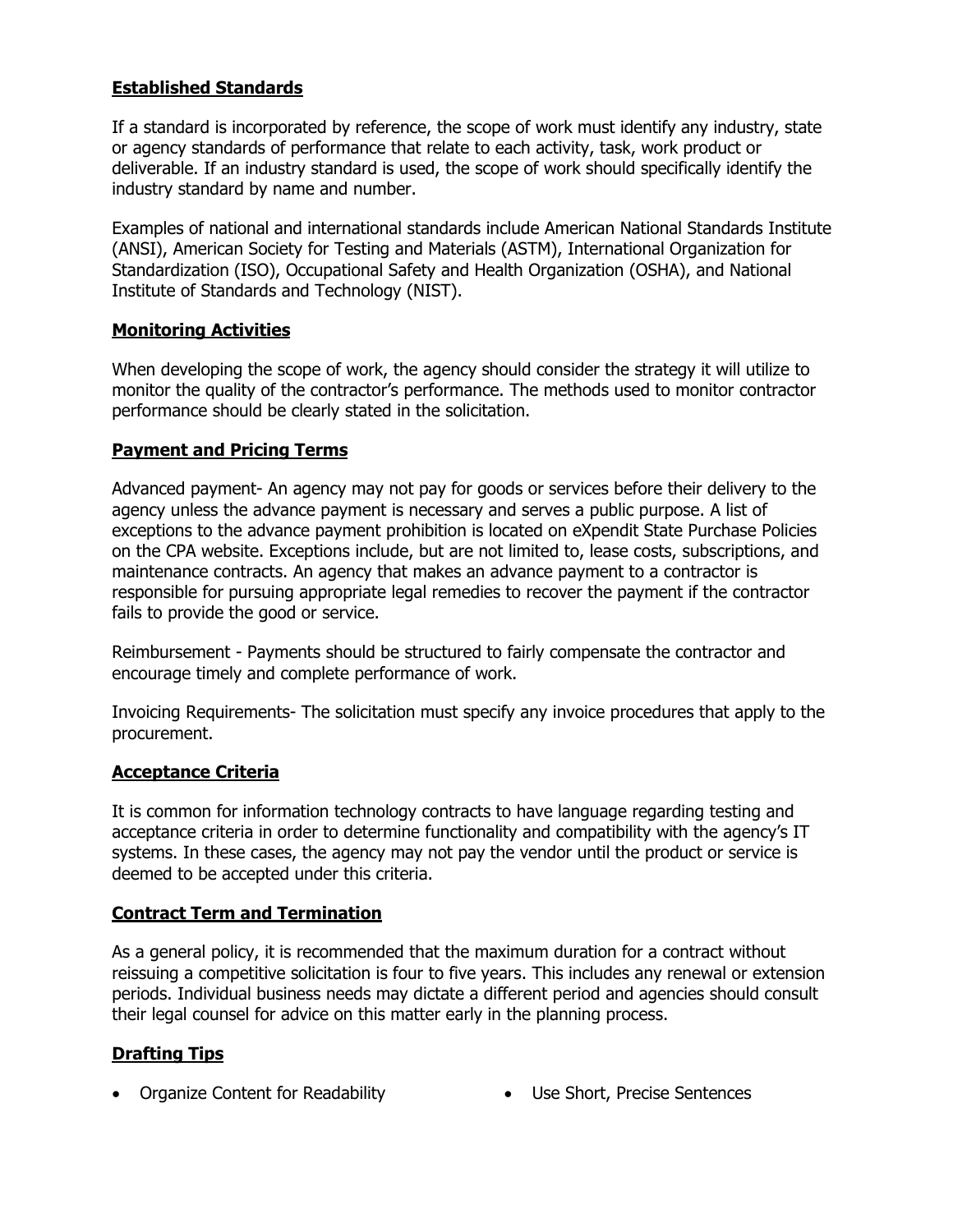- Use Active Voice. Active verbs
- Use "Shall", "Must", "May", and "Should" Appropriately
- Use Terminology Consistently
- Avoid Ambiguity
- Avoid Repetition
- Proofread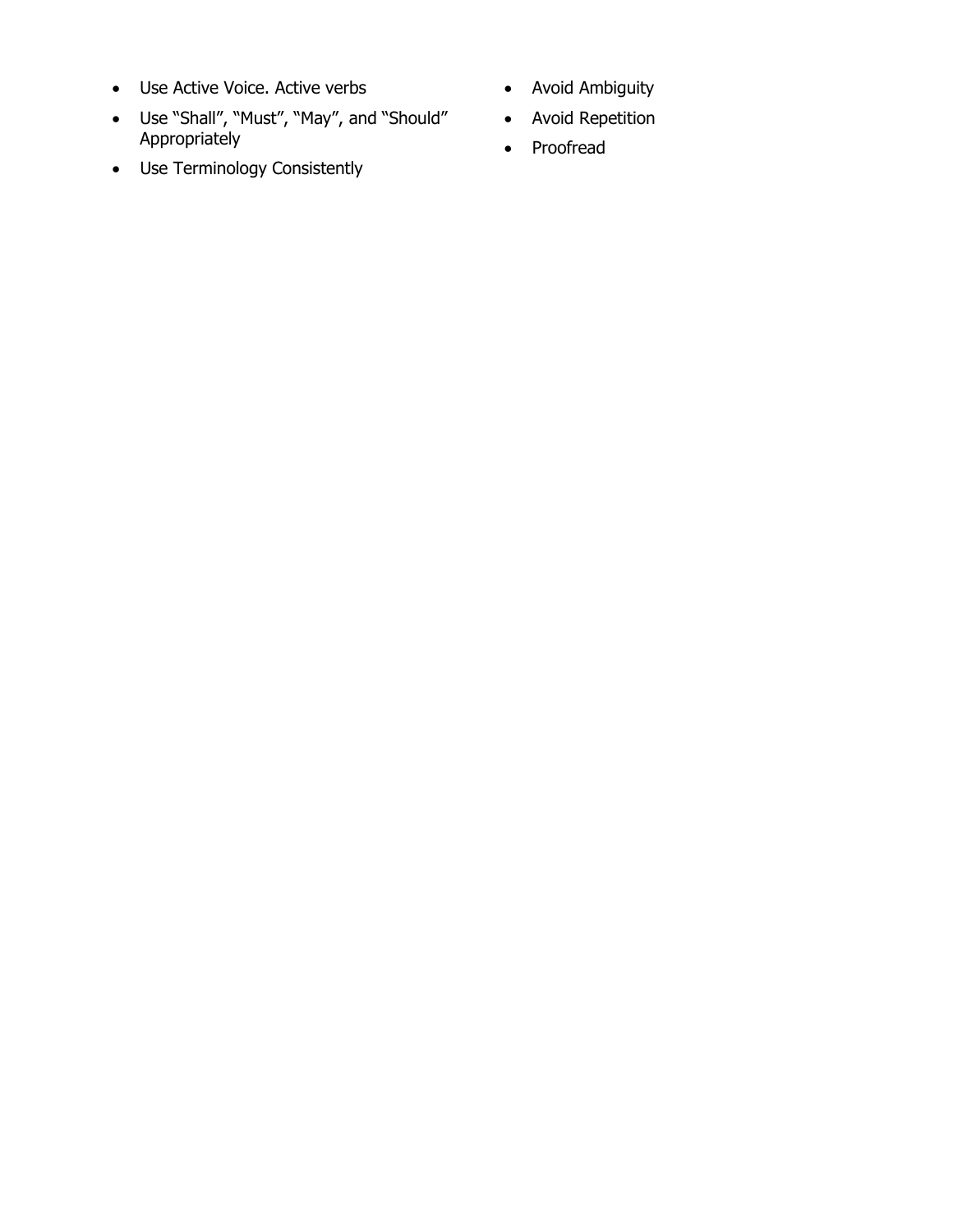# **Appendix K: Post-Award Reporting Requirements**

**1. Post notice of award to the ESBD for contracts exceeding \$25,000.** A contract award is void if it is in violation of the applicable minimum required posting times or if no ESBD posting was made.

## **2. SB 20 Report S.B. 20 Report**

Authority: TGC § 2261.253.

The THECB [Contract Report](http://www.thecb.state.tx.us/apps/stategrants/nobidcontracts.cfm) is provided in accordance with TEX. GOV'T CODE [§2261.253,](http://www.statutes.legis.state.tx.us/Docs/GV/htm/GV.2261.htm#2261.253) Governor Greg Abbott's January 28, 2015 directive requiring public disclosure of all no-bid contracts, and Senate Bill 20, 84th Texas Legislature, requiring state agencies to post all contracts with private vendors.

THECB Contracts \$100,000 and Above

Authority: TGC [§ 2054.126\(d\)\(4\).](http://www.statutes.legis.state.tx.us/SOTWDocs/GV/htm/GV.2054.htm#2054.126)

The [THECB Contracts \\$100,000 and Above Report](http://reports.thecb.state.tx.us/ibi_apps/WFServlet?IBIF_ex=service_contracts&IBIAPP_app=bms) is provided in accordance with TEX. GOV'T CODE §2054.126(d)(4).

#### **3. Legislative Budget Board (LBB) Notification**

Authority: 34 TAC § 20.511, and 34 TAC § 20.218.

General Appropriations Act, H.B. 1, Article IX, Section 7.12, 84th Leg. Session, R.S. (2015) requires the reporting of all contracts and grants \$50,000 and above, including amendments. The award must be reported 30 days after execution.

Awards \$1 million and above made without an RFA require an Attestation Letter to be signed by the Commissioner detailing the award and certifying all state laws were followed.

Awards \$5 million and above require a certification from the Office of General Counsel stating all state and agency laws were followed.

Awards \$10 million and above require an LBB Attestation Letter to be signed by the Commissioner detailing the award and certifying all state laws were followed.

General Appropriations Act, Senate Bill 1, 85th R.S. at Article IX, Section 17.10(b)

Sec. 17.10 requires agencies to report on contract cost containment strategies utilized to achieve required savings.

#### **4. Texas Ethics Commission**

Authority: TGC § 2252.908 (H.B. 1295).

Awards to non-state entities needing approval by either the Board or by Majority Approval are required to complete "Form 1295" directly from the Texas Ethics Commission's website. The form is completed by the Grantee and submitted to the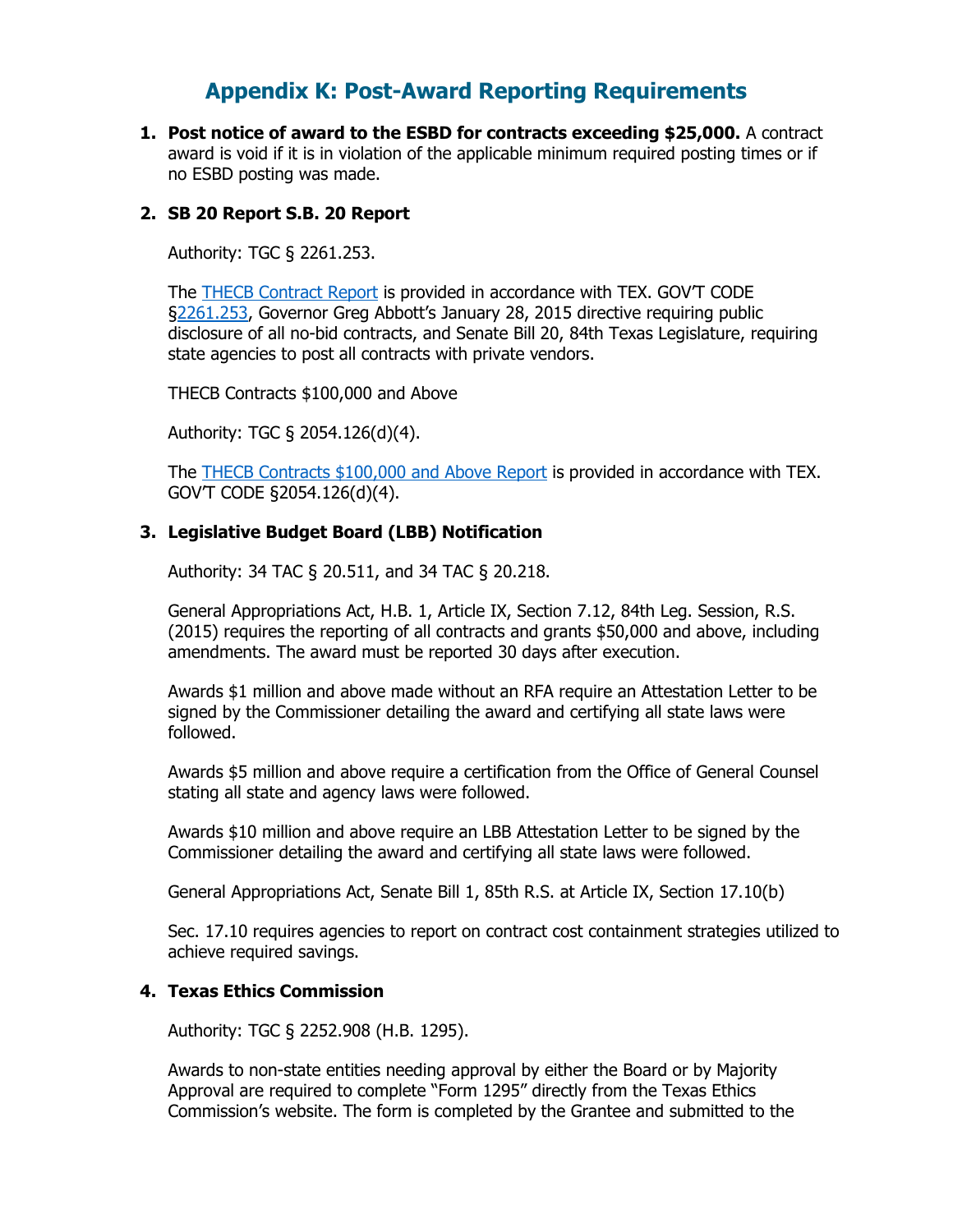THECB for review. The Office of General Counsel will formally acknowledge the form by logging into the Texas Ethics Commission's portal.

The THECB will redact the following from any posted or reported contract:

- 1. information that is confidential under law,
- 2. information that the Office of Attorney General has determined can be excepted from public disclosure under exceptions to Chapter 552 of the Texas Government Code, commonly known as the Texas Public Information Act, and
- 3. the social security numbers of any individuals
- 4. information protected under Family Educational Rights and Privacy Act (FERPA)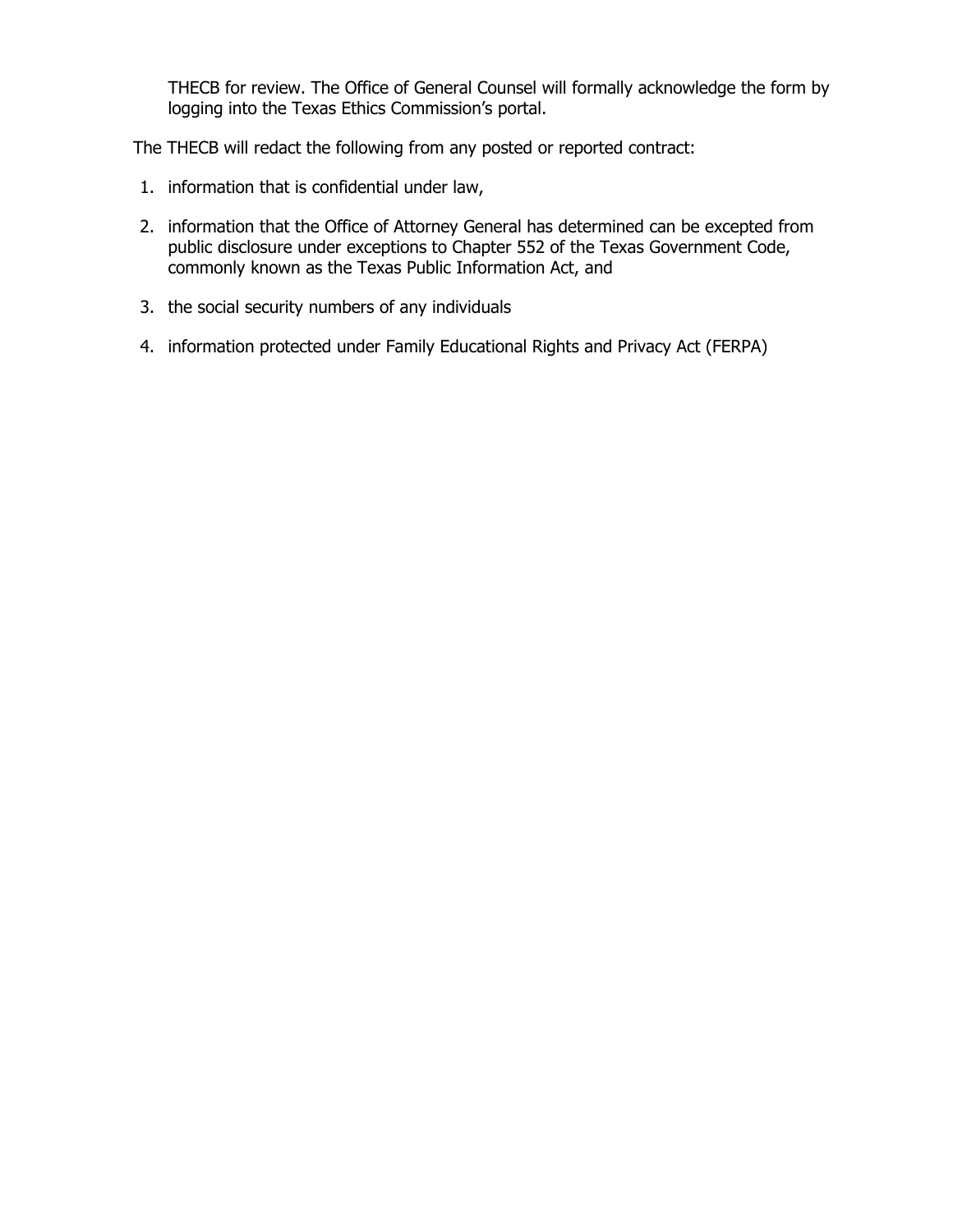## **Appendix L: Resources**

| <b>Division</b>                               | <b>Title</b>                                | <b>Name</b>                 | <b>Extension</b> |
|-----------------------------------------------|---------------------------------------------|-----------------------------|------------------|
| <b>Information Support</b><br><b>Services</b> | <b>Assistant Commissioner</b>               | Zhenzhen Sun                | 76259            |
| <b>Information Support</b><br><b>Services</b> | <b>Director</b>                             | <b>Hector Yanez</b>         | 76258            |
| <b>Financial Services</b>                     | <b>Assistant Commissioner</b><br><b>CFO</b> | Ken Martin                  | 76173            |
| <b>Financial Services</b>                     | <b>Senior Director</b>                      | Karen Taylor                | 76192            |
| <b>Financial Services</b>                     | <b>Assistant Director</b>                   | <b>Brad Broaddus</b>        | 76194            |
| <b>Financial Services</b>                     | <b>Accounts Payable</b>                     | Teresa Aleman               | 76178            |
| <b>Financial Services</b>                     | <b>Accounts Payable</b>                     | <b>Brenda Allen</b>         | 76432            |
| <b>Financial Services</b>                     | <b>Accounts Payable</b>                     | Tamara Ramon                | 76179            |
| <b>Financial Services</b>                     | <b>Financial Analyst</b>                    | Ruben Leal                  | 76175            |
| <b>Office of General Counsel</b>              | <b>General Counsel</b>                      | <b>Bill Franz</b>           | 76143            |
| <b>Office of General Counsel</b>              | <b>Assistant General Counsel</b>            | Kathy Cordova               | 76144            |
| Office of General Counsel                     | <b>Assistant General Counsel</b>            | April Griffin               | 76135            |
| Office of General Counsel                     | <b>Assistant General Counsel</b>            | Wes Ogilvie                 | 76375            |
| Contracts/Grants                              | <b>Director</b>                             | Linda Natal                 | 76141            |
| Contracts/Grants                              | Program Manager                             | Kammi Contreras             | 76438            |
| Contracts/Grants                              | <b>Grants &amp; Contracts</b><br>Specialist | Channel Wesson              | 76289            |
| Purchasing                                    | <b>Director</b>                             | Theresa Lopez               | 76142            |
| Purchasing                                    | Purchaser                                   | Michelle Tafoya-<br>Salazar | 76165            |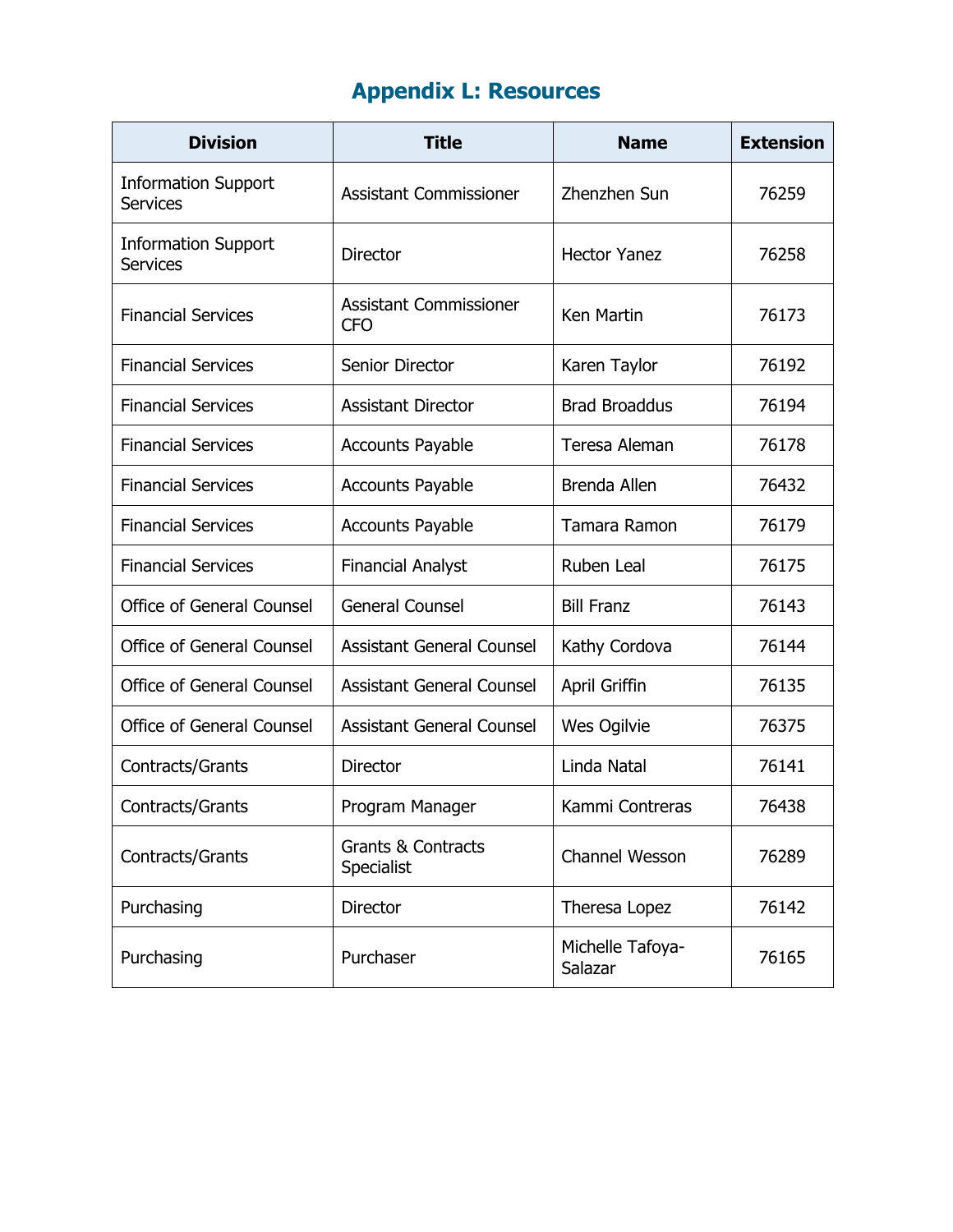## **Appendix M: Revisions after 86th Legislative Session**

Quality Assurance Team: Added to Acronyms and included review of Major Information Resources Project Needs Assessment: Added Procurement Method- Consulting Services: Added language regarding posting to ESBD Procurement Method- Legal Services: Added Procurement Method- Interagency Contracts: Added Procurement Method- Interlocal Contracts: Added Procurement Method-Texas Disaster Act of 1975: Added Procurement Method-Professional Services: added interior designer under Chapter 1053 of the Occupations Code Emergency Purchases: Added to separate from Texas Disaster Act of 1975 DIR Cooperative Contracts: Added language to last paragraph Scope of Work: Added Needs Assessment Contract Term and Termination: Updated recommended contract duration from 3-4 years to 4-5 years Risk Mitigation Measures: Added Evaluation: Bid Process Added Evaluation: Committee Recommendations: Added Contract Manager Responsibilities: Added requirement to save documentation electronically Termination for Cause: updated Termination for Non-Appropriation Excess Obligation Prohibited: updated Vendor Performance Reporting: updated THECB's VPR report Records Retention: added Post-Payment Audits: added

## **Appendix N: Table of Authorities**

## **Statutes**